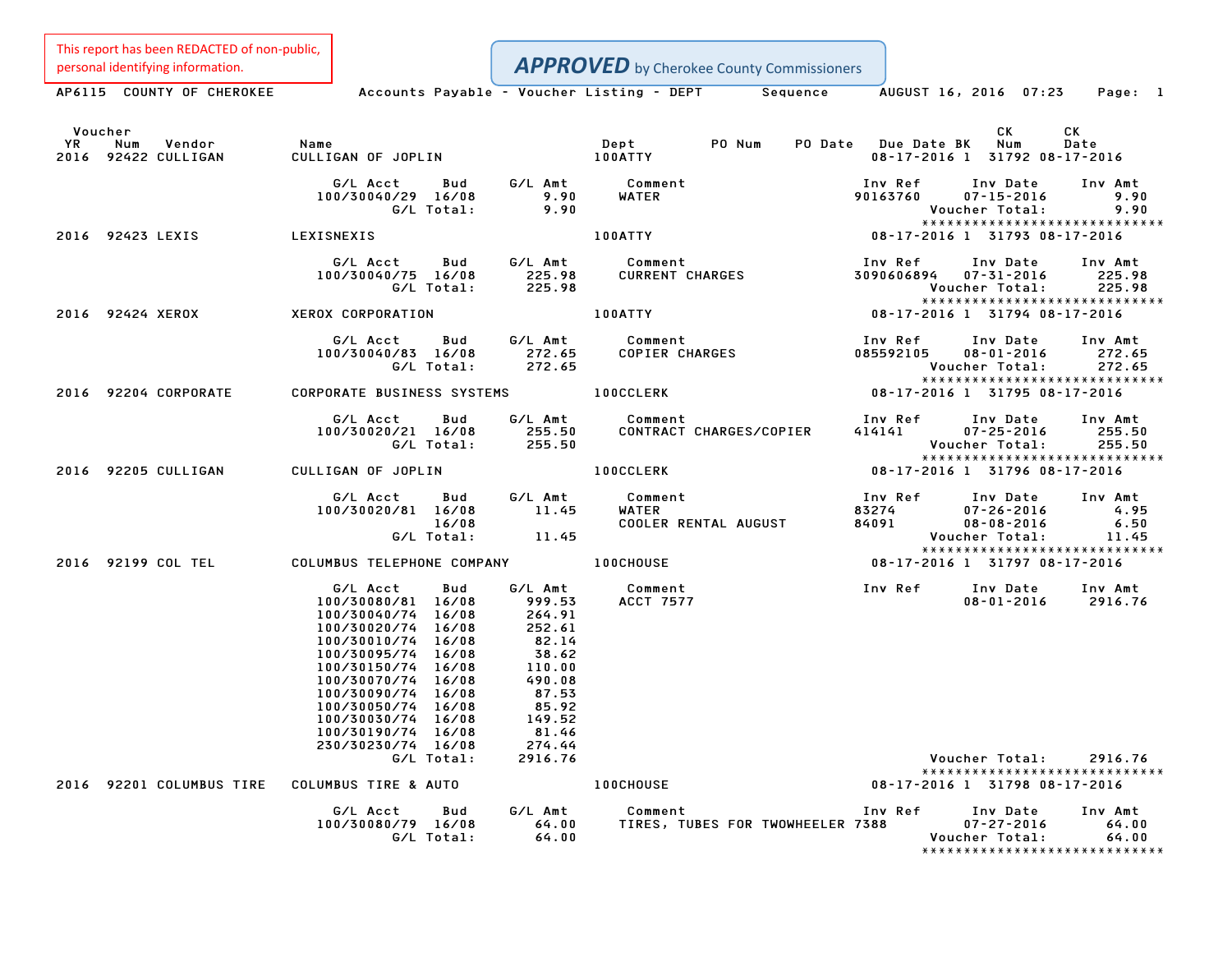|                                                               |                                                             |                               | AP6115 COUNTY OF CHEROKEE Accounts Payable – Voucher Listing – DEPT Sequence AUGUST 16, 2016 07:23 |                                                      | Page: 2                                                                                                      |
|---------------------------------------------------------------|-------------------------------------------------------------|-------------------------------|----------------------------------------------------------------------------------------------------|------------------------------------------------------|--------------------------------------------------------------------------------------------------------------|
| Voucher<br>YR.<br>Num<br>Vendor<br>92280 COMMERCE COL<br>2016 | Name<br>COMMERCE BANK                                       |                               | CK CK<br>PO Num<br>Dept<br><b>100CHOUSE</b>                                                        | PO Date Due Date BK<br>08-17-2016 1 31799 08-17-2016 | Num<br>Date                                                                                                  |
|                                                               | G/L Acct<br>Bud<br>100/30080/89 16/08<br>G/L Total:         | G/L Amt<br>35.00<br>35.00     | Comment<br>SAFETY DEPOSIT BOX 1017                                                                 | Inv Ref<br>Voucher Total:                            | Inv Date<br>Inv Amt<br>$07 - 14 - 2016$<br>35.00<br>35.00<br>*****************************                   |
| 2016 92202 CRAWFORD CLERK CRAWFORD COUNTY CLERK               |                                                             |                               | <b>100CHOUSE</b>                                                                                   | 08-17-2016 1 31800 08-17-2016                        |                                                                                                              |
|                                                               | G/L Acct<br>Bud<br>100/30080/89 16/08                       | G/L Amt<br>868.01             | Comment<br>DISTRICT CORONERS SALARY<br><b>CHEROKEE COUNTY</b><br><b>JULY 2016</b>                  | Inv Ref                                              | Inv Date<br>Inv Amt<br>$08 - 01 - 2016$<br>868.01                                                            |
|                                                               | G/L Total:                                                  | 868.01                        |                                                                                                    | Voucher Total:                                       | 868.01<br>*****************************                                                                      |
|                                                               |                                                             |                               | 2016 92278 FISHER, PATTERS FISHER, PATTERSON, SAYLER & SMITH L 100CHOUSE                           | 08-17-2016 1 31801 08-17-2016                        |                                                                                                              |
|                                                               | G/L Acct<br>Bud<br>100/30080/89 16/08                       | G/L Amt<br>1051.50            | Comment<br>APPEAL TAX APPRAISAL/GALENA 78462<br>FILE 1066-30418 DRC                                | Inv Ref Inv Date                                     | Inv Amt<br>07-10-2016<br>1051.50                                                                             |
|                                                               | G/L Total:                                                  | 1051.50                       |                                                                                                    | Voucher Total:                                       | 1051.50<br>******************************                                                                    |
| 2016 92270 FRONTIER                                           | FRONTIER FORENSICS PA                                       |                               | <b>100CHOUSE</b>                                                                                   | 08-17-2016 1 31802 08-17-2016                        |                                                                                                              |
|                                                               | G/L Acct<br>Bud<br>100/30080/89 16/08                       | G/L Amt<br>1300.00            | Comment<br><b>AUTOPSY FEES</b>                                                                     | Inv Ref                                              | Inv Date Inv Amt                                                                                             |
|                                                               | G/L Total:                                                  | 1300.00                       |                                                                                                    | L1603132<br>L1604048<br>Voucher Total:               | $08 - 03 - 2016$<br>650.00<br>$08 - 03 - 2016$<br>650.00<br>1300.00                                          |
| 2016 92203 KS GAS                                             | KANSAS GAS SERVICE                                          |                               | <b>100CHOUSE</b>                                                                                   | 08-17-2016 1 31803 08-17-2016                        | *****************************                                                                                |
|                                                               | Bud<br>G/L Acct<br>100/30080/81 16/08<br>G/L Total:         | G/L Amt<br>70.02<br>70.02     | Comment<br>ACCT 510241094 1188724 27                                                               | Inv Ref<br>Voucher Total:                            | Inv Date<br>Inv Amt<br>$07 - 27 - 2016$<br>70.02<br>70.02                                                    |
| 2016 92269 SHOOK                                              | SHOOK, HARDY & BACON LLP                                    | <b>100CHOUSE</b>              |                                                                                                    | 08-17-2016 1 31804 08-17-2016                        | *****************************                                                                                |
|                                                               | G/L Acct<br>Bud<br>100/30080/89 16/08<br>G/L Total:         | G/L Amt<br>4136.90<br>4136.90 | Comment<br>RACING/GAMING COMM OF KS                                                                | Inv Ref<br>1872798<br>Voucher Total:                 | Inv Date<br>Inv Amt<br>$07 - 22 - 2016$<br>4136.90<br>4136.90                                                |
| 2016 92206 COLUMBUS NEWS COLUMBUS NEWS REPORT                 |                                                             |                               | 100COMM                                                                                            | 08-17-2016 1 31805 08-17-2016                        | *****************************                                                                                |
|                                                               | G/L Acct<br>Bud<br>100/30010/78 16/08<br>G/L Total:         | G/L Amt<br>56.00<br>56.00     | Comment<br>Comment<br>RESOLUTION 21-2016                                                           | Inv Ref<br>$1$ and $1$ and $1$<br>Voucher Total:     | Inv Date<br>Inv Amt<br>$07 - 27 - 2016$<br>56.00<br>56.00<br>*****************************                   |
| 2016 92279 COLUMBUS NEWS COLUMBUS NEWS REPORT                 |                                                             | 100COMM                       |                                                                                                    | 08-17-2016 1 31805 08-17-2016                        |                                                                                                              |
|                                                               | G/L Acct<br>Bud<br>100/30010/78 16/08<br>160/30160/78 16/08 | G/L Amt<br>282.00<br>16.00    | Comment<br>ADVERTISEMENT/FAIR<br>RESOLUTION 20-2016<br>NOTICE OF TESTING                           | Inv Ref<br>16<br>15                                  | Inv Date<br>Inv Amt<br>$07 - 29 - 2016$<br>150.00<br>$07 - 25 - 2016$<br>132.00<br>$07 - 25 - 2016$<br>16.00 |
|                                                               | G/L Total:                                                  | 298.00                        |                                                                                                    | Voucher Total:                                       | 298.00                                                                                                       |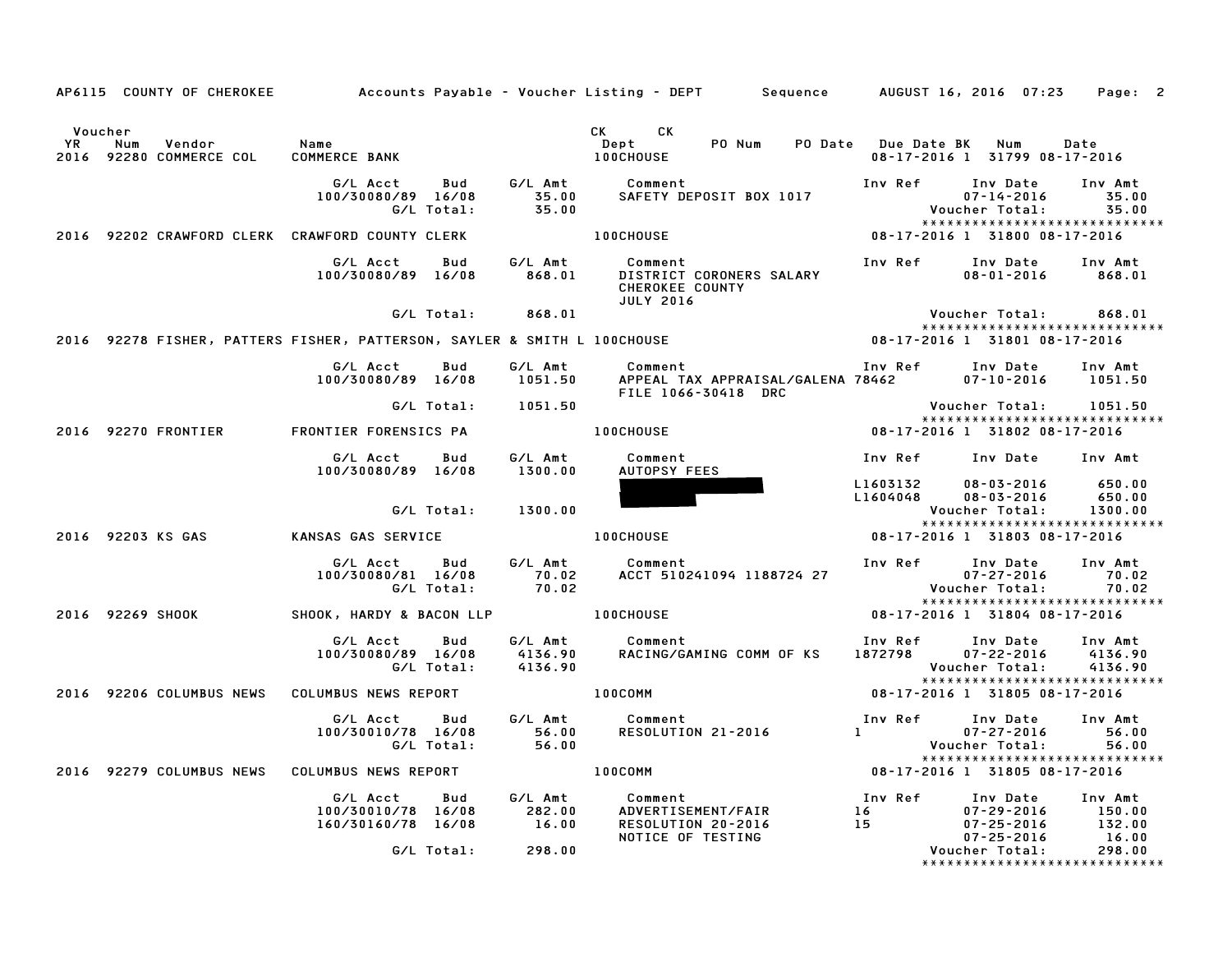|         |                                       |                                    | AP6115 COUNTY OF CHEROKEE Accounts Payable - Voucher Listing - DEPT Sequence AUGUST 16, 2016 07:23 Page: 3                                                                                                                              |                                                       |                                     |            |
|---------|---------------------------------------|------------------------------------|-----------------------------------------------------------------------------------------------------------------------------------------------------------------------------------------------------------------------------------------|-------------------------------------------------------|-------------------------------------|------------|
| Voucher | 2016 92386 NEX TECH                   |                                    |                                                                                                                                                                                                                                         |                                                       | CK<br>08-17-2016 1 31806 08-17-2016 | CK<br>Date |
|         |                                       |                                    | 6/L Acct Bud 6/L Amt Comment Inv Ref Inv Date Inv Amt<br>100/30150/89 16/08 2.50 ACCT 403167 08-01-2016 2.50<br>6/L Total: 2.50 02-50 08-01-2016 2.50<br>100COMP 100COMP 08-17-2016 131807 08-17-2016                                   |                                                       |                                     |            |
|         | 2016 92275 STRONGHOLD STRONGHOLD DATA |                                    |                                                                                                                                                                                                                                         |                                                       |                                     |            |
|         |                                       |                                    | G/LAcct Bud G/LAmt Comment InvRef InvDate InvAmt<br>100/30150/89 16/08 3800.00 AGMT: MSPPLATINUM 20343 08-01-2016 3800.00<br>C/LTotal: 3800.00 AGMT: MSPPLATINUM 20343 08-01-2016 3800.00<br>2016 92428ADVANTAGECOMPADVANTAGECOMPUTEREN |                                                       |                                     |            |
|         |                                       |                                    |                                                                                                                                                                                                                                         |                                                       |                                     |            |
|         |                                       |                                    | 6/L Acct Bud G/L Amt Comment Inv Ref Inv Date Inv Amt<br>100/30070/79 16/08 232.50 SMART UPS TOWER APC 54980 07–19–2016 812.50<br>100/30070/28 16/08 390.00 TRAVEL/LABOR<br>CREDIT MEMO PWR1073 644 07–13–2016 190.000                  |                                                       |                                     |            |
|         |                                       |                                    | 190.00CR<br>G/L Total: 622.50 CREDIT MEMO PWR1073 644 07-13-2016 190.00CR<br>CLINICAL CLINICAL ASSOCIATES 100DCOURT 100DCOURT 08-17-2016 131809 08-17-2016                                                                              |                                                       |                                     |            |
|         |                                       |                                    |                                                                                                                                                                                                                                         |                                                       |                                     |            |
|         |                                       |                                    | G/L Acct Bud G/L Amt Comment Inv Ref Inv Date Inv Amt<br>100/30070/89 16/08    475.00    COMPETENCY EVAL    BARHEA    07-07-2016    475.00<br>G/L Total:    475.00    G/L Total:    475.00                                              | Voucher Total: 475.00<br>**************************** |                                     |            |
|         |                                       |                                    | 2016 92430 COPY 65807 COPY PRODUCTS INC <b>100DCOURT</b> 100DCOURT 08-17-2016 1 31810 08-17-2016                                                                                                                                        |                                                       |                                     |            |
|         |                                       |                                    | 6/L Acct Bud G/L Amt Comment Inv Ref Inv Date Inv Amt<br>100/30070/83 16/08 280.70 CONTRACT CHARGES 156765 08-07-2016 280.70<br>6/L Total: 280.70 2016 92431 CULLIGAN CULLIGAN OF JOPLIN 100DCOURT 100DCOURT 100-17-2016 131811 08-1    |                                                       |                                     |            |
|         |                                       |                                    |                                                                                                                                                                                                                                         |                                                       |                                     |            |
|         |                                       |                                    | 6/L Acct Bud G/L Amt Comment Inv Ref Inv Date Inv Amt<br>100/30070/89 16/08 21.85 WATER 90163757 07-15-2016 9.90<br>4.95 COOLER RENTAL 83275 07-31-2016 4.95<br>6/L Total: 21.85<br>2016 92432 ETTINGER'S OFFICE SUPPLY 100DCOURT 08-1  |                                                       |                                     |            |
|         |                                       |                                    |                                                                                                                                                                                                                                         |                                                       |                                     |            |
|         |                                       |                                    |                                                                                                                                                                                                                                         |                                                       |                                     |            |
|         |                                       |                                    | G/L Acct Bud G/L Amt Comment Inv Ref Inv Date Inv Amt<br>100/30070/21 16/08 385.37 HILITERS, PAPER, APPT BOOKS 4756310 07-21-2016 370.45<br>CALENDARS                                                                                   |                                                       |                                     |            |
|         |                                       | G/L Total: 385.37                  |                                                                                                                                                                                                                                         |                                                       |                                     |            |
|         |                                       | 2016 92433 US CELLULAR US CELLULAR | APPT BOOK<br>APPT BOOK 4756311 07-29-2016 14.92<br>Voucher Total: 385.37<br>100DCOURT 08-17-2016 1 31813 08-17-2016                                                                                                                     |                                                       | *****************************       |            |
|         |                                       |                                    |                                                                                                                                                                                                                                         |                                                       |                                     |            |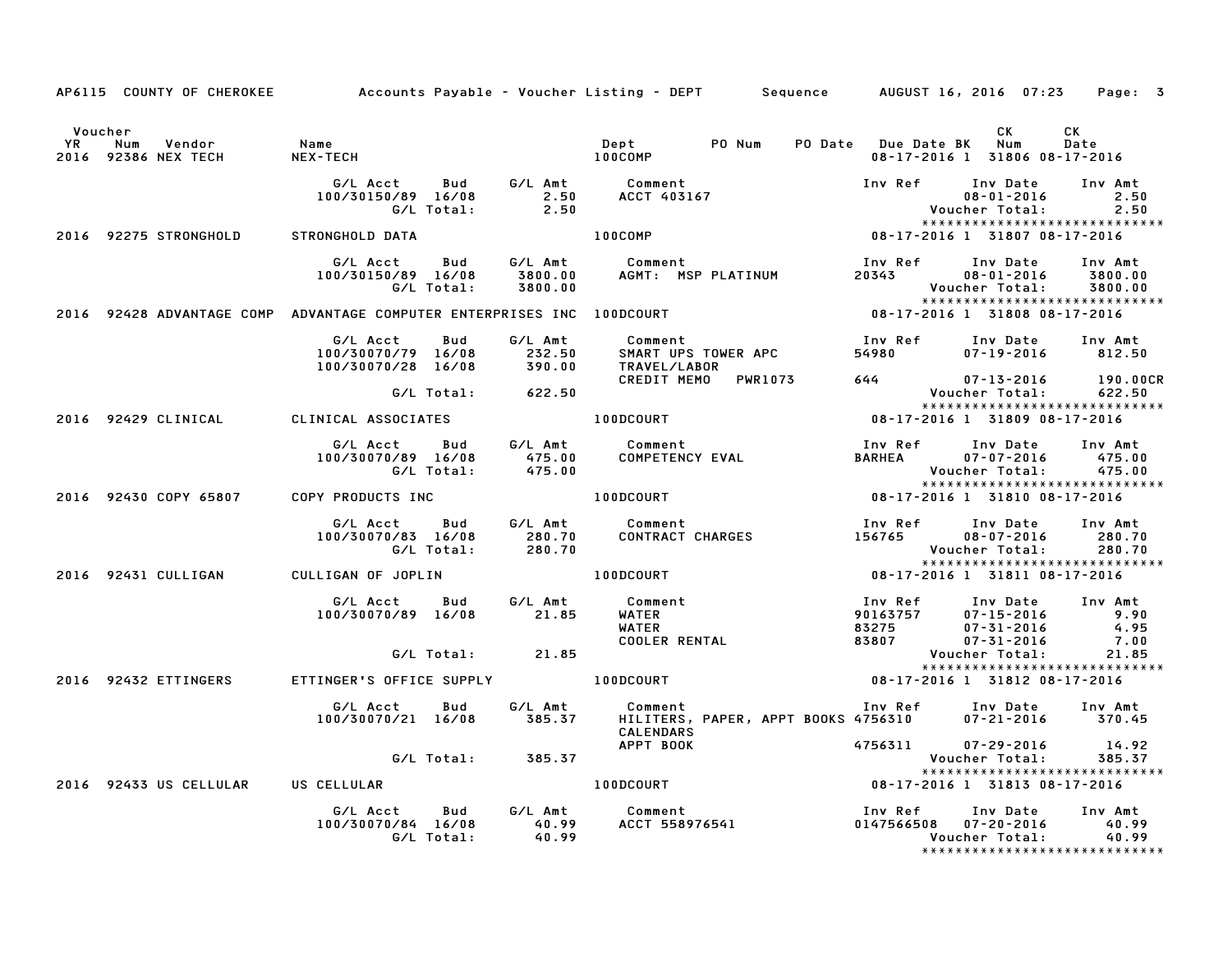|         |                        |                                               | AP6115 COUNTY OF CHEROKEE Accounts Payable – Voucher Listing – DEPT Sequence AUGUST 16, 2016 07:23                                                                                                                                      |                         | Page: 4                                                                                                                     |
|---------|------------------------|-----------------------------------------------|-----------------------------------------------------------------------------------------------------------------------------------------------------------------------------------------------------------------------------------------|-------------------------|-----------------------------------------------------------------------------------------------------------------------------|
| Voucher |                        |                                               |                                                                                                                                                                                                                                         | PO Date Due Date BK Num | CK<br>CK .<br>Date<br>08-17-2016 1 31814 08-17-2016                                                                         |
|         |                        |                                               | G/L Acct Bud G/L Amt Comment Inv Ref Inv Date Inv Amt<br>100/30230/73 16/08 359.64 MILEAGE REIMBURSEMENT JULY 08-03-2016 359.64<br>G/L Total: 359.64 MILEAGE REIMBURSEMENT JULY Voucher Total: 359.64<br>****************************** |                         |                                                                                                                             |
|         |                        |                                               | 2016 92274 SHELTER INS SHELTER INSURANCE 100ECON 100ECON 08-17-2016 1 31815 08-17-2016                                                                                                                                                  |                         |                                                                                                                             |
|         |                        |                                               | G/L Acct Bud G/L Amt Comment<br>100/30230/89 16/08 147.00 LIABILITY/PROPERTY COVERAGE 07-20-2016 147.00<br><b>201 E PINE</b>                                                                                                            |                         | Inv Ref      Inv Date     Inv Amt                                                                                           |
|         |                        | G/L Total: 147.00                             |                                                                                                                                                                                                                                         |                         | Voucher Total: 147.00<br>*****************************                                                                      |
|         |                        | 2016 92434 CINTAS 459 CINTAS #459             |                                                                                                                                                                                                                                         |                         |                                                                                                                             |
|         |                        |                                               | G/L Acct  Bud  G/L Amt  Comment<br>100/30330/31 16/08  94.87  DUST  MOPS<br>G/L Total:  94.87                                                                                                                                           |                         | Inv Ref      Inv Date     Inv Amt<br>459792711  08-09-2016  94.87<br>Voucher Total: 94.87<br>*****************************  |
|         |                        | 2016 92207 CULLIGAN CULLIGAN OF JOPLIN        | .94<br>****************************<br>1817-2016 1 31817 18-17-2016 1 3181<br>100EMPCOMP                                                                                                                                                |                         |                                                                                                                             |
|         |                        |                                               | 6/L Acct Bud 6/L Amt Comment Inv Ref Inv Date Inv Amt<br>100/30330/31 16/08 30.70 WATER 83273 07-26-2016 30.70<br>6/L Total: 30.70 WATER 83273 07-26-2016 30.70<br>ETTINGER'S OFFICE SUPPLY 100EMPCOMP 100EMPCOMP 08-17-2016 1 31818 08 |                         |                                                                                                                             |
|         | 2016 92208 ETTINGERS   |                                               |                                                                                                                                                                                                                                         |                         | *****************************                                                                                               |
|         |                        |                                               | G/L Acct Bud G/L Amt Comment Inv Ref Inv Date Inv Amt<br>100/30330/31 16/08 213.04 BUFFING PAD 4753640 07–20–2016 59.95<br>16/08 16/08 TOWELS, T/TISSUE, SOAP 4763100 08–03–2016 153.09<br>G/L Total: 213.04 Voucher Total: 213.04      |                         |                                                                                                                             |
|         | 2016 92276 HEARTLAND   | HEARTLAND ELECTRIC COOPERATIVE INC 100EMPCOMP | $08-17-2016$ 1 31819 08-17-2016                                                                                                                                                                                                         |                         |                                                                                                                             |
|         |                        | G/L Total: 44.10                              |                                                                                                                                                                                                                                         |                         | Inv Ref      Inv Date     Inv Amt<br>STORM SIREN 08-02-2016 44.10<br>Voucher Total: 44.10                                   |
|         | 2016 92425 OFFICE 8004 |                                               | OFFICE DEPOT BUSINESS CREDIT 100EMPCOMP 08-17-2016 1 31820 08-17-2016                                                                                                                                                                   |                         | *****************************                                                                                               |
|         |                        |                                               |                                                                                                                                                                                                                                         |                         | Inv Ref      Inv Date     Inv Amt<br>849770025001 07-08-2016 99.06<br>Voucher Total: 99.06<br>***************************** |
|         | 2016 92391 SANDERS, R  | <b>RODNEY SANDERS</b>                         | <b>100GIS</b>                                                                                                                                                                                                                           |                         | $08-17-2016$ 1 31821 08-17-2016                                                                                             |
|         |                        |                                               | G/L Acct   Bud    G/L Amt     Comment                         Inv Ref    Inv Date   Inv Amt<br>100/30210/89 16/08    1425.75     ON SITE TECH SUPPORT           20160709     08–01–2016    1425.75<br>G/L Total:     1425.75            |                         | *****************************                                                                                               |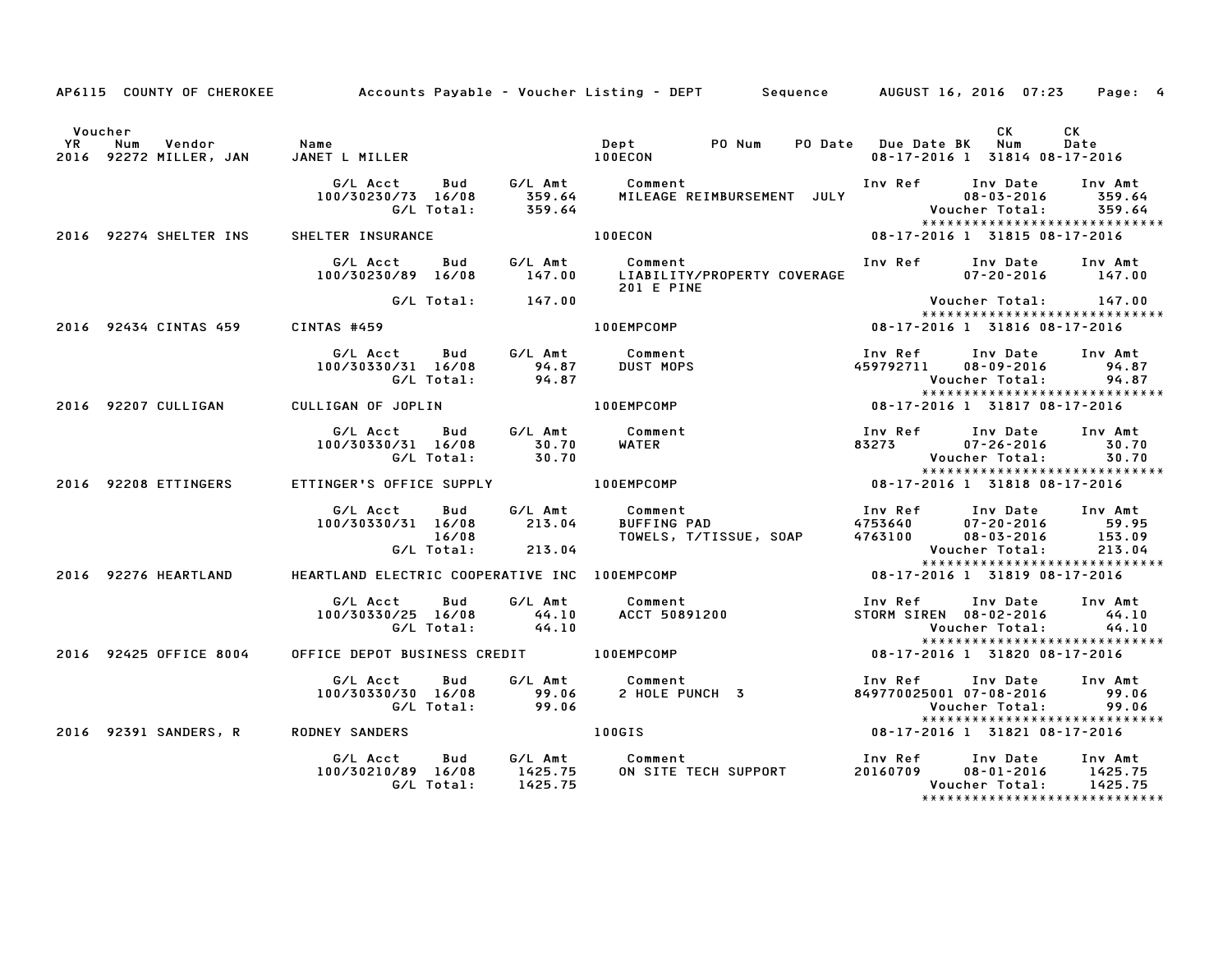|                      |                                        |                                                            |                     |                                                                             | AP6115 COUNTY OF CHEROKEE Accounts Payable - Voucher Listing - DEPT Sequence AUGUST 16, 2016 07:23 |                                                                  |                                                                                     | Page: 5                     |
|----------------------|----------------------------------------|------------------------------------------------------------|---------------------|-----------------------------------------------------------------------------|----------------------------------------------------------------------------------------------------|------------------------------------------------------------------|-------------------------------------------------------------------------------------|-----------------------------|
| Voucher<br><b>YR</b> | Vendor<br>Num<br>2016 92209 BOB BARKER | Name<br><b>BOB BARKER COMPANY INC</b>                      |                     | 100JAIL                                                                     | CK CK<br>PO Num<br>Dept                                                                            | PO Date Due Date BK Num                                          | 08-17-2016 1 31822 08-17-2016                                                       | Date                        |
|                      |                                        | G/L Acct<br>100/30140/22 16/08<br>100/30140/39 16/08       | Bud                 | G⁄L Amt<br>373.18<br>562.96                                                 | Comment<br>DOOTS<br><b>BOOTS</b><br>RAZORS, TAMPONS, SHAMPOO<br>TOOTHBRUSH/PASTE, DEODORANT        | WEB000436359 07-20-2016 373.18<br>UT1000390692 08-03-2016 562.96 | Inv Ref Inv Date Inv Amt                                                            |                             |
|                      |                                        |                                                            |                     | G/L Total: 936.14                                                           |                                                                                                    |                                                                  | Voucher Total: 936.14<br>*****************************                              |                             |
|                      | 2016 92211 CBM                         | <b>CBM MANAGED SERVICES</b>                                |                     |                                                                             | 100JAIL                                                                                            | 08-17-2016 1 31823 08-17-2016                                    |                                                                                     |                             |
|                      |                                        | G/L Acct<br>100/30140/31 16/08                             | <b>Bud</b><br>16/08 | G/L Amt<br>9502.33                                                          | Comment<br>INMATE MEALS<br>7/14/16 - 7/20/16                                                       | Inv Ref                                                          | Inv Date                                                                            | Inv Amt                     |
|                      |                                        |                                                            |                     |                                                                             | 7/21/16 - 7/27/16<br>7/28/16 - 8/3/16                                                              | 03466 07-20-2016 3166.86<br>03797<br>04132                       | 07-27-2016 3204.92<br>08-03-2016                                                    | 3130.55                     |
|                      |                                        |                                                            |                     | G/L Total: 9502.33                                                          |                                                                                                    |                                                                  | Voucher Total:<br>*****************************                                     | 9502.33                     |
|                      | 2016 92218 CHCSEK                      | <b>CHCSEK COLUMBUS</b>                                     |                     |                                                                             | 100JAIL                                                                                            | 08-17-2016 1 31824 08-17-2016                                    |                                                                                     |                             |
|                      |                                        | G/L Acct<br>100/30060/76 16/08<br>100/30140/76 16/08       | <b>Bud</b>          | G/L Amt<br>45.00<br>87.00                                                   | Comment<br>OFFICE VISIT, TB TESTS                                                                  | Inv Ref                                                          | Inv Date<br>$07 - 17 - 2016$                                                        | Inv Amt<br>132.00           |
|                      |                                        |                                                            |                     | $G/L$ Total: $132.00$                                                       |                                                                                                    |                                                                  | Voucher Total:         132.00                                                       |                             |
|                      | 2016 92219 CINTAS                      | CINTAS FIRST AID & SAFETY 100JAIL                          |                     |                                                                             |                                                                                                    | 08-17-2016 1 31825 08-17-2016                                    | ******************************                                                      |                             |
|                      |                                        |                                                            |                     |                                                                             |                                                                                                    |                                                                  |                                                                                     |                             |
|                      |                                        | G/L Acct<br>100/30140/21 16/08 78.22<br>100/30140/22 16/08 | Bud<br>G/L Total:   | $\begin{array}{r} \text{.012} \\ \text{99.00} \\ \text{177.22} \end{array}$ | G/L Amt Comment<br>GLOVES, BATTERIES<br>GLOVES                                                     | Inv Ref<br>8402798340<br>8402812657 07-29-2016                   | Inv Date<br>$07 - 15 - 2016$ 78.22<br>457 07-29-2016 99.00<br>Voucher Total: 177.22 | Inv Amt                     |
|                      | 2016 92220 CINTAS FIRE                 | CINTAS FIRE PROTECTION 100JAIL                             |                     |                                                                             |                                                                                                    | 08-17-2016 1 31826 08-17-2016                                    | *****************************                                                       |                             |
|                      |                                        | G/L Acct<br>100/30140/80 16/08                             | Bud                 | G/L Amt<br>693.96<br>G/L Total: 693.96                                      | Comment<br>INSPECTIONS, DETECTOR                                                                   | Inv Ref      Inv Date     Inv Amt<br>0F58569778 07-22-2016       | Voucher Total:                                                                      | 693.96<br>693.96            |
|                      | 2016 92284 COLUMBUS                    | <b>CITY OF COLUMBUS</b>                                    |                     |                                                                             | 100JAIL                                                                                            |                                                                  | *****************************<br>08-17-2016 1 31827 08-17-2016                      |                             |
|                      |                                        | G/L Acct<br>100/30140/72 16/08                             | Bud<br>G/L Total:   | G/L Amt<br>110.00<br>110.00                                                 | Comment<br>ACCT 09-52410-01                                                                        | Inv Ref                                                          | Inv Date<br>$07 - 27 - 2016$<br>Voucher Total:                                      | Inv Amt<br>110.00<br>110.00 |
|                      | 2016 92221 CORRECT                     | CORRECT CARE SOLUTIONS LLC 100JAIL                         |                     |                                                                             |                                                                                                    | 08-17-2016 1 31828 08-17-2016                                    | *****************************                                                       |                             |
|                      |                                        | G/L Acct                                                   | Bud                 | G∕L Amt                                                                     | Comment                                                                                            | Inv Ref                                                          | Inv Date                                                                            | Inv Amt                     |
|                      |                                        | 100/30140/81 16/08                                         |                     | 54.00                                                                       | INMATE HEALTHCARE                                                                                  | 07191602                                                         | $07 - 19 - 2016$                                                                    | 18.00                       |
|                      |                                        |                                                            | G/L Total:          | 54.00                                                                       |                                                                                                    | 07261602 07-26-2016                                              | Voucher Total:<br>*****************************                                     | 36.00<br>54.00              |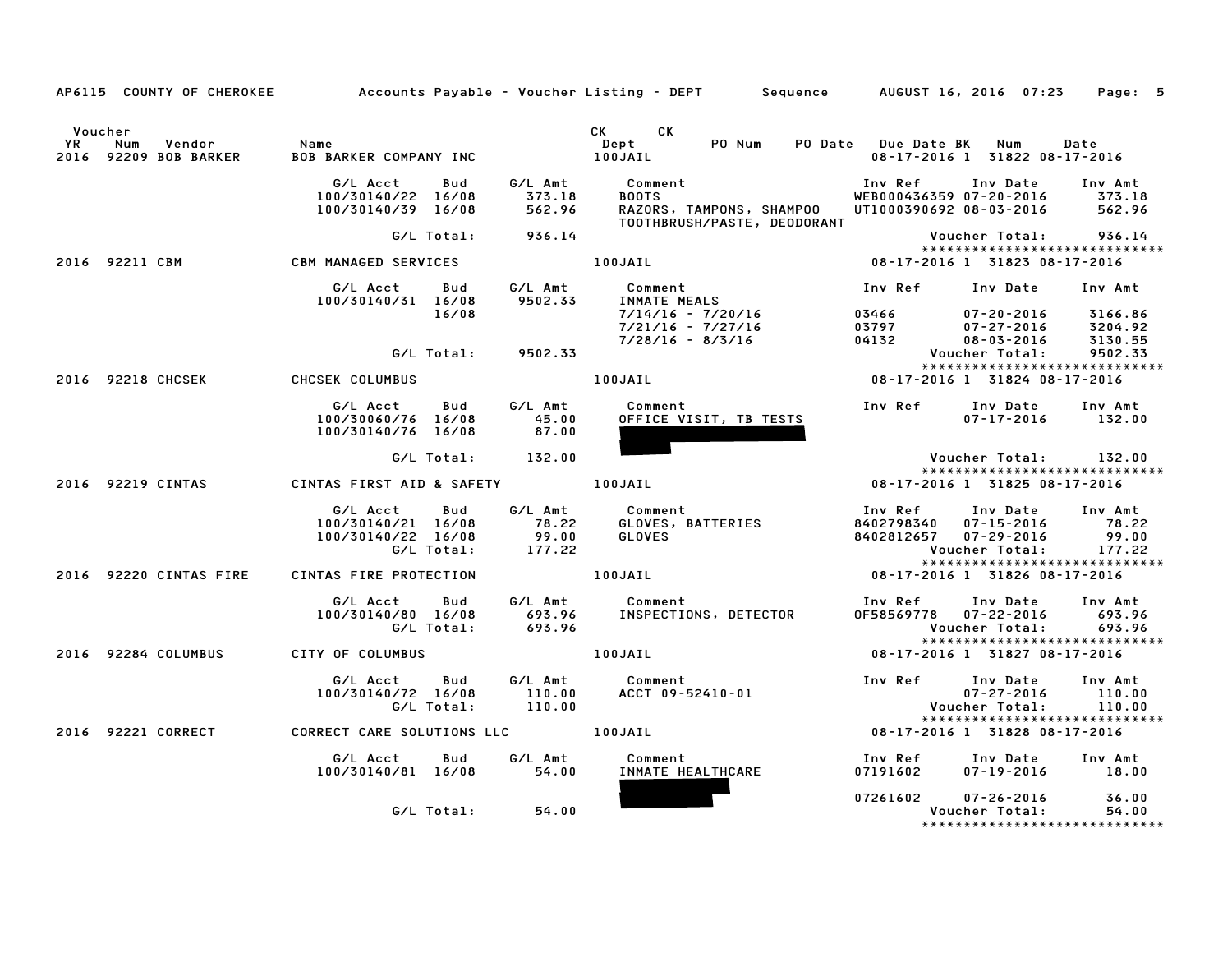Voucher CK CK YR Num Vendor Name Dept PO Num PO Date Due Date BK Num Date Voucher<br>2016 YR Num Vendor – Name Name – 100 Million – Dept – PO-Num PO-Date Due-Date BK Num Date<br>2016 92285 CWD – CASH-WA DISTRIBUTING – 100JAIL – 100JAIL – 100-17-2016 1 31829 08-17-2016 G/L Acct Bud G/L Amt Comment Inv Ref Inv Date Inv Amt 100/30140/31 16/08 26.59 GLOVES, SCOUR PADS <sup>10636036</sup> 08-01-2016 17.70 16/08 KITCHEN APRON <sup>10645298</sup> 08-08-2016 8.89 G/L Total: 26.59 Voucher Total: 26.59 10645298 08-08-2016 8.89<br>Voucher Total: 26.59<br>\*\*\*\*\*\*\*\*\*\*\*\*\*\*\*\*\*\*\*\*\*\*\*\*\*\*\*\*\*\*\*\*\*\*\* <sup>2016</sup> <sup>92286</sup> EVANS EVAN'S HEALTH MART DRUG 100JAIL 08-17-2016 <sup>1</sup> <sup>31830</sup> 08-17-2016 G/L Acct Bud G/L Amt Comment Inv Ref Inv Date Inv Amt 100/30140/81 16/08 3724.10 INMATE MEDICINES 07-31-2016 3724.10 G/L Total: 3724.10 Voucher Total: 3724.10 \*\*\*\*\*\*\*\*\*\*\*\*\*\*\*\*\*\*\*\*\*\*\*\*\*\*\*\*\* <sup>2016</sup> <sup>92222</sup> HALLS HALL'S PEST CONTROL 100JAIL 08-17-2016 <sup>1</sup> <sup>31831</sup> 08-17-2016 G/L Acct Bud G/L Amt Comment Inv Ref Inv Date Inv Amt 100/30140/80 16/08 75.00 MONTHLY SPRAY <sup>76154</sup> 07-22-2016 75.00 G/L Total: 75.00 Voucher Total: 75.00 \*\*\*\*\*\*\*\*\*\*\*\*\*\*\*\*\*\*\*\*\*\*\*\*\*\*\*\*\* <sup>2016</sup> <sup>92224</sup> HENRY KRAFT HENRY KRAFT INC 100JAIL 08-17-2016 <sup>1</sup> <sup>31832</sup> 08-17-2016 G/L Acct Bud G/L Amt Comment Inv Ref Inv Date Inv Amt 100/30140/40 16/08 828.95 BLEACH, LINERS, DEGREASER <sup>227214</sup> 07-21-2016 828.95 Comment<br>BLEACH, LINERS, DEGREASER 100/30140/40 16/08 828.95 BLEACH, LINERS, DEGREASER 227214 07-21-2016 828.95<br>DETERGENT, T/TISSUE, TOWELS Woucher Total: 828.95 \*\*\*\*\*\*\*\*\*\*\*\*\*\*\*\*\*\*\*\*\*\*\*\*\*\*\*\*\* <sup>2016</sup> <sup>92439</sup> KS GAS KANSAS GAS SERVICE 100JAIL 08-17-2016 <sup>1</sup> <sup>31833</sup> 08-17-2016 G/L Acct Bud G/L Amt Comment Inv Ref Inv Date Inv Amt 100/30140/72 16/08 222.91 ACCT <sup>510401545</sup> <sup>1674911</sup> <sup>36</sup> 08-04-2016 222.91 G/L Total: 222.91 Voucher Total: 222.91 \*\*\*\*\*\*\*\*\*\*\*\*\*\*\*\*\*\*\*\*\*\*\*\*\*\*\*\*\* <sup>2016</sup> <sup>92287</sup> MERCY MAUDE MERCY MAUDE NORTON HOSPITAL 100JAIL 08-17-2016 <sup>1</sup> <sup>31834</sup> 08-17-2016 G/L Acct Bud G/L Amt Comment Inv Ref Inv Date Inv Amt 100/30140/81 16/08 63.00 NEGOTIATED RATES Inv Ref Inv Date Inv Amt<br>914168800010 07–06–2016 25.27 elet 168800010 07-06-2016<br>14161888101 07-06-2016 37.73  $\overline{\phantom{a}}$ G/L Total: 63.00 Voucher Total: 63.00 Voucher Total: 63.00<br>\*\*\*\*\*\*\*\*\*\*\*\*\*\*\*\*\*\*\*\*\*\*\*\*\*\*\*\* <sup>2016</sup> <sup>92226</sup> MERCY <sup>4524</sup> MERCY CLINIC JOPLIN LLC 100JAIL 08-17-2016 <sup>1</sup> <sup>31835</sup> 08-17-2016 G/L Acct Bud G/L Amt Comment Inv Ref Inv Date Inv Amt 100/30140/81 16/08 39.90 INMATE MEDICAL JP1334797760 07-19-2016 39.90 G/L Total: 39.90 Voucher Total: 39.90 \*\*\*\*\*\*\*\*\*\*\*\*\*\*\*\*\*\*\*\*\*\*\*\*\*\*\*\*\* <sup>2016</sup> <sup>92288</sup> NEWEGG SYNCB/NEWEGG 100JAIL 08-17-2016 <sup>1</sup> <sup>31836</sup> 08-17-2016 G/L Acct Bud G/L Amt Comment Inv Ref Inv Date Inv Amt 100/30140/21 16/08 134.98 BROTHER PRINTER <sup>1202649154</sup> 07-01-2016 134.98 G/L Total: 134.98 Voucher Total: 134.98 \*\*\*\*\*\*\*\*\*\*\*\*\*\*\*\*\*\*\*\*\*\*\*\*\*\*\*\*\*

AP6115 COUNTY OF CHEROKEE Accounts Payable - Voucher Listing - DEPT Sequence AUGUST 16, 2016 07:23 Page: 6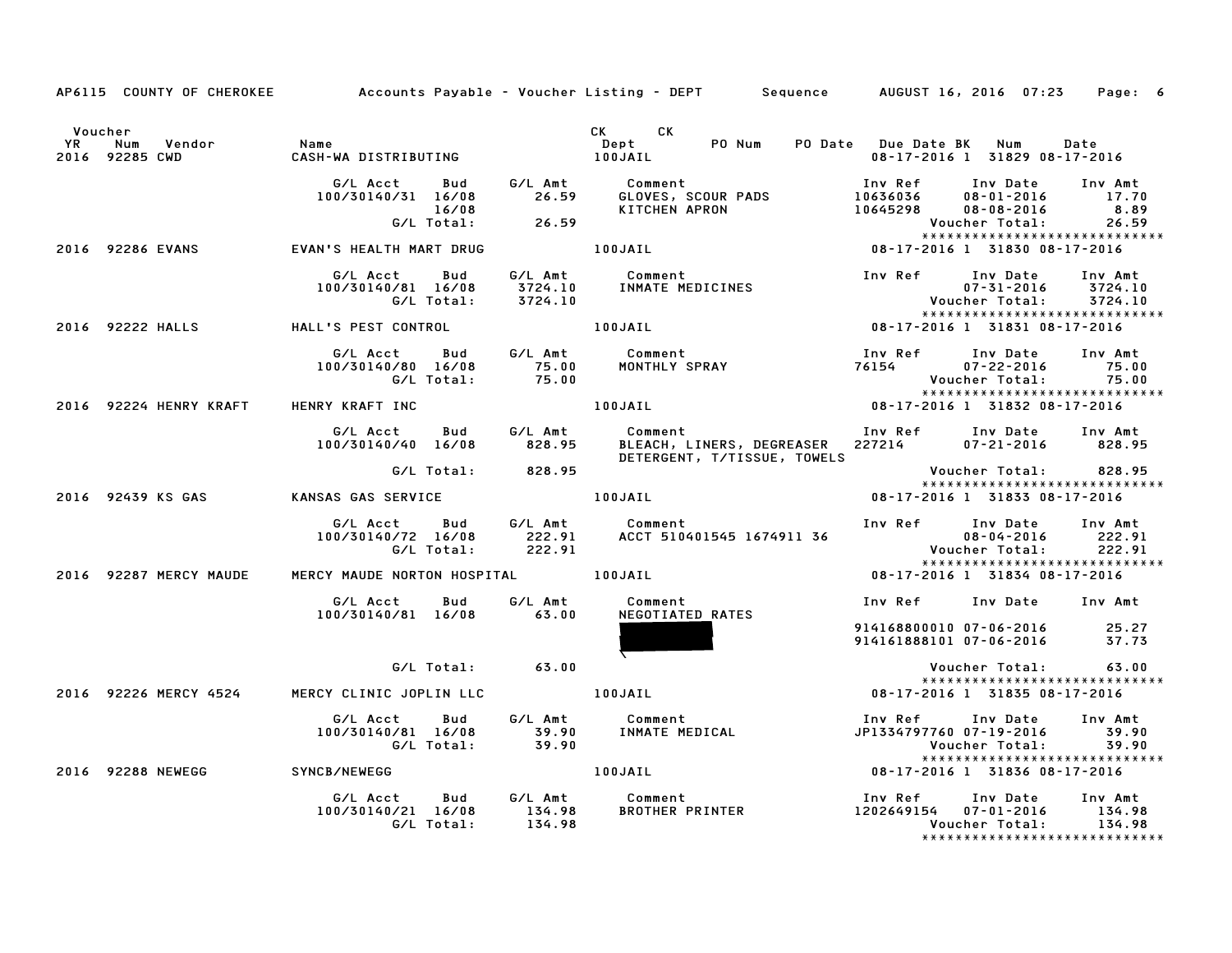|               |                                     |                                                                                                                                                                                                                                                        |                    | AP6115 COUNTY OF CHEROKEE Accounts Payable - Voucher Listing - DEPT Sequence AUGUST 16, 2016 07:23                                                                                                                                                                                                                                |                                                                                         | Page: 7                      |
|---------------|-------------------------------------|--------------------------------------------------------------------------------------------------------------------------------------------------------------------------------------------------------------------------------------------------------|--------------------|-----------------------------------------------------------------------------------------------------------------------------------------------------------------------------------------------------------------------------------------------------------------------------------------------------------------------------------|-----------------------------------------------------------------------------------------|------------------------------|
| Voucher<br>YR | Vendor<br>Num<br>2016 92228 TURNKEY | Name<br>TURNKF                                                                                                                                                                                                                                         |                    |                                                                                                                                                                                                                                                                                                                                   | CK<br>08-17-2016 1 31837 08-17-2016                                                     | CK<br>Date                   |
|               |                                     | G/L Acct<br>Bud<br>100/30140/39 16/08<br>16/08                                                                                                                                                                                                         | G/L Amt<br>3574.58 | Comment<br>CANTEEN SALES<br>INMATE RELEASE DEBIT CARDS 114620160731 07-31-2016<br>MEDIA ITEM PURCHASES 114620160731 07-31-2016 344.07<br>CANTEEN SALES 114620160731 07-31-2016 1622.51<br>PAPER, ENVELOPES, IBUPROFEN 114620160731 07-31-2016 415.54<br>DEOD, SHAMPOO, COMB, SOAP<br>INMATE EMAIL CHARGED 114620160731 07-31-2016 | Inv Ref      Inv Date<br>114620160721 07-21-2016                                        | Amt - 976.97<br>סנ<br>196.49 |
|               |                                     | G/L Total: 3574.58                                                                                                                                                                                                                                     |                    |                                                                                                                                                                                                                                                                                                                                   | Voucher Total:<br>*****************************                                         | 3574.58                      |
|               | 2016 92440 WAGNER, K                | KRISTIN WAGNER                                                                                                                                                                                                                                         |                    | 100JAIL <b>Andrew Strutter</b>                                                                                                                                                                                                                                                                                                    | 08-17-2016 1 31838 08-17-2016                                                           |                              |
|               |                                     | 100/30140/81 16/08 35.00                                                                                                                                                                                                                               |                    | Comment<br>REIMB/GLUCOMETER, LANCETS<br>GLUCOMETER STRIPS                                                                                                                                                                                                                                                                         | Inv Ref Inv Date Inv Amt<br>$07 - 21 - 2016$ 35.00                                      |                              |
|               |                                     | $G/L$ Total: $35.00$                                                                                                                                                                                                                                   |                    |                                                                                                                                                                                                                                                                                                                                   | Voucher Total: 35.00                                                                    |                              |
|               |                                     | 2016 92229 MIDWEST COLOR MIDWEST COLOR GRAPHICS                                                                                                                                                                                                        |                    | 100REGOFDEED                                                                                                                                                                                                                                                                                                                      | *****************************                                                           |                              |
|               |                                     | G/L Acct<br>Bud<br>100/30050/78 16/08                                                                                                                                                                                                                  |                    | G/L Amt Comment                                                                                                                                                                                                                                                                                                                   | Inv Date<br>$07 - 26 - 2016$<br>Voucher Total:                                          | Inv Amt<br>195.00<br>195.00  |
|               | 2016 92289 AT&T 5068                | AT&T                                                                                                                                                                                                                                                   |                    | 100SHERIFF NAME OF STREET                                                                                                                                                                                                                                                                                                         | *****************************<br>08-17-2016 1 31840 08-17-2016                          |                              |
|               |                                     |                                                                                                                                                                                                                                                        |                    | G/L Acct Bud G/L Amt Comment Inv Ref<br>100/30060/74 16/08 76.51 ACCT 057 721 2154 001 6/L Total: 76.51 ACCT 057 721 2154 001                                                                                                                                                                                                     | Inv Date Inv Amt<br>$07 - 24 - 2016$<br>Voucher Total:<br>***************************** | 76.51<br>76.51               |
|               |                                     | 2016 92290 COL TEL COLUMBUS TELEPHONE COMPANY 100SHERIFF                                                                                                                                                                                               |                    |                                                                                                                                                                                                                                                                                                                                   | 08-17-2016 1 31841 08-17-2016                                                           |                              |
|               |                                     | س کار سابط سابر تاریخ سابر تاریخی تاریخی تاریخی تاریخی تاریخی تاریخی تاریخی تاریخی تاریخی تاریخی تاریخی تاریخی<br>ACCT 525 تاریخی تاریخی تاریخی تاریخی تاریخی تاریخی تاریخی تاریخی تاریخی تاریخی تاریخی تاریخی تاریخی تاریخی تار<br>G/L Total: 1133.35 |                    | Comment<br>ACCT 525<br>2963<br>2963<br>2963<br>2963<br>2963<br>2963<br>2963<br>2963<br>2963<br>2963<br>2963<br>2963<br>2963<br>2963<br>2963<br>2963<br>2963<br>2963<br>2963<br>2963<br>2963<br>2963<br>2963<br>2963<br>2963<br>2963<br>2963<br>2963<br>2963<br>2963<br>2963<br>2963<br>2963<br>2963<br>                           |                                                                                         |                              |
|               | 2016 92291 FULL SERVICE             |                                                                                                                                                                                                                                                        |                    | FULL SERVICE AUTOMOTIVE 100SHERIFF                                                                                                                                                                                                                                                                                                | *****************************<br>08-17-2016 1 31842 08-17-2016                          |                              |
|               |                                     | G/L Acct<br>Bud<br>100/30060/25 16/08                                                                                                                                                                                                                  | G⁄L Amt            | Comment<br><b>COMMENT</b><br>BACK GLASS, 2004 CHEV                                                                                                                                                                                                                                                                                | Inv Ref<br>Inv Date Inv Amt<br>977661<br>$08 - 02 - 2016$<br>Voucher Total:             | 233.90<br>233.90             |
|               |                                     | 2016 92231 NATALINIS NATALINI'S AUTOMOTIVE                                                                                                                                                                                                             |                    | 100SHERIFF                                                                                                                                                                                                                                                                                                                        | ******************************<br>08-17-2016 1 31843 08-17-2016                         |                              |
|               |                                     | G/L Acct<br>Bud<br>100/30060/25 16/08<br>16/08                                                                                                                                                                                                         | G/L Amt<br>338.07  | Comment<br>OIL, OIL FILTER<br>100 111 ERY<br>111 ERY<br>19.43<br>19.43<br>19.43<br>19.43<br>19.43<br>19.43<br>19.43<br>19.43<br>19.43<br>19.43<br>19.43<br>19.43<br>19.43<br>19.43<br>19.43<br>19.43<br>19.43<br>19.43<br>19.43<br>19.43<br>19.43<br>19.43<br>19.88<br>19.88<br>19.99<br>19.99<br>19.99<br>19.99<br>19.9          |                                                                                         |                              |
|               |                                     | G/L Total: 338.07                                                                                                                                                                                                                                      |                    |                                                                                                                                                                                                                                                                                                                                   |                                                                                         |                              |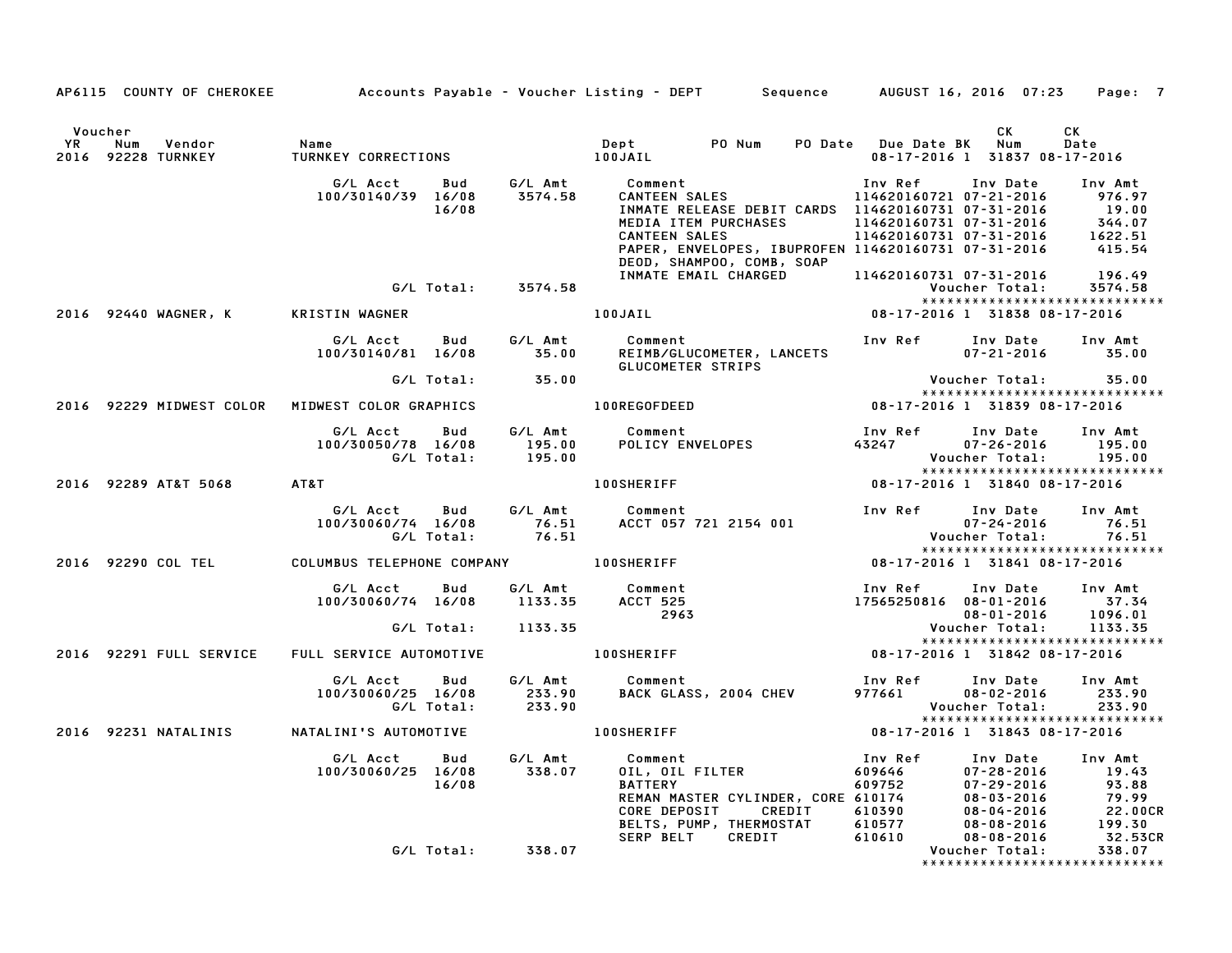|         |                        |                                                              |        | AP6115 COUNTY OF CHEROKEE Accounts Payable - Voucher Listing - DEPT Sequence AUGUST 16, 2016 07:23 Page: 8 |                                                                                                   |                                                                                              |                             |
|---------|------------------------|--------------------------------------------------------------|--------|------------------------------------------------------------------------------------------------------------|---------------------------------------------------------------------------------------------------|----------------------------------------------------------------------------------------------|-----------------------------|
| Voucher |                        |                                                              |        |                                                                                                            |                                                                                                   | CK<br>08-17-2016 1 31844 08-17-2016                                                          | CK<br>Date                  |
|         |                        | G/L Acct      Bud      G/L Amt         Comment               |        | 100/30060/84 16/08 30.00 CELL PHONE STIPEND<br>G/L Total: 30.00                                            |                                                                                                   | Inv Ref Inv Date                                                                             | Inv Amt<br>30.00            |
|         |                        |                                                              |        |                                                                                                            |                                                                                                   | 08-17-2016 1 31845 08-17-2016                                                                |                             |
|         |                        |                                                              |        | 103/30103/83 16/08 55.41 CONTRACT CHARGES<br>G/L Total: 55.41 CONTRACT CHARGES                             | 415113                                                                                            | Inv Ref      Inv Date     Inv Amt<br>$07 - 29 - 2016$ 55.41<br>Voucher Total: 55.41          |                             |
|         | 2016 92271 STRONGHOLD  | STRONGHOLD DATA                                              |        | 103                                                                                                        |                                                                                                   |                                                                                              |                             |
|         |                        | G/L Total: 195.00                                            |        |                                                                                                            | 20265                                                                                             | Inv Ref      Inv Date     Inv Amt<br>$08 - 01 - 2016$ 195.00                                 |                             |
|         | 2016 92421 UNDERGROUND | UNDERGROUND VAULTS & STORAGE INC 103                         |        |                                                                                                            |                                                                                                   | *****************************<br>$08 - 17 - 2016$ 1 31847 08-17-2016                         |                             |
|         |                        |                                                              |        |                                                                                                            |                                                                                                   | Inv Ref      Inv Date<br>391833        08–01–2016<br><b>Voucher Total:</b>                   | Inv Amt<br>371.00<br>371.00 |
|         | 2016 92389 AIRGAS      | <b>AIRGAS</b>                                                |        | <b>110HWY</b>                                                                                              |                                                                                                   | *****************************<br>08-17-2016 1 31848 08-17-2016                               |                             |
|         |                        | G/L Total:                                                   | 296.53 |                                                                                                            |                                                                                                   | Inv Ref      Inv Date<br>9938256098  07-31-2016<br>Voucher Total:                            | Inv Amt<br>296.53<br>296.53 |
|         | 2016 92217 BLEVINS     |                                                              |        | BLEVINS ASPHALT CONSTRUCTION CO INC 110HWY   1984 08-17-2016 1 31849 08-17-2016                            |                                                                                                   | *****************************                                                                |                             |
|         |                        | G/L Acct Bud G/L Amt<br>110/30110/34 16/08 669.55            |        | Comment<br>COLD MIX<br>COLD MIX<br>COLD MIX<br>COLD MIX                                                    | 126512<br>126559<br>------<br>126570               07-29-2016<br>126585                08-04-2016 | Inv Ref Inv Date Inv Amt<br>07-20-2016 254.59<br>07-27-2016 208.41<br>07-29-2016 104.21      | 102.34                      |
|         |                        | G/L Total: 669.55                                            |        |                                                                                                            |                                                                                                   | Voucher Total:<br>*****************************                                              | 669.55                      |
|         | 2016 92330 BOB PAGE    | BOB PAGE AUTO SUPPLY INC <b>110HWY</b>                       |        |                                                                                                            |                                                                                                   | 08-17-2016 1 31850 08-17-2016                                                                |                             |
|         |                        | G/L Acct Bud<br>110/30110/79 16/08 99.68<br>G/L Total: 99.68 |        | G/L Amt           Comment<br>99.68       MICRO V-BELT                                                      | 93086 08-04-2016                                                                                  | Inv Ref Inv Date Inv Amt<br>Voucher Total:<br>*****************************                  | 99.68<br>99.68              |
|         |                        | 2016 92234 CITY OF COLUMB CITY OF COLUMBUS                   |        | 110HWY                                                                                                     |                                                                                                   | 08-17-2016 1 31851 08-17-2016                                                                |                             |
|         |                        |                                                              |        | GARBAGE                                                                                                    | Inv Ref                                                                                           | Inv Date<br>08-88010-00 07-27-2016 110.00<br>Voucher Total:<br>***************************** | Inv Amt<br>110.00           |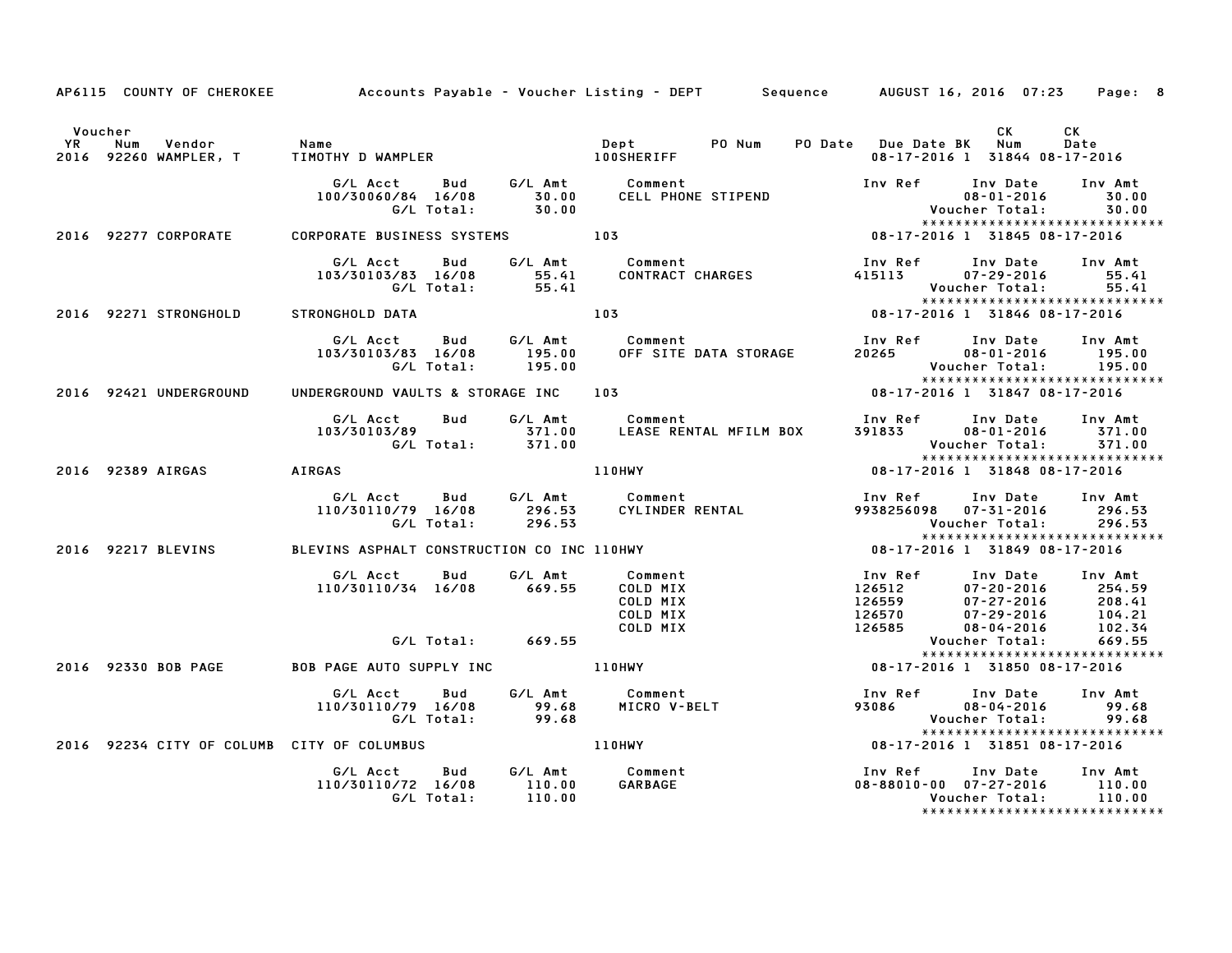|         |                                                  |                                                                                                  | AP6115 COUNTY OF CHEROKEE Accounts Payable - Voucher Listing - DEPT Sequence AUGUST 16, 2016 07:23                                                                                                                                                               |                                                  |                                     | Page: 9    |
|---------|--------------------------------------------------|--------------------------------------------------------------------------------------------------|------------------------------------------------------------------------------------------------------------------------------------------------------------------------------------------------------------------------------------------------------------------|--------------------------------------------------|-------------------------------------|------------|
| Voucher | YR Num Vendor - Name<br>2016 92315 CLEAN - CLEAN |                                                                                                  |                                                                                                                                                                                                                                                                  |                                                  | CK<br>08-17-2016 1 31852 08-17-2016 | CK<br>Date |
|         |                                                  |                                                                                                  | 6/L Acct Bud G/L Amt Comment<br>110/30110/80 16/08 81.57 MAT, AIR FRESH, SOAP 21159106 08-05-2016 81.57<br>6/L Total: 81.57 MAT, AIR FRESH, SOAP 21159106 08-05-2016 81.57<br>110HWY 110HWY 08-17-2016 1 31853 08-17-2016                                        |                                                  | *****************************       |            |
|         |                                                  | 2016 92261 COL TEL COLUMBUS TELEPHONE COMPANY 110HWY                                             |                                                                                                                                                                                                                                                                  |                                                  |                                     |            |
|         |                                                  |                                                                                                  | G/L Acct Bud G/L Amt Comment Inv Ref<br>110/30110/72 16/08 209.15 PHONE SERVICE 2586<br>G/L Total: 209.15 PHONE SERVICE 2586                                                                                                                                     | 2586 08-01-2016 209.15<br>2586 08-01-2016 209.15 | Inv Date Inv Amt                    |            |
|         |                                                  | 2016 92239 DAVIS COMM DAVIS COMMUNICATIONS 110HWY                                                |                                                                                                                                                                                                                                                                  |                                                  | *****************************       |            |
|         |                                                  |                                                                                                  | G/L Acct Bud G/L Amt Comment Inv Ref Inv Date Inv Amt<br>110/30110/79 16/08 175.00 BATTERY BACK UP 16-0376 06-01-2016 175.00<br>G/L Total: 175.00 110HWY 16-0376 Voucher Total: 175.00<br>HN FABICK TRACTOR CO 110HWY 108-17-2016 13185                          |                                                  |                                     |            |
|         |                                                  | 2016 92246 FABICK JOHN FABICK TRACTOR CO                                                         |                                                                                                                                                                                                                                                                  |                                                  |                                     |            |
|         |                                                  | G/L Acct<br>Bud<br>110/30110/79 16/08                                                            | 6/L Amt comment<br>2971.91 RING<br>EQUIPMENT REPAIR<br>2971.91 LIOHNY REPAIR<br>2971.91 LIOHNY 110HWY 1989-17-2016<br>2987.66<br>2971.91<br>2971.91<br>2971.91<br>2981.92<br>2987.66<br>2971.91<br>2971.91<br>2987.66<br>2971.91<br>2971.91<br>2987.66<br>2971.9 |                                                  |                                     |            |
|         |                                                  | G/L Total: 2971.91                                                                               |                                                                                                                                                                                                                                                                  |                                                  |                                     |            |
|         |                                                  |                                                                                                  | 2016 92248 FLEETPRIDE FLEETPRIDE THE RESERVE THE RESERVE TO THE RESERVE THE RESERVE THE RESERVE THE RESERVE TH<br>THE RESERVE THE RESERVE THE RESERVE THE RESERVE THE RESERVE THE RESERVE THE RESERVE THE RESERVE THE RESERVE TH                                 |                                                  |                                     |            |
|         |                                                  |                                                                                                  | G/L Acct Bud G/L Amt Comment Inv Ref Inv Date Inv Amt<br>110/30110/79 16/08 79.00 FILTERS, AIR ELEMENT 78686391 07-25-2016 59.98<br>G/L Total: 79.00 HARDWARE BRAKE KIT 78910236 08-04-2016 19.02<br>03T OIL COMPANY 110HWY 110HWY 108-                          |                                                  |                                     |            |
|         |                                                  |                                                                                                  |                                                                                                                                                                                                                                                                  |                                                  |                                     |            |
|         |                                                  | 2016 92223 FROST OIL FROST OIL COMPANY                                                           |                                                                                                                                                                                                                                                                  |                                                  |                                     |            |
|         |                                                  |                                                                                                  | 6/L Acct Bud 6/L Amt Comment<br>110/30110/32 16/08 670.07 0IL<br>4IR 1 DIESEL EXHAUST FLUID 89472-IN 07-27-2016 123.22<br>6/L Total: 670.07 670.07<br>6/L Total: 670.07<br>4IR 1 DIESEL EXHAUST FLUID 89472-IN 07-27-2016 123.22<br>90156-                       |                                                  |                                     |            |
|         |                                                  |                                                                                                  |                                                                                                                                                                                                                                                                  |                                                  |                                     |            |
|         |                                                  | 2016 92242 JIM WOODS JIM WOODS MARKETING INC                                                     |                                                                                                                                                                                                                                                                  |                                                  |                                     |            |
|         |                                                  |                                                                                                  | G/L Acct Bud G/L Amt Comment<br>110/30110/31 16/08 4942.57 DIESEL 226961 07-21-2016 1960.11<br>G/L Total: 4942.57 DIESEL 227032 07-22-2016 2982.46<br>G/L Total: 4942.57 Voucher Total: 4942.57<br>JOE HARDING INC 110HWY 110HWY 08-17-201                       |                                                  |                                     |            |
|         |                                                  |                                                                                                  |                                                                                                                                                                                                                                                                  |                                                  | ******************************      |            |
|         | 2016 92390 JOE HARDING                           |                                                                                                  |                                                                                                                                                                                                                                                                  |                                                  |                                     |            |
|         |                                                  | G/L Acct  Bud  G/L Amt  Comment<br>110/30110/79  16/08  158.00  SERVICE  ON<br>G/L Total: 158.00 |                                                                                                                                                                                                                                                                  |                                                  | Voucher Total: 158.00               | 158.00     |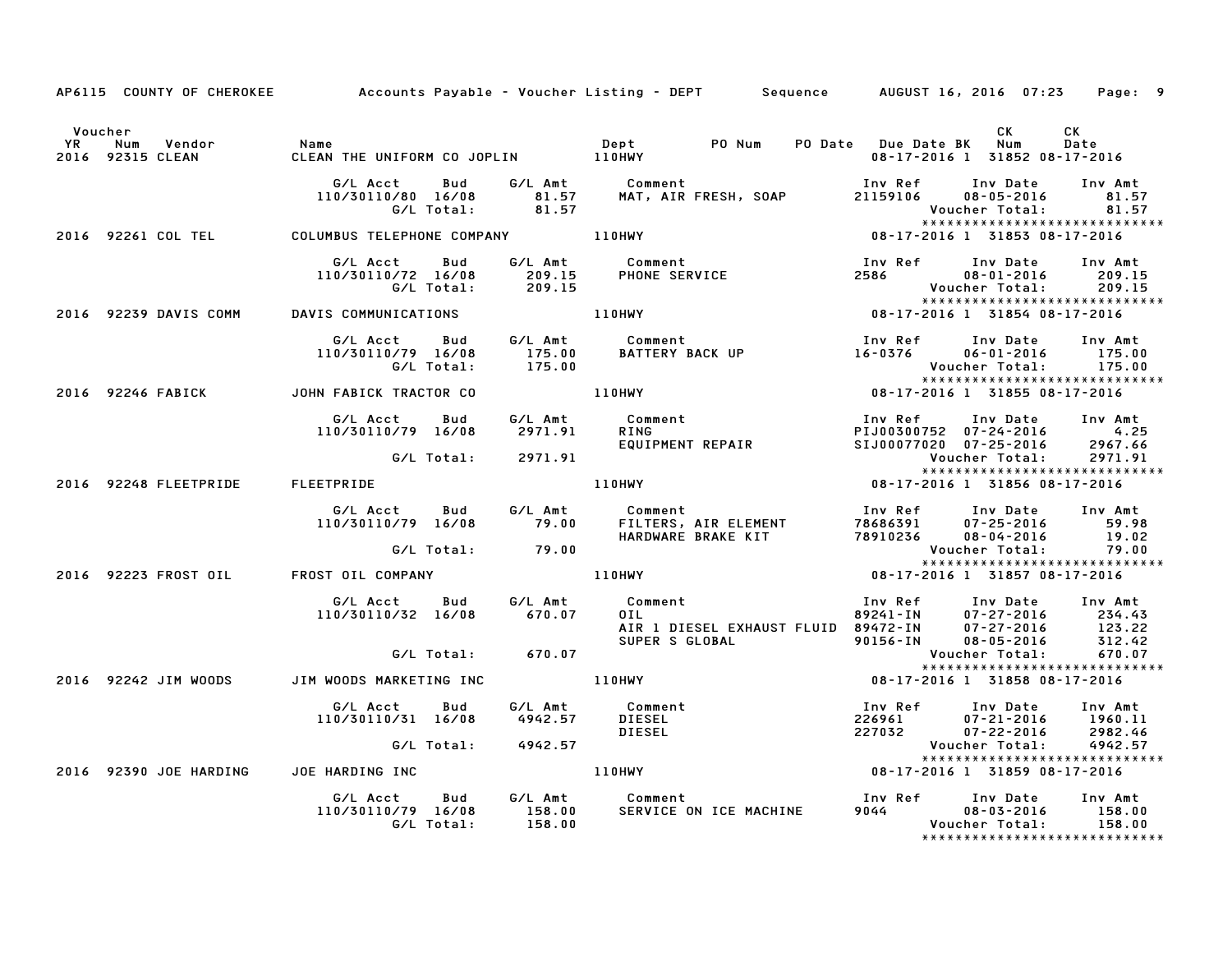|                      |                                                                                  |                                              |                   |                       | AP6115 COUNTY OF CHEROKEE Accounts Payable - Voucher Listing - DEPT Sequence AUGUST 16, 2016 07:23                                                        |                                                                                                   |                                                                                                                                                                                  | Page: 10                                                                               |
|----------------------|----------------------------------------------------------------------------------|----------------------------------------------|-------------------|-----------------------|-----------------------------------------------------------------------------------------------------------------------------------------------------------|---------------------------------------------------------------------------------------------------|----------------------------------------------------------------------------------------------------------------------------------------------------------------------------------|----------------------------------------------------------------------------------------|
| Voucher<br><b>YR</b> | Num<br>Vendor<br>2016 92227 KS GAS                                               | Name<br>KANSAS GAS SERVICE                   |                   |                       | CK CK<br>PO Num<br>Dept<br><b>110HWY</b>                                                                                                                  | PO Date Due Date BK Num                                                                           | 08-17-2016 1 31860 08-17-2016                                                                                                                                                    | Date                                                                                   |
|                      |                                                                                  | G/L Acct<br>110/30110/72                     | Bud               | $G/L$ Amt<br>$116.17$ | Comment<br>GAS SERVICE<br>510738202155527000                                                                                                              | Inv Ref                                                                                           | Inv Date<br>$07 - 27 - 2016$                                                                                                                                                     | Inv Amt<br>50.68                                                                       |
|                      |                                                                                  |                                              |                   | G/L Total: 116.17     | 510148149119141118                                                                                                                                        |                                                                                                   | 07-27-2016<br>Voucher Total:                                                                                                                                                     | 65.49<br>116.17                                                                        |
|                      |                                                                                  |                                              |                   |                       |                                                                                                                                                           |                                                                                                   | *****************************                                                                                                                                                    |                                                                                        |
|                      | 2016 92263 MERCY ST LOUIS MERCY CLINIC JOPLIN LLC ______________________________ |                                              |                   |                       |                                                                                                                                                           |                                                                                                   | 08-17-2016 1 31861 08-17-2016                                                                                                                                                    |                                                                                        |
|                      |                                                                                  | G/L Acct Bud<br>110/30110/89 16/08           |                   | G/L Amt<br>130.00     | Comment<br>PRE-EMPLOYMENT PHYSICAL                                                                                                                        | 603754877                                                                                         | Inv Ref Inv Date Inv Amt<br>$07 - 31 - 2016$ 130.00                                                                                                                              |                                                                                        |
|                      |                                                                                  |                                              | G/L Total:        | 130.00                |                                                                                                                                                           |                                                                                                   | Voucher Total: 130.00                                                                                                                                                            |                                                                                        |
|                      | 2016 92281 MHC                                                                   | <b>MHC</b>                                   |                   |                       | <b>110HWY</b>                                                                                                                                             |                                                                                                   | *****************************<br>08-17-2016 1 31862 08-17-2016                                                                                                                   |                                                                                        |
|                      |                                                                                  |                                              |                   |                       |                                                                                                                                                           |                                                                                                   |                                                                                                                                                                                  |                                                                                        |
|                      |                                                                                  | G/L Acct<br>110/30110/79 16/08               | Bud<br>G/L Total: | 109.75<br>109.75      | G/L Amt Comment<br>FILTERS                                                                                                                                | Inv Ref<br>285600749063 07-29-2016                                                                | Inv Date<br>Voucher Total:         109.75                                                                                                                                        | Inv Amt<br>109.75                                                                      |
|                      | 2016 92388 MUNICIPAL                                                             | MUNICIPAL INDUSTRIAL SUPPLY 110HWY           |                   |                       |                                                                                                                                                           |                                                                                                   | *****************************<br>08-17-2016 1 31863 08-17-2016                                                                                                                   |                                                                                        |
|                      |                                                                                  |                                              |                   |                       |                                                                                                                                                           |                                                                                                   |                                                                                                                                                                                  |                                                                                        |
|                      |                                                                                  | G/L Acct<br>110/30110/79 16/08<br>G/L Total: | Bud               | 472.23<br>472.23      | G/L Amt Comment<br>PARTS                                                                                                                                  | Inv Ref<br>2747                                                                                   | Inv Date<br>$08 - 04 - 2016$<br>Voucher Total:                                                                                                                                   | Inv Amt<br>472.23<br>472.23                                                            |
|                      |                                                                                  |                                              |                   |                       |                                                                                                                                                           |                                                                                                   | *****************************                                                                                                                                                    |                                                                                        |
|                      | 2016 92292 NAPIER, C                                                             | CHARLES NAPIER                               |                   |                       | 110HWY                                                                                                                                                    |                                                                                                   | 08-17-2016 1 31864 08-17-2016                                                                                                                                                    |                                                                                        |
|                      |                                                                                  | G/L Acct<br>110/30110/73 16/08               | Bud<br>G/L Total: | 142.02<br>142.02      | G/L Amt Comment<br>MILEAGE                                                                                                                                | Inv Ref Inv Date                                                                                  | $08 - 05 - 2016$<br>Voucher Total:                                                                                                                                               | Inv Amt<br>142.02<br>142.02                                                            |
|                      | 2016 92215 NATALINIS                                                             | NATALINI'S AUTOMOTIVE                        |                   |                       | 110HWY                                                                                                                                                    |                                                                                                   | *****************************<br>08-17-2016 1 31865 08-17-2016                                                                                                                   |                                                                                        |
|                      |                                                                                  | G/L Acct<br>110/30110/79 16/08 3591.47       | <b>Bud</b>        | G/L Amt               | Comment<br>RECLAIM AC UNIT<br>OIL FILTER<br><b>BULB</b><br>SEAL, BEARING<br>РАТСН<br><b>HOSE END, HOSE</b><br><b>SCREW</b><br>HEADLAMP<br>4IN DIA REFILLS | Inv Ref<br>609413<br>609459<br>609541<br>609634<br>609730<br>609774<br>610111<br>610124<br>609943 | Inv Date<br>$07 - 26 - 2016$<br>$07 - 26 - 2016$<br>$07 - 27 - 2016$<br>$07 - 28 - 2016$<br>$07 - 29 - 2016$<br>$07 - 29 - 2016$<br>08-02-2016<br>$08 - 02 - 2016$<br>08-01-2016 | Inv Amt<br>3289.00<br>5.52<br>2.30<br>170.57<br>5.73<br>32.80<br>2.28<br>6.08<br>39.32 |
|                      |                                                                                  |                                              |                   |                       | AIR FILTER                                                                                                                                                | 610298                                                                                            | 08-04-2016                                                                                                                                                                       | 19.89                                                                                  |
|                      |                                                                                  |                                              |                   | G/L Total: 3591.47    | WIPER BLADE                                                                                                                                               | 610318                                                                                            | 08-04-2016<br>Voucher Total:                                                                                                                                                     | 17.98<br>3591.47                                                                       |
|                      |                                                                                  |                                              |                   |                       |                                                                                                                                                           |                                                                                                   | *******************************                                                                                                                                                  |                                                                                        |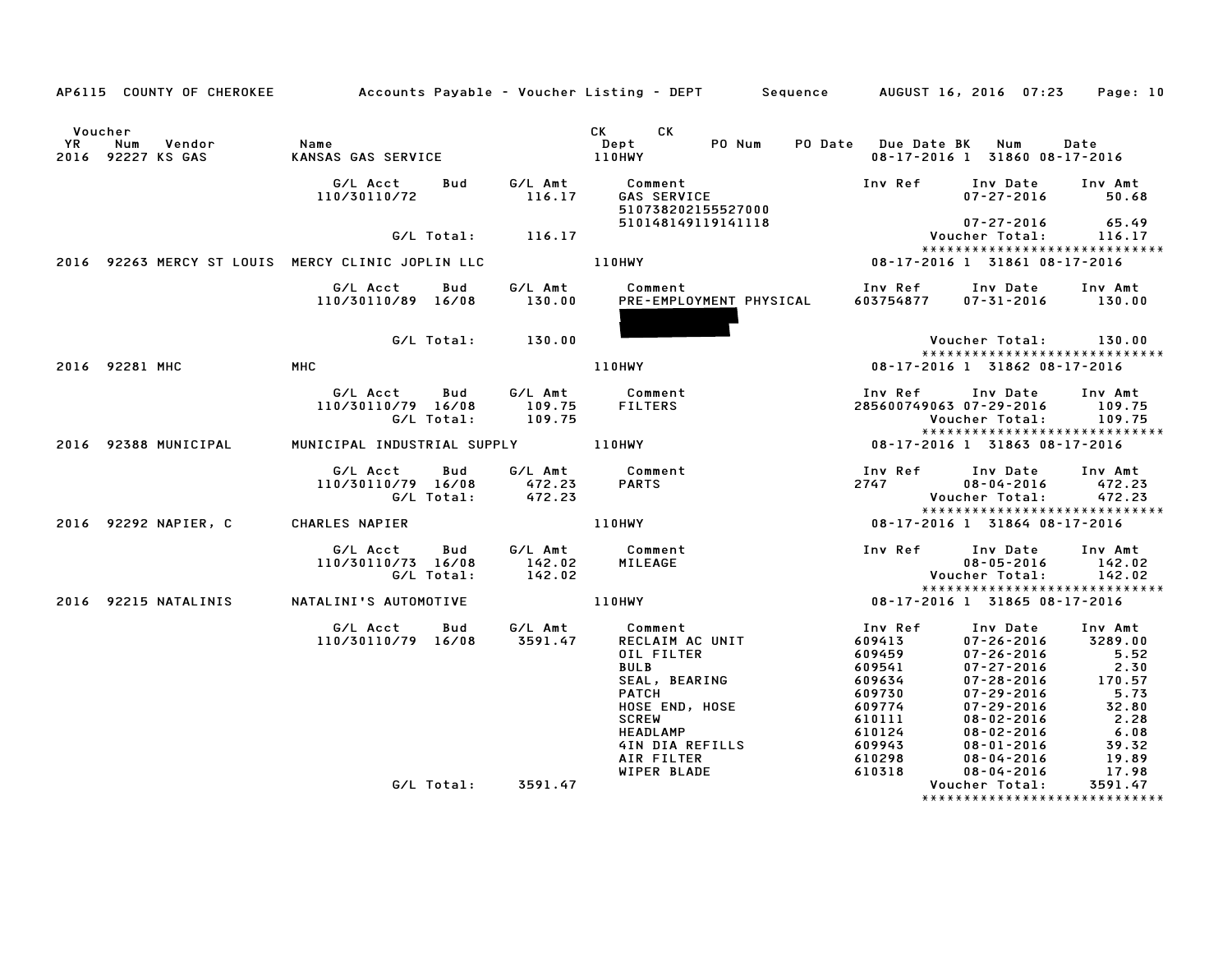|         | AP6115 COUNTY OF CHEROKEE Accounts Payable – Voucher Listing – DEPT Sequence AUGUST 16, 2016 07:23                                                                                                                                        | Page: 11                                                                                                                                                                                                                                                          |
|---------|-------------------------------------------------------------------------------------------------------------------------------------------------------------------------------------------------------------------------------------------|-------------------------------------------------------------------------------------------------------------------------------------------------------------------------------------------------------------------------------------------------------------------|
| Voucher |                                                                                                                                                                                                                                           | CK<br>CK<br>PO Date Due Date BK Num<br>Date<br>08-17-2016 1 31865 08-17-2016                                                                                                                                                                                      |
|         | G/L Acct        Bud         G/L Amt           Comment<br>110/30110/79   16/08         375.37       DRIVESHAFT CENTER  BEARI                                                                                                               | Inv Ref Inv Date Inv Amt<br>9/1 Acct Bud G/LAmt Comment ENDING<br>110/30110/79 16/08 375.37 DRIVESHAFT CENTER BEARING 610366 08-05-2016 220.86<br>REDIT 610400 08-05-2016 92216 220.86<br>REDUCE 8.03<br>REDUCE 610405 08-05-2016 93.881CR<br>BATTER PERIT 610405 |
|         |                                                                                                                                                                                                                                           |                                                                                                                                                                                                                                                                   |
|         |                                                                                                                                                                                                                                           |                                                                                                                                                                                                                                                                   |
|         | G/L Acct<br>110/30110/79 16/08 648.46                                                                                                                                                                                                     | Bud G/LAmt Comment<br>16/08 648.46 RADIATOR 16602 07–27–2016 197.00<br>197.00 INLET TANK, INLET GASKET 166579 08–02–2016 451.46<br>166579 008–02–2016 451.46<br>166579 Voucher Total: 648.46                                                                      |
|         | G/L Total: 648.46                                                                                                                                                                                                                         |                                                                                                                                                                                                                                                                   |
|         | 2016 92213 O'MALLEY O'MALLEY IMPLEMENT CO INC 110HWY                                                                                                                                                                                      | .468<br>**************************<br>188-17-2016 1 31867 08-17-2016                                                                                                                                                                                              |
|         | G/L Acct Bud G/L Amt Comment<br>I10/30110/79 16/08 14.44 0'RING S12055 07-29-2016 14.44<br>G/L Total: 14.44 0'RING S12055 07-29-2016 14.44<br>C/L Total: 14.44 10'RING S12055 07-29-2016 14.44<br>2016 92268.0'MALLEY IO MALLEY IMPLEMENT | *****************************                                                                                                                                                                                                                                     |
|         |                                                                                                                                                                                                                                           |                                                                                                                                                                                                                                                                   |
|         |                                                                                                                                                                                                                                           |                                                                                                                                                                                                                                                                   |
|         |                                                                                                                                                                                                                                           | G/L Acct Bud G/L Amt Comment Inv Ref Inv Date Inv Amt<br>110/30110/79 16/08 104.39 SHOCK, WHEEL CENTER,BOLT S12054 07–29–2016 662.09<br>CREDIT S12073 07–29–2016 557.70                                                                                           |
|         |                                                                                                                                                                                                                                           | *****************************                                                                                                                                                                                                                                     |
|         |                                                                                                                                                                                                                                           |                                                                                                                                                                                                                                                                   |
|         | 410/30110/79 16/08 605.45<br>2016 92216 PURCELL PURCELL TIRE &RUBBER COMPANY 110HWY 105 2006 92216 PURCELL<br>2016 92216 PURCELL TIRE &RUBBER COMPANY 110HWY 16HEEL<br>2016 92216 PURCELL TIRE &RUBBER COMPANY 110HWY 108-17-2016 1 318   |                                                                                                                                                                                                                                                                   |
|         |                                                                                                                                                                                                                                           | *****************************                                                                                                                                                                                                                                     |
|         |                                                                                                                                                                                                                                           |                                                                                                                                                                                                                                                                   |
|         | G/L Acct Bud G/L Amt Comment Inv Ref Inv Date Inv Amt<br>110/30110/33 16/08 489.50 TIRES 2612326 07-26-2016 489.50<br>G/L Total: 489.50 6/L Total: 489.50 Voucher Total: 489.50<br>2016 92244 SAFETY SAFETY FIRST SUPPLY COLLC 110HWY 1   | *****************************                                                                                                                                                                                                                                     |
|         |                                                                                                                                                                                                                                           |                                                                                                                                                                                                                                                                   |
|         |                                                                                                                                                                                                                                           | G/L Acct Bud G/L Amt Comment Inv Ref Inv Date Inv Amt<br>110/30110/42 16/08 285.95 SHOP TOWELS 16-71796B 07-27-2016 285.95<br>16-71796B 07-27-2016 285.95<br>*****************************                                                                        |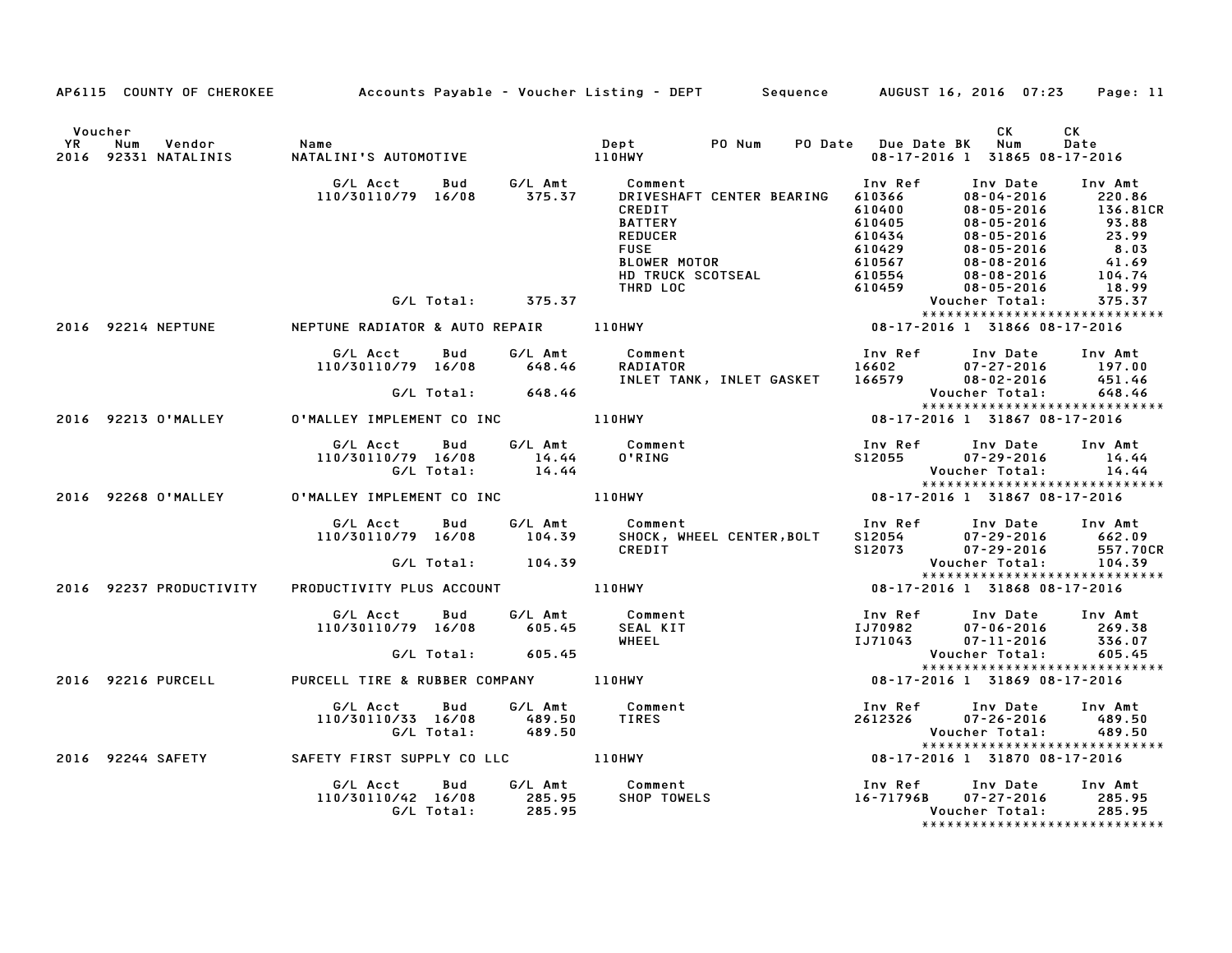|    |                                                                          |                                                      |                   |                             | AP6115 COUNTY OF CHEROKEE Accounts Payable - Voucher Listing - DEPT Sequence AUGUST 16, 2016 07:23 |                                             |                                                                                    | Page: 12                                             |
|----|--------------------------------------------------------------------------|------------------------------------------------------|-------------------|-----------------------------|----------------------------------------------------------------------------------------------------|---------------------------------------------|------------------------------------------------------------------------------------|------------------------------------------------------|
| YR | Voucher<br>Num<br>Vendor<br>2016 92293 TRI STATE ASPHA TRI-STATE ASPHALT | Name                                                 |                   |                             | CK CK<br>PO Num<br>Dept<br><b>110HWY</b>                                                           | PO Date Due Date BK Num                     | 08-17-2016 1 31871 08-17-2016                                                      | Date                                                 |
|    |                                                                          | G/L Acct<br>110/30110/34 16/08                       | Bud               | G⁄L Amt<br>59600.20         | Comment<br>TYPE C ASPHALT                                                                          | Inv Ref<br>23204<br>23206<br>23205<br>23203 | Inv Date<br>$07 - 29 - 2016$<br>$08 - 02 - 2016$<br>08-01-2016<br>$07 - 28 - 2016$ | Inv Amt<br>530.20<br>26957.31<br>29114.40<br>2998.29 |
|    |                                                                          |                                                      | G/L Total:        | 59600.20                    |                                                                                                    |                                             | Voucher Total:                                                                     | 59600.20                                             |
|    | 2016 92273 TRUE VALUE COL TRUE VALUE COLUMBUS                            |                                                      |                   |                             | 110HWY                                                                                             | 08-17-2016 1 31872 08-17-2016               | *****************************                                                      |                                                      |
|    |                                                                          | G/L Acct Bud<br>110/30110/79 16/08                   | G/L Total:        | G/L Amt<br>20.75<br>20.75   | Comment<br>PADLOCK, KEY                                                                            | Inv Ref<br>A283985                          | Inv Date<br>$08 - 04 - 2016$<br>Voucher Total:                                     | Inv Amt<br>20.75<br>20.75                            |
|    | 2016 92225 US CELLULAR                                                   | US CELLULAR                                          |                   |                             | <b>110HWY</b>                                                                                      | 08-17-2016 1 31873 08-17-2016               |                                                                                    |                                                      |
|    |                                                                          | G/L Acct<br>110/30110/72 16/08                       | Bud<br>G/L Total: | G/L Amt<br>50.56<br>50.56   | Comment<br><b>CELL PHONE</b>                                                                       | Inv Ref<br>147389319                        | Inv Date<br>$07 - 20 - 2016$<br>Voucher Total:<br>*****************************    | Inv Amt<br>50.56<br>50.56                            |
|    | 2016 92200 COL TEL                                                       | COLUMBUS TELEPHONE COMPANY 130NOXWEED                |                   |                             |                                                                                                    |                                             | 08-17-2016 1 31874 08-17-2016                                                      |                                                      |
|    |                                                                          | G/L Acct<br>130/30130/74 16/08                       | Bud<br>G/L Total: | G/L Amt<br>108.87<br>108.87 | Comment<br>ACCT 2293                                                                               | Inv Ref                                     | Inv Date<br>$08 - 01 - 2016$<br>Voucher Total:                                     | Inv Amt<br>108.87<br>108.87                          |
|    | 2016 92435 CARDMEMBER                                                    | CHASE CARD SERVICES                                  |                   |                             | <b>140HEALTH</b>                                                                                   | 08-17-2016 1 31875 08-17-2016               | *****************************                                                      |                                                      |
|    |                                                                          | G/L Acct<br>140/30140/28 16/08<br>140/30140/82 16/08 | <b>Bud</b>        | G/L Amt<br>36.00            | Comment<br>ACCT  <br>HEALTH DEPT                                                                   |                                             | Inv Ref Inv Date Inv Amt                                                           |                                                      |
|    |                                                                          | 140/30140/21 16/08<br>140/30140/68 16/08             |                   | 99.00<br>66.93<br>1.09      | INDIGITAL WAVE CONTRACT<br>STANDBY STATUS<br><b>BLUEDOG INK</b><br>DOLLAR GENERAL                  |                                             | $07 - 01 - 2016$<br>07-13-2016<br>$07 - 07 - 2016$<br>$07 - 07 - 2016$             | 36.00<br>99.00<br>66.93<br>1.09                      |
|    |                                                                          |                                                      | G/L Total:        | 203.02                      |                                                                                                    |                                             | Voucher Total:<br>*****************************                                    | 203.02                                               |
|    | 2016 92235 COL TEL                                                       | COLUMBUS TELEPHONE COMPANY 140HEALTH                 |                   |                             |                                                                                                    |                                             | 08-17-2016 1 31876 08-17-2016                                                      |                                                      |
|    |                                                                          | G/L Acct<br>140/30140/74 16/08                       | Bud               | G/L Amt<br>514.42           | Comment<br><b>HEATLH DEPT</b>                                                                      |                                             | Inv Ref Inv Date                                                                   | Inv Amt                                              |
|    |                                                                          |                                                      |                   |                             | <b>ACCT 2060</b><br>WIC PROGRAM                                                                    |                                             | 08-01-2016<br>$08 - 01 - 2016$                                                     | 422.39<br>92.03                                      |
|    |                                                                          |                                                      | G/L Total:        | 514.42                      |                                                                                                    |                                             | Voucher Total:<br>*****************************                                    | 514.42                                               |
|    | 2016 92233 COLUMBUS                                                      | CITY OF COLUMBUS                                     |                   |                             | 140HEALTH                                                                                          |                                             | 08-17-2016 1 31877 08-17-2016                                                      |                                                      |
|    |                                                                          | G/L Acct<br>140/30140/72 16/08                       | Bud               | G/L Amt<br>55.00            | Comment<br><b>HEALTH DEPT</b>                                                                      | Inv Ref Inv Date                            |                                                                                    | Inv Amt                                              |
|    |                                                                          |                                                      | G/L Total:        | 55.00                       | ACCT 07-17240-00                                                                                   |                                             | $07 - 27 - 2016$<br>Voucher Total:<br>*******************************              | 55.00<br>55.00                                       |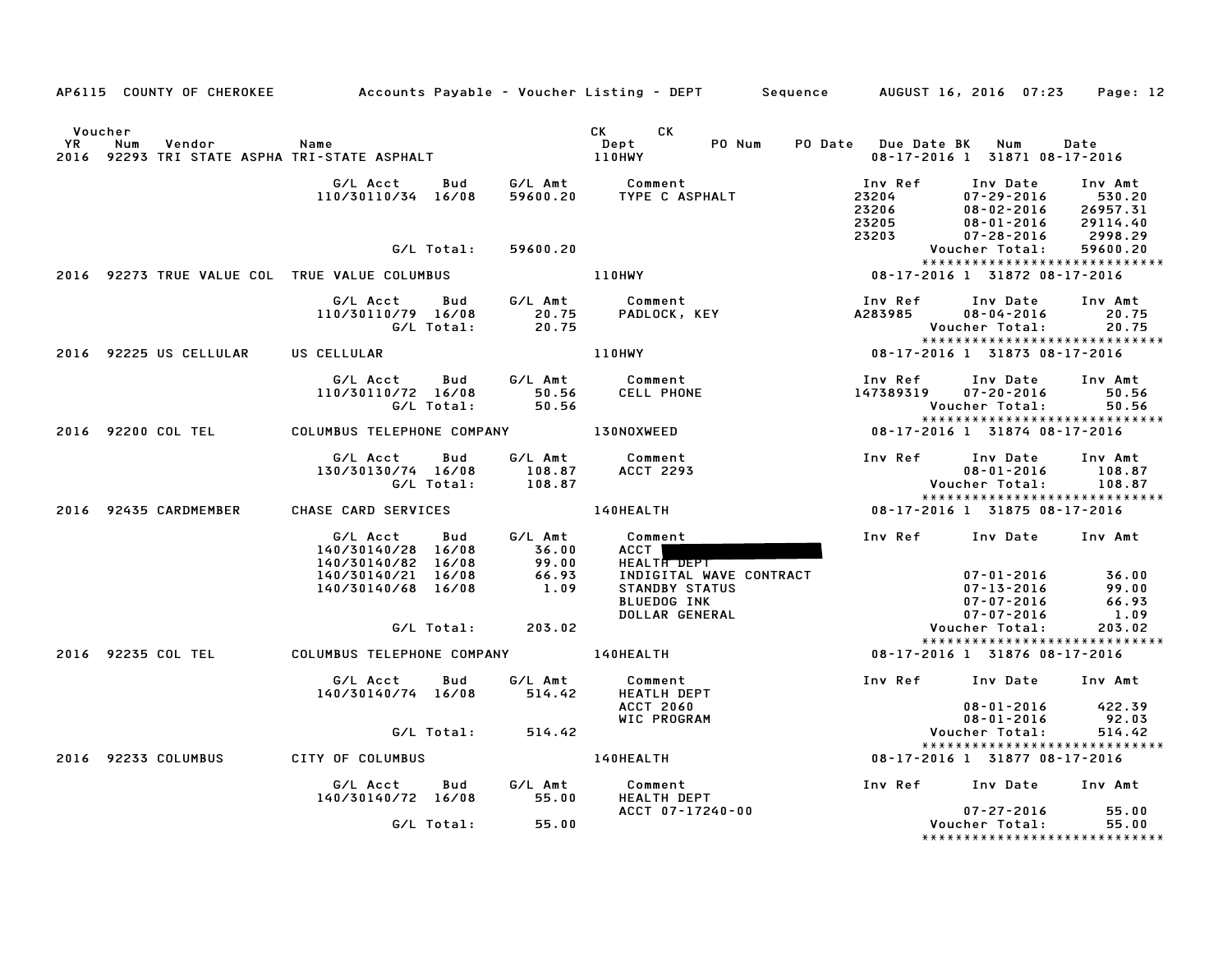|                      |     |                                       |                                                                                 |            |                           | AP6115 COUNTY OF CHEROKEE Accounts Payable - Voucher Listing - DEPT Sequence AUGUST 16, 2016 07:23 Page: 13 |                         |                                                                     |                  |
|----------------------|-----|---------------------------------------|---------------------------------------------------------------------------------|------------|---------------------------|-------------------------------------------------------------------------------------------------------------|-------------------------|---------------------------------------------------------------------|------------------|
| Voucher<br><b>YR</b> | Num | Vendor                                | Name<br>2016 92436 CRAW KAN TELEPH CRAW-KAN TELEPHONE COOPERATIVE INC 140HEALTH |            |                           | CK C<br><b>CK</b><br>PO Num<br>Dept                                                                         | PO Date Due Date BK Num | 08-17-2016 1 31878 08-17-2016                                       | Date             |
|                      |     |                                       | G/L Acct<br>140/30140/79 16/08                                                  | Bud        | G/L Amt<br>21.25          | Comment<br>HEALTH DEPT                                                                                      |                         | Inv Ref Inv Date Inv Amt                                            |                  |
|                      |     |                                       |                                                                                 |            | $G/L$ Total: 21.25        | ACCT 129793                                                                                                 |                         | 08-01-2016<br>Voucher Total:                                        | 21.25<br>21.25   |
|                      |     |                                       |                                                                                 |            |                           | 2016 92236 CRAWFORD HEALTH CRAWFORD COUNTY HEALTH DEPT 140HEALTH 10 18 18 18-17-2016 1 31879 08-17-2016     |                         | *****************************                                       |                  |
|                      |     |                                       | G/L Acct Bud<br>140/30140/82 16/08                                              |            | G/L Amt<br>457.70         | Comment<br>WIC PROGRAM                                                                                      |                         | Inv Ref Inv Date Inv Amt                                            |                  |
|                      |     |                                       |                                                                                 |            |                           | CONTRACTED SERVICES<br>LINDA TIMME                                                                          |                         | $07 - 28 - 2016$ 457.70                                             |                  |
|                      |     |                                       |                                                                                 |            | G/L Total: 457.70         |                                                                                                             |                         | Voucher Total: 457.70<br>******************************             |                  |
|                      |     | 2016 92437 JAY DODGE                  | JAY HATFIELD DODGE                                                              |            |                           | 140HEALTH <b>Andrew Strutter</b>                                                                            |                         | 08-17-2016 1 31880 08-17-2016                                       |                  |
|                      |     |                                       | G/L Acct Bud<br>140/30140/25 16/08                                              |            | G/L Amt<br>322.15         | Comment<br><b>HEALTH DEPT</b>                                                                               |                         | Inv Ref Inv Date Inv Amt                                            |                  |
|                      |     |                                       |                                                                                 |            | G/L Total: 322.15         | PARTS/LABOR MINI VAN                                                                                        | 119254                  | $05 - 25 - 2016$<br>Voucher Total:                                  | 322.15<br>322.15 |
|                      |     | 2016 92238 KS GAS                     | KANSAS GAS SERVICE                                                              |            |                           | 140HEALTH                                                                                                   |                         | *****************************<br>08-17-2016 1 31881 08-17-2016      |                  |
|                      |     |                                       | G/L Acct<br>140/30140/72 16/08                                                  | Bud        | G/L Amt<br>78.02          | Comment<br><b>HEALTH DEPT</b>                                                                               |                         | Inv Ref Inv Date Inv Amt                                            |                  |
|                      |     |                                       |                                                                                 | G/L Total: | 78.02                     | ACCT 510080477 1188672 27                                                                                   |                         | $07 - 27 - 2016$<br>Voucher Total:                                  | 78.02<br>78.02   |
|                      |     | 2016 92438 NATALINIS                  |                                                                                 |            |                           |                                                                                                             |                         | *****************************<br>08-17-2016 1 31882 08-17-2016      |                  |
|                      |     |                                       | G/L Acct                                                                        | Bud        | G/L Amt                   | Comment                                                                                                     |                         | Inv Ref Inv Date Inv Amt                                            |                  |
|                      |     |                                       | 140/30140/25 16/08                                                              |            | 33.69<br>G/L Total: 33.69 | WIC PROGRAM<br>OIL, OIL FILTER                                                                              | 607924                  | $07 - 11 - 2016$<br>Voucher Total:                                  | 33.69<br>33.69   |
|                      |     |                                       |                                                                                 |            |                           |                                                                                                             |                         | *****************************                                       |                  |
|                      |     | 2016 92240 PITNEY GLOBAL PITNEY BOWES |                                                                                 |            |                           | 140HEALTH                                                                                                   |                         | 08-17-2016 1 31883 08-17-2016                                       |                  |
|                      |     |                                       | G/L Acct<br>140/30140/83 16/08                                                  | Bud        | G/L Amt<br>275.85         | Comment<br>HEALTH DEPT                                                                                      |                         | Inv Ref      Inv Date     Inv Amt                                   |                  |
|                      |     |                                       |                                                                                 |            |                           | QUARTERLY POSTAGE MACHINE<br><b>LEASE</b><br>ACCT                                                           |                         | 3301051025  07-05-2016  275.85                                      |                  |
|                      |     |                                       |                                                                                 | G/L Total: | 275.85                    |                                                                                                             |                         | Voucher Total:                                                      | 275.85           |
|                      |     | 2016 92241 STRONGHOLD                 | STRONGHOLD DATA                                                                 |            |                           | 140HEALTH                                                                                                   |                         | *****************************<br>08-17-2016 1 31884 08-17-2016      |                  |
|                      |     |                                       | G/L Acct                                                                        | Bud        | G/L Amt                   | Comment                                                                                                     | Inv Ref Inv Date        |                                                                     | Inv Amt          |
|                      |     |                                       | 140/30140/28 16/08                                                              |            | 100.00                    | HEALTH DEPT                                                                                                 |                         |                                                                     |                  |
|                      |     |                                       |                                                                                 | G/L Total: | 100.00                    | OFF SITE DATA STORAGE                                                                                       | 20254                   | $08 - 01 - 2016$<br>Voucher Total:<br>***************************** | 100.00<br>100.00 |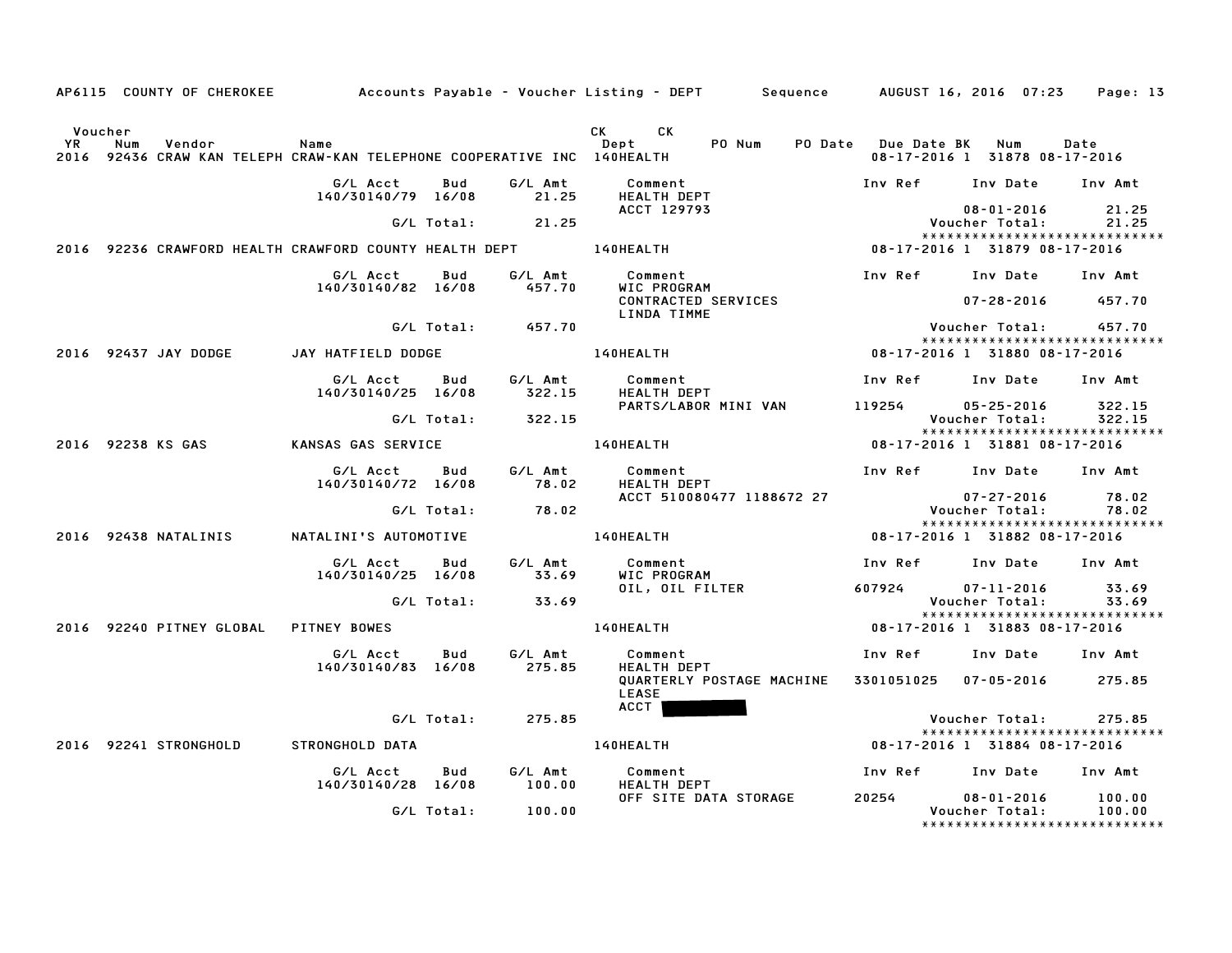|           |                                            | AP6115 COUNTY OF CHEROKEE Accounts Payable – Voucher Listing – DEPT Sequence AUGUST 16, 2016 07:23 Page: 14 |                         |                                                             |                                     |                  |                                                                              |                                                              |
|-----------|--------------------------------------------|-------------------------------------------------------------------------------------------------------------|-------------------------|-------------------------------------------------------------|-------------------------------------|------------------|------------------------------------------------------------------------------|--------------------------------------------------------------|
| <b>YR</b> | Voucher<br>Num<br>Vendor<br>2016 92243 WEX | Name<br><b>WEX BANK</b>                                                                                     |                         | Dept PO Num PO Date Due Date BK Num<br><b>140HEALTH</b>     |                                     |                  | CK<br>08-17-2016 1 31885 08-17-2016                                          | CK<br>Date                                                   |
|           |                                            |                                                                                                             |                         | FUEL PURCHASES                                              |                                     |                  | Inv Ref Inv Date Inv Amt                                                     |                                                              |
|           |                                            | G/L Total: 199.87                                                                                           |                         |                                                             |                                     |                  | 07-31-2016 - 07-31<br>199.87 - Voucher Total:                                |                                                              |
|           | 2016 92300 AYERS, B BRENDA L AYERS         |                                                                                                             |                         | 160ELECT                                                    | 08-17-2016 1 31886 08-17-2016       |                  |                                                                              | *****************************                                |
|           |                                            | 160/30160/80 16/08                                                                                          |                         |                                                             |                                     |                  | Inv Ref Inv Date Inv Amt<br>$08 - 02 - 2016$<br><b>Voucher Total:</b>        | 300.00<br>300.00                                             |
|           | 2016 92301 BABBITT, T TYLER N BABBITT      |                                                                                                             |                         | 160ELECT                                                    |                                     |                  | 08-17-2016 1 31887 08-17-2016                                                |                                                              |
|           |                                            | G/L Acct Bud G/L Amt Comment<br>160/30160/80 16/08<br>G/L Total: 325.00                                     | $\frac{325.00}{325.00}$ | POLL WORKER                                                 |                                     |                  | Inv Ref Inv Date<br>$08 - 02 - 2016$<br>Voucher Total: 325.00                | Inv Amt<br>325.00<br>*****************************           |
|           | 2016 92416 BAXTER COMM                     | BAXTER SPRINGS COMM BLDG 160ELECT                                                                           |                         |                                                             |                                     |                  | 08-17-2016 1 31888 08-17-2016                                                |                                                              |
|           |                                            | G/L Acct Bud<br>160/30160/80 16/08 50.00<br>G/L Total: 50.00                                                |                         | G/L Amt Comment<br>50.00 BUILDING<br><b>BUILDING RENTAL</b> |                                     | Inv Ref Inv Date | and point bate<br>08-02-2016<br>Voucher Total:                               | Inv Amt<br>50.00<br>50.00                                    |
|           |                                            | 2016 92302 BENNETT, S SARAH BENNETT                                                                         |                         | <b>160ELECT</b>                                             |                                     |                  | 08-17-2016 1 31889 08-17-2016                                                | *****************************                                |
|           |                                            | G/L Acct  Bud  G/L Amt  Comment<br>160/30160/80  16/08  250.00  POLL WORK<br>G/L Total:  250.00             |                         | <b>POLL WORKER</b>                                          |                                     |                  | Inv Ref Inv Date Inv Amt<br>$08 - 02 - 2016$ 250.00<br>Voucher Total: 250.00 | *****************************                                |
|           | 2016 92303 BILKE, C                        | CRYSTAL DAWN BILKE 160ELECT                                                                                 |                         |                                                             |                                     |                  | 08-17-2016 1 31890 08-17-2016                                                |                                                              |
|           |                                            | G/L Acct  Bud  G/L Amt  Comment<br>160/30160/80  16/08  250.00  POLL WORKER<br>G/L Total:  250.00           |                         |                                                             |                                     |                  | Inv Ref Inv Date Inv Amt<br>$08 - 02 - 2016$<br>Voucher Total:               | 250.00<br>250.00<br>******************************           |
|           | 2016 92304 BOECKMAN, K                     | KATHY BOECKMAN                                                                                              |                         | 160ELECT                                                    | $08 - 17 - 2016$ 1 31891 08-17-2016 |                  |                                                                              |                                                              |
|           |                                            | G/L Acct  Bud  G/L Amt  Comment<br>160/30160/80  16/08  250.00  POLL WORKE<br>G/L Total:                    | 250.00                  | POLL WORKER                                                 |                                     |                  | Inv Ref Inv Date Inv Amt<br>$08 - 02 - 2016$<br>Voucher Total: 250.00        | 250.00<br>*****************************                      |
|           | 2016 92305 BRANNON, J JOY LEA BRANNON      |                                                                                                             |                         | <b>160ELECT</b>                                             |                                     |                  | 08-17-2016 1 31892 08-17-2016                                                |                                                              |
|           |                                            | G/L Acct<br>Bud<br>160/30160/80 16/08                                                                       |                         | G/L Amt Comment<br>250.00 POLL WORKER                       |                                     | Inv Ref Inv Date | $08 - 02 - 2016$<br>Voucher Total:                                           | Inv Amt<br>250.00<br>250.00<br>***************************** |
|           |                                            | 2016 92306 BREEDEN, C CAROLYN L BREEDEN 160ELECT                                                            |                         |                                                             | 08-17-2016 1 31893 08-17-2016       |                  |                                                                              |                                                              |
|           |                                            | G/L Acct Bud G/L Amt Comment<br>160/30160/80 16/08 250.00 POLL WORKE<br>G/L Total: 250.00                   |                         | POLL WORKER                                                 |                                     |                  | Inv Ref Inv Date Inv Amt<br>$08 - 02 - 2016$<br>Voucher Total: 250.00        | 250.00<br>*****************************                      |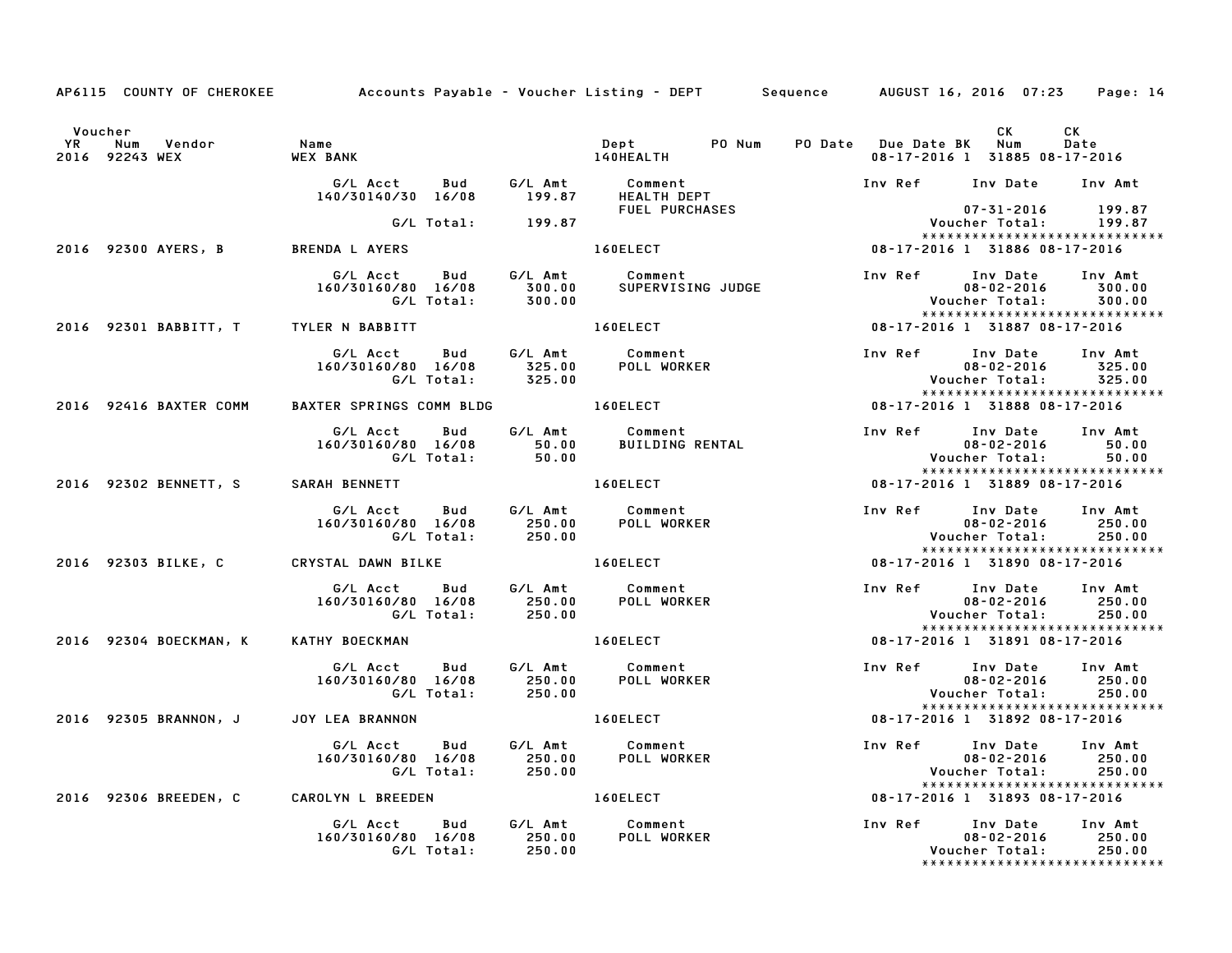| <b>YR</b> | Voucher<br>Vendor<br>Num<br>2016 92395 BURGER, A | <b>Name</b><br>ANGELA BURGER                                     |                             | Dept PO Num<br><b>160ELECT</b>                            | CK L<br>CK<br>PO Date Due Date BK Num<br>Date<br>08-17-2016 1 31894 08-17-2016                                             |
|-----------|--------------------------------------------------|------------------------------------------------------------------|-----------------------------|-----------------------------------------------------------|----------------------------------------------------------------------------------------------------------------------------|
|           |                                                  | G/L Acct<br><b>Bud</b><br>160/30160/80 16/08<br>G/L Total:       | 275.00<br>275.00            | G/L Amt Comment<br>275.00 POLL WORKE<br>POLL WORKER       | Inv Ref<br>Inv Date<br>Inv Amt<br>$08 - 02 - 2016$<br>275.00<br>Voucher Total:<br>275.00                                   |
|           | 2016 92307 BURTON, AL                            | ALICIA N BURTON                                                  |                             | 160ELECT                                                  | *****************************<br>08-17-2016 1 31895 08-17-2016                                                             |
|           |                                                  | G/L Acct Bud<br>160/30160/80 16/08<br>G/L Total:                 | 250.00<br>250.00            | G/L Amt Comment<br><b>POLL WORKER</b>                     | Inv Ref<br>Inv Date<br>Inv Amt<br>$08 - 02 - 2016$<br>250.00<br>Voucher Total:<br>250.00<br>*****************************  |
|           | 2016 92308 CANADY, A                             | ALYSSA LYNN CANADY                                               |                             | 160ELECT                                                  | 08-17-2016 1 31896 08-17-2016                                                                                              |
|           |                                                  | G/L Acct Bud G/L Amt Comment<br>160/30160/80 16/08<br>G/L Total: |                             |                                                           | Inv Ref Inv Date<br>Inv Amt<br>$08 - 02 - 2016$<br>275.00<br>275.00<br>Voucher Total:<br>*****************************     |
|           | 2016 92309 CAREY, D                              | DEBORAH M CAREY                                                  |                             | 160ELECT                                                  | 08-17-2016 1 31897 08-17-2016                                                                                              |
|           |                                                  | G/L Acct<br>Bud<br>160/30160/80 16/08<br>G/L Total:              | 275.00<br>275.00            | G/L Amt Comment<br><b>POLL WORKER</b>                     | Inv Ref Inv Date<br>Inv Amt<br>$08 - 02 - 2016$<br>275.00<br>Voucher Total:<br>275.00<br>*****************************     |
|           | 2016 92310 CARTER, AS                            | <b>ASHTON CARTER</b>                                             |                             | 160ELECT                                                  | 08-17-2016 1 31898 08-17-2016                                                                                              |
|           |                                                  | <b>Bud</b><br>G/L Acct<br>160/30160/80 16/08<br>G/L Total:       | G/L Amt<br>300.00<br>300.00 | Comment<br>POLL WORKER                                    | Inv Ref<br>Inv Date<br>Inv Amt<br>$08 - 02 - 2016$<br>300.00<br>Voucher Total:<br>300.00                                   |
|           | 2016 92311 CASSELL, S                            | <b>SHERRY CASSELL</b>                                            |                             | 160ELECT                                                  | *****************************<br>08-17-2016 1 31899 08-17-2016                                                             |
|           |                                                  | G/L Acct<br>Bud<br>160/30160/80 16/08<br>G/L Total:              | 300.00<br>300.00            | G/L Amt Comment<br>300.00 POLL WORK<br><b>POLL WORKER</b> | Inv Ref Inv Date<br>Inv Amt<br>$08 - 02 - 2016$<br>300.00<br>Voucher Total:<br>300.00                                      |
|           | 2016 92312 CATER, C                              | CAROLINE A CATER                                                 |                             | 160ELECT                                                  | *****************************<br>08-17-2016 1 31900 08-17-2016                                                             |
|           |                                                  | G/L Acct<br>Bud<br>160/30160/80 16/08<br>G/L Total:              | 275.00<br>275.00            | G/L Amt Comment<br><b>POLL WORKER</b>                     | Inv Ref<br>Inv Date<br>Inv Amt<br>$08 - 02 - 2016$<br>275.00<br>Voucher Total:<br>275.00<br>****************************** |
|           | 2016 92412 CENTER                                | CENTER CHRISTIAN CHURCH                                          |                             | <b>160ELECT</b>                                           | 08-17-2016 1 31901 08-17-2016                                                                                              |
|           |                                                  | G/L Acct Bud<br>160/30160/87 16/08<br>G/L Total:                 | G/L Amt<br>50.00<br>50.00   | Comment<br>BUILDING RENTAL                                | Inv Ref Inv Date<br>Inv Amt<br>08-02-2016<br>50.00<br>Voucher Total:<br>50.00                                              |
|           | 2016 92400 CHENEY, J JUSTIN CHENEY               |                                                                  |                             | <b>160ELECT</b>                                           | *****************************<br>08-17-2016 1 31902 08-17-2016                                                             |
|           |                                                  | G/L Acct<br>Bud<br>160/30160/80 16/08<br>G/L Total:              | G/L Amt<br>100.00<br>100.00 | Comment<br>POLL WORKER                                    | Inv Ref<br>Inv Date<br>Inv Amt<br>$08 - 02 - 2016$<br>100.00<br>Voucher Total:<br>100.00<br>****************************** |

AP6115 COUNTY OF CHEROKEE Accounts Payable - Voucher Listing - DEPT Sequence AUGUST 16, 2016 07:23 Page: 15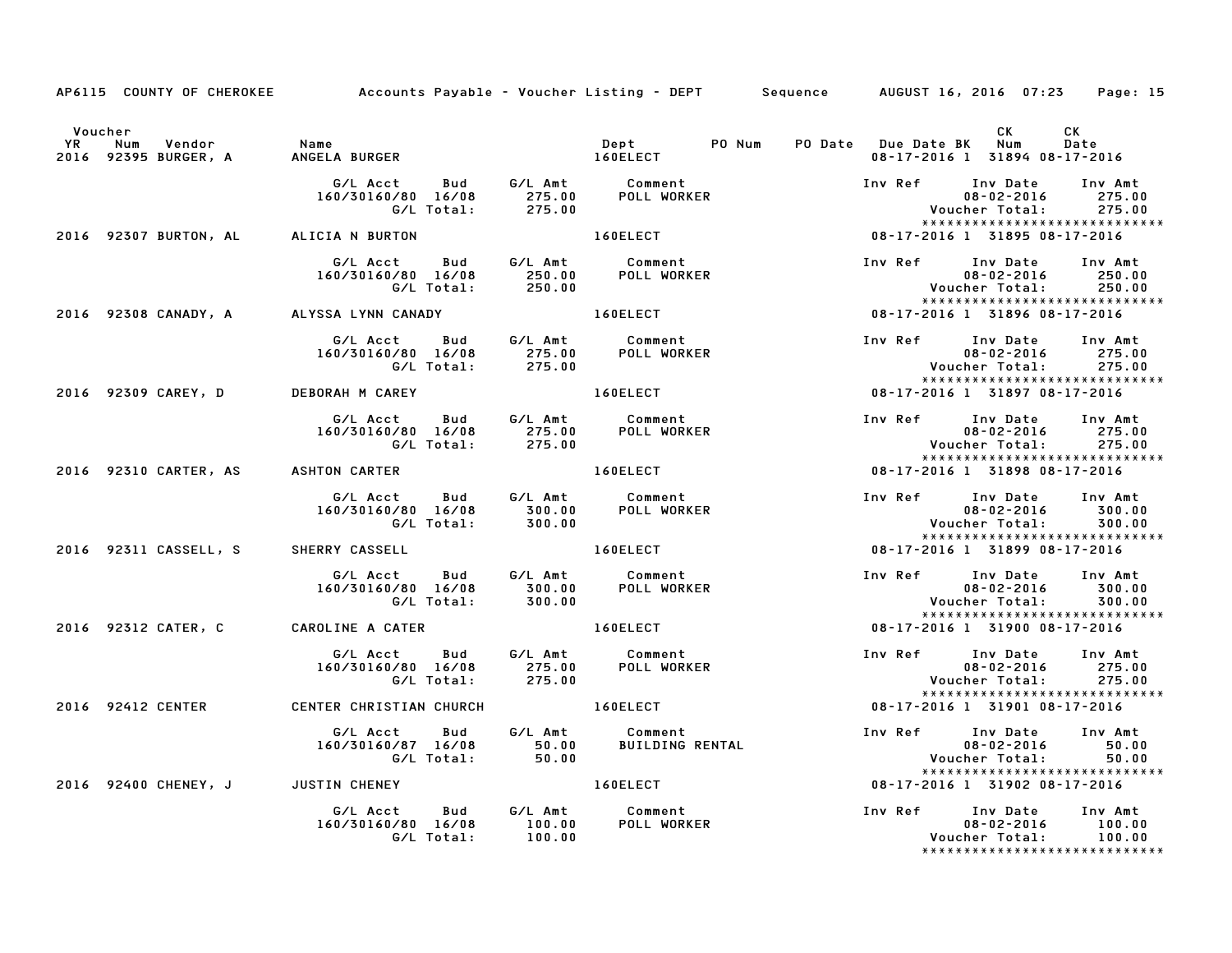|         |                                      | AP6115 COUNTY OF CHEROKEE Accounts Payable - Voucher Listing - DEPT Sequence AUGUST 16, 2016 07:23 Page: 16                                                                                                                   |                                                  |  |                                                                                                                                     |                             |
|---------|--------------------------------------|-------------------------------------------------------------------------------------------------------------------------------------------------------------------------------------------------------------------------------|--------------------------------------------------|--|-------------------------------------------------------------------------------------------------------------------------------------|-----------------------------|
| Voucher |                                      |                                                                                                                                                                                                                               |                                                  |  | CK .<br>08-17-2016 1 31903 08-17-2016                                                                                               | CK<br>Date                  |
|         |                                      |                                                                                                                                                                                                                               | <b>PLACES</b>                                    |  |                                                                                                                                     |                             |
|         |                                      | G/L Total: 162.00                                                                                                                                                                                                             |                                                  |  | Voucher Total: 162.00                                                                                                               |                             |
|         |                                      | 2016 92313 CLARK, M G MARLENE CLARK                                                                                                                                                                                           | 160ELECT                                         |  | *****************************<br>08-17-2016 1 31904 08-17-2016                                                                      |                             |
|         |                                      | G/L Acct  Bud  G/L Amt  Comment<br>160/30160/80  16/08  300.00  POLL WORKER<br>G/L Total:  300.00                                                                                                                             |                                                  |  | Inv Ref Inv Date Inv Amt<br>$08 - 02 - 2016$ 300.00<br>Voucher Total: 300.00                                                        |                             |
|         | 2016 92316 DAVOLT, A ANITA M DAVOLT  |                                                                                                                                                                                                                               |                                                  |  | *****************************                                                                                                       |                             |
|         |                                      |                                                                                                                                                                                                                               |                                                  |  | *****************************                                                                                                       |                             |
|         |                                      | 2016 92317 DOWNEY, R RILEIGH RAY DOWNEY                                                                                                                                                                                       | 160ELECT                                         |  | 1.1024 - 201011184 - 2010114<br>:*****************************<br>1916 -17-2016 -17-2016 -17-2016                                   |                             |
|         |                                      | G/L Acct Bud G/L Amt Comment<br>160/30160/80 16/08 250.00 POLL WORKER<br>G/L Total: 250.00                                                                                                                                    |                                                  |  | Inv Ref Inv Date<br>08-02-2016<br>Voucher Total:<br>********************<br><b>Voucher Total:</b><br>****************************** | Inv Amt<br>250.00<br>250.00 |
|         | 2016 92402 EDMONDSON, G              | GAIL M EDMONDSON 160ELECT 1909-17-2016 19907-08-17-2016                                                                                                                                                                       |                                                  |  |                                                                                                                                     |                             |
|         |                                      | G/L Acct  Bud  G/L Amt  Comment<br>160/30160/80  16/08  100.00  ELECTION  WORKER<br>G/L Total:  100.00                                                                                                                        |                                                  |  | Inv Ref Inv Date Inv Amt<br>$08 - 02 - 2016$ 100.00<br>*****************************                                                |                             |
|         | 2016 92245 EDMONDSON, R              | RODNEY D EDMONDSON 160ELECT                                                                                                                                                                                                   |                                                  |  | 08-17-2016 1 31908 08-17-2016                                                                                                       |                             |
|         |                                      | G/L Acct Bud G/L Amt Comment Inv Ref Inv Date Inv Amt<br>160/30160/73 16/08 163.62 MILEAGE/ELECTION 08-03-2016 163.62<br>163.62 Voucher Total: 163.62                                                                         |                                                  |  | 08-03-2016 163.62                                                                                                                   | 163.62                      |
|         | 2016 92318 ESTRADA, LLINDA K ESTRADA |                                                                                                                                                                                                                               | 160ELECT                                         |  | 08-17-2016 1 31909 08-17-2016                                                                                                       |                             |
|         |                                      | G/L Total: 250.00                                                                                                                                                                                                             |                                                  |  | Inv Ref Inv Date Inv Amt<br>$08 - 02 - 2016$ 250.00<br>Voucher Total: 250.00<br>*****************************                       |                             |
|         |                                      | ة 2016 92319 FORREST, J JOYCE COLLEEN FORREST و 160ELECT بالتابعية المستخدمة المستخدمة المستخدمة المستخدمة المستخدمة المستخدمة المستخدمة المستخدمة المستخدمة المستخدمة المستخدمة المستخدمة المستخدمة المستخدمة المستخدمة المس |                                                  |  |                                                                                                                                     |                             |
|         |                                      | G/L Acct Bud G/L Amt Comment<br>160/30160/80 16/08 250.00 POLL WORKER<br>G/L Total: 250.00                                                                                                                                    | $160ELECT$<br>$G/L \text{ Amt}$<br>$T = 0.8 - 1$ |  | Inv Ref       Inv Date     Inv Amt<br>08-02-2016            250.00<br>08-02-2016 250.00<br>cher Total: 250.00<br>Voucher Total:     | 250.00                      |
|         |                                      | 2016 92320 FRAZIER, A APRIL FRAZIER                                                                                                                                                                                           |                                                  |  | 08-17-2016 1 31911 08-17-2016                                                                                                       |                             |
|         |                                      | G/L Acct  Bud  G/L Amt  Comment<br>160/30160/80  16/08  300.00  POLL WORKE<br>G/L Total:  300.00                                                                                                                              | POLL WORKER                                      |  | Inv Ref Inv Date Inv Amt<br>$08 - 02 - 2016$<br>Voucher Total:<br>******************************                                    | 300.00<br>300.00            |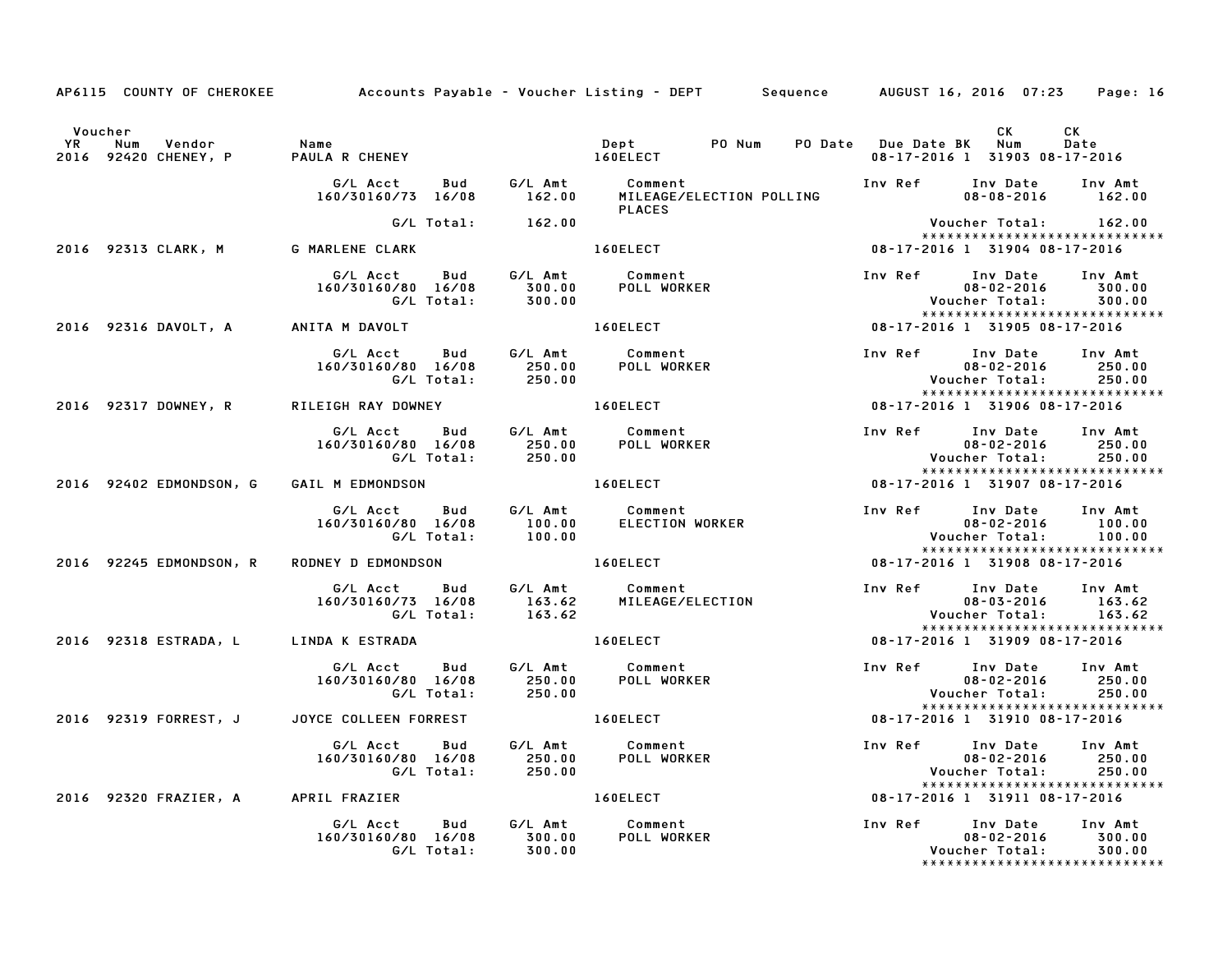|           |                                         | AP6115 COUNTY OF CHEROKEE Accounts Payable - Voucher Listing - DEPT Sequence AUGUST 16, 2016 07:23 Page: 17      |                  |                                           |                         |                                                                                                          |                             |
|-----------|-----------------------------------------|------------------------------------------------------------------------------------------------------------------|------------------|-------------------------------------------|-------------------------|----------------------------------------------------------------------------------------------------------|-----------------------------|
|           | Voucher                                 |                                                                                                                  |                  |                                           |                         | CK                                                                                                       | CK                          |
| <b>YR</b> | Vendor<br>Num                           | Name<br>2016 92321 FRAZIER, T TAYLOR FRAZIER 160ELECT                                                            |                  | Dept<br>PO Num                            | PO Date Due Date BK Num | 08-17-2016 1 31912 08-17-2016                                                                            | Date                        |
|           |                                         | G/LAcct Bud G/LAmt Comment<br>160/30160/80 16/08 250.00 POLLWORKER<br>G/LTotal: 250.00<br>160/30160/80 16/08     |                  |                                           | Inv Ref Inv Date        | $08 - 02 - 2016$<br>Voucher Total:<br>*****************************                                      | Inv Amt<br>250.00<br>250.00 |
|           | 2016 92322 FREEMAN, B BONNIE FREEMAN    |                                                                                                                  |                  | 160ELECT                                  |                         | 08-17-2016 1 31913 08-17-2016                                                                            |                             |
|           |                                         | G/L Acct Bud G/L Amt Comment<br>160/30160/80 16/08 250.00 POLL WORKER<br>60/80 16/08 250.00<br>G/L Total: 250.00 |                  |                                           | Inv Ref                 | Inv Date<br>$08 - 02 - 2016$<br>Voucher Total:<br>*****************************                          | Inv Amt<br>250.00<br>250.00 |
|           | 2016 92323 FREEMAN, K                   | KATEY FREEMAN                                                                                                    |                  | <b>160ELECT</b>                           |                         | 08-17-2016 1 31914 08-17-2016                                                                            |                             |
|           |                                         | G/L Acct Bud G/L Amt Comment<br>160/30160/80 16/08 275.00 POLL WORK<br>G/L Total: 275.00                         |                  | POLL WORKER                               |                         | Inv Ref Inv Date Inv Amt<br>$08 - 02 - 2016$<br>Voucher Total:<br>*****************************          | 275.00<br>275.00            |
|           | 2016 92324 FREEMAN, L LORI ANN FREEMAN  |                                                                                                                  |                  | 160ELECT                                  |                         | 08-17-2016 1 31915 08-17-2016                                                                            |                             |
|           |                                         | G/L Acct  Bud  G/L Amt  Comment<br>160/30160/80  16/08  250.00  POLL WORKER<br>G/L Total:  250.00                |                  |                                           |                         | Inv Ref Inv Date<br>$08 - 02 - 2016$<br>Voucher Total:<br>******************************                 | Inv Amt<br>250.00<br>250.00 |
|           | 2016 92325 FRENCH, C                    | <b>CAROL D FRENCH</b>                                                                                            |                  | 160ELECT                                  |                         | 08-17-2016 1 31916 08-17-2016                                                                            |                             |
|           |                                         | 160/30160/80 16/08                                                                                               |                  |                                           |                         | Inv Ref Inv Date<br>$08 - 02 - 2016$<br>Voucher Total:                                                   | Inv Amt<br>275.00<br>275.00 |
|           | 2016 92399 FRENCH, J                    | JONA FRENCH                                                                                                      |                  | 160ELECT                                  |                         | *****************************<br>***************************<br>1916–17-2016 17-2016 18-17-2016          |                             |
|           |                                         | G/LAcct Bud G/LAmt Comment<br>160/30160/80 16/08 100.00 POLLWORK!<br>160/30160/80 16/08<br>G/L Total:            | 100.00           | <b>POLL WORKER</b>                        |                         | Inv Ref Inv Date Inv Amt<br>$08 - 02 - 2016$<br>Voucher Total:<br>*****************************          | 100.00<br>100.00            |
|           | 2016 92326 FRENCH, JO JOREE FRENCH      |                                                                                                                  |                  | 160ELECT                                  |                         | 08-17-2016 1 31918 08-17-2016                                                                            |                             |
|           |                                         | G/L Acct   Bud<br>160/30160/80 16/08<br>G/L Total:                                                               | 275.00<br>275.00 | G/L Amt Comment<br>275.00 POLL WORKER     | Inv Ref Inv Date        | $08 - 02 - 2016$<br>Voucher Total:<br>*****************************                                      | Inv Amt<br>275.00<br>275.00 |
|           | 2016 92327 FRENCH, K                    | KENNEDEE FRENCH                                                                                                  |                  | 160ELECT                                  |                         | 08-17-2016 1 31919 08-17-2016                                                                            |                             |
|           |                                         | G/L Acct Bud<br>160/30160/80 16/08<br>G/L Total:                                                                 |                  | G/L Amt Comment                           |                         | Inv Ref Inv Date<br>$08 - 02 - 2016$<br>Voucher Total:                                                   | Inv Amt<br>325.00<br>325.00 |
|           | 2016 92417 GALENA HALL GALENA CITY HALL |                                                                                                                  |                  | <b>160ELECT</b>                           |                         | *****************************<br>08-17-2016 1 31920 08-17-2016                                           |                             |
|           |                                         | G/L Acct<br>Bud<br>160/30160/87 16/08<br>G/L Total:                                                              | 50.00<br>50.00   | G/L Amt Comment<br><b>BUILDING RENTAL</b> |                         | Inv Ref      Inv Date     Inv Amt<br>$08 - 02 - 2016$<br>Voucher Total:<br>***************************** | 50.00<br>50.00              |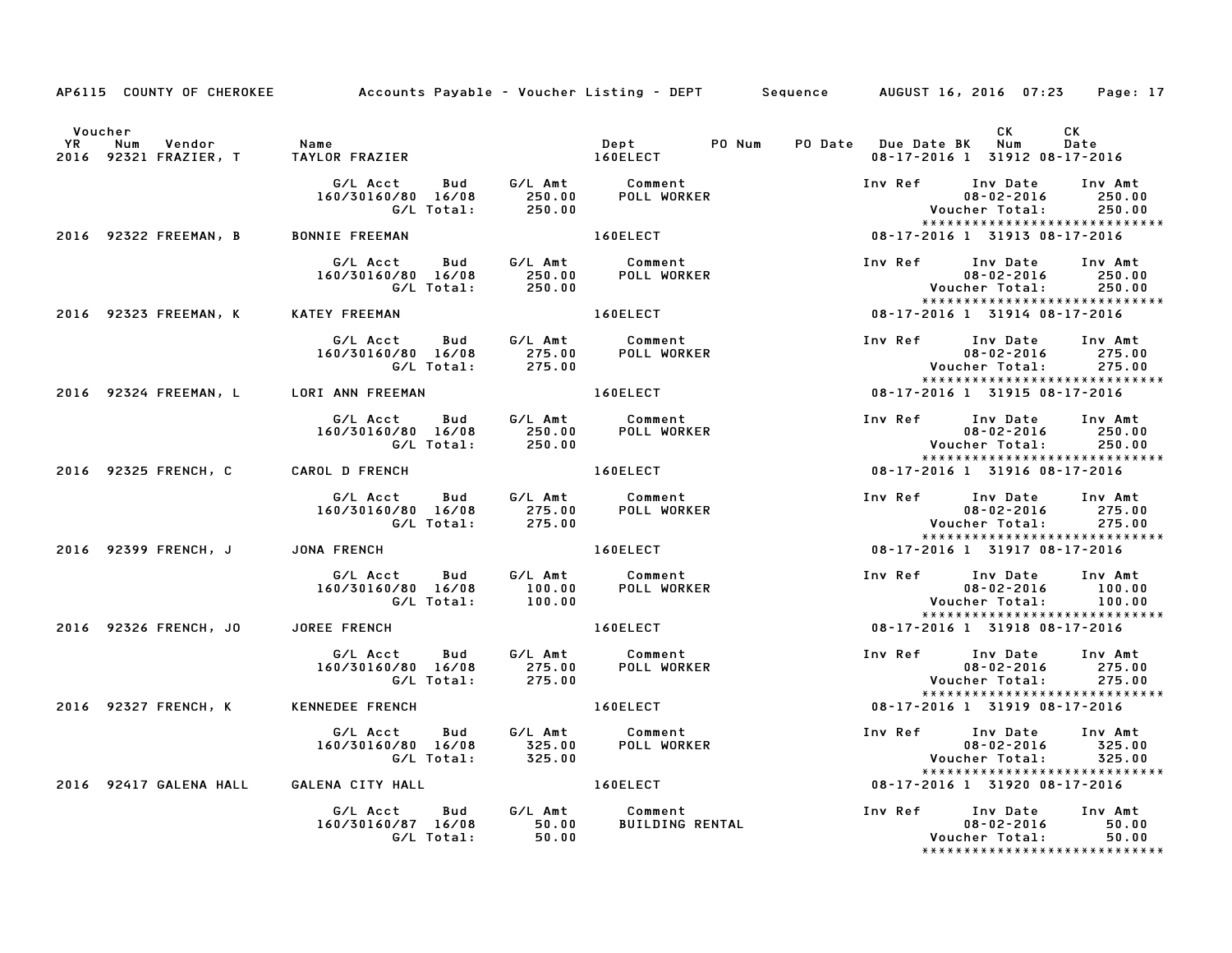|           |                                    | AP6115 COUNTY OF CHEROKEE Accounts Payable - Voucher Listing - DEPT Sequence AUGUST 16, 2016 07:23 Page: 18                                                           |                  |                                                                                                                |                         |                                                                                                        |                             |
|-----------|------------------------------------|-----------------------------------------------------------------------------------------------------------------------------------------------------------------------|------------------|----------------------------------------------------------------------------------------------------------------|-------------------------|--------------------------------------------------------------------------------------------------------|-----------------------------|
| <b>YR</b> | Voucher<br>Num                     | Name                                                                                                                                                                  |                  | Dept PO Num                                                                                                    |                         | CK                                                                                                     | CK<br>Date                  |
|           | Vendor<br>2016 92404 GODFREY, H    | HEATHER GODFREY 160ELECT                                                                                                                                              |                  |                                                                                                                | PO Date Due Date BK Num | 08-17-2016 1 31921 08-17-2016                                                                          |                             |
|           |                                    | 160/30160/80 16/08                                                                                                                                                    |                  | G/L Acct Bud G/L Amt Comment<br>160/30160/80 16/08 250.00 ELECTION WORKER<br>G/L Total: 250.00                 | Inv Ref Inv Date        | $08 - 02 - 2016$<br>Voucher Total:<br>*****************************                                    | Inv Amt<br>250.00<br>250.00 |
|           | 2016 92328 GRANT, CO               | <b>COLEEN GRANT</b>                                                                                                                                                   |                  | 160ELECT AND THE STATE OF THE STATE OF THE STATE OF THE STATE OF THE STATE OF THE STATE OF THE STATE OF THE ST |                         | 08-17-2016 1 31922 08-17-2016                                                                          |                             |
|           |                                    | G/L Acct Bud G/L Amt Comment<br>160/30160/80 16/08 300.00 POLL WORKER<br>160/30160/80 16/08<br>160/80     16/08             300.00<br>G/L  Total:              300.00 |                  |                                                                                                                | Inv Ref                 | Inv Date<br>$08 - 02 - 2016$<br>Voucher Total:<br>*****************************                        | Inv Amt<br>300.00<br>300.00 |
|           |                                    | 2016 92329 GRANT, L LINDA GRANT                                                                                                                                       |                  | 160ELECT                                                                                                       |                         | $08 - 17 - 2016$ 1 31923 08-17-2016                                                                    |                             |
|           |                                    | G/LAcct Bud G/LAmt Comment<br>160/30160/80 16/08 300.00 POLLWORK<br>G/LTotal: 300.00<br>160/30160/80 16/08                                                            |                  | POLL WORKER                                                                                                    |                         | Inv Ref Inv Date Inv Amt<br>$08 - 02 - 2016$<br>Voucher Total: 300.00<br>***************************** | 300.00                      |
|           |                                    | 2016 92332 GROTHEER, L LAURA JEAN GROTHEER                                                                                                                            |                  | 160ELECT                                                                                                       |                         | 08-17-2016 1 31924 08-17-2016                                                                          |                             |
|           |                                    | G/L Acct Bud G/L Amt Comment<br>160/30160/80 16/08 300.00 POLLWORKER<br>G/LTotal: 300.00                                                                              |                  |                                                                                                                |                         | Inv Ref      Inv Date<br>$08 - 02 - 2016$<br>Voucher Total:<br>******************************          | Inv Amt<br>300.00<br>300.00 |
|           | 2016 92406 GRUBBS, G               | <b>GENEVA L GRUBBS</b>                                                                                                                                                |                  | 160ELECT                                                                                                       |                         | 08-17-2016 1 31925 08-17-2016                                                                          |                             |
|           |                                    | 160/30160/80 16/08                                                                                                                                                    |                  |                                                                                                                |                         | Inv Ref Inv Date<br>$08 - 02 - 2016$<br>Voucher Total:                                                 | Inv Amt<br>300.00<br>300.00 |
|           | 2016 92333 GULICK, D               | <b>DEBRA L GULICK</b>                                                                                                                                                 |                  | 160ELECT                                                                                                       |                         | *****************************<br>08-17-2016 1 31926 08-17-2016                                         |                             |
|           |                                    | 160/30160/80 16/08<br>G/L Total:                                                                                                                                      | 275.00           | POLL WORKER                                                                                                    |                         | Inv Ref Inv Date Inv Amt<br>$08 - 02 - 2016$<br>Voucher Total: 275.00<br>***************************** | 275.00                      |
|           | 2016 92334 HAINES, C               | CHERYL HAINES                                                                                                                                                         |                  | 160ELECT                                                                                                       |                         | 08-17-2016 1 31927 08-17-2016                                                                          |                             |
|           |                                    | G/L Acct Bud<br>160/30160/80 16/08                                                                                                                                    |                  | Acct Bud G/LAmt Comment<br>160/80 16/08 250.00 POLLWORKER<br>G/LTotal: 250.00                                  | Inv Ref Inv Date        | $08 - 02 - 2016$<br>Voucher Total:<br>******************************                                   | Inv Amt<br>250.00<br>250.00 |
|           | 2016 92335 HALE, J                 | JAMIE S HALE                                                                                                                                                          |                  | 160ELECT                                                                                                       |                         | 08-17-2016 1 31928 08-17-2016                                                                          |                             |
|           |                                    | G/L Acct Bud<br>160/30160/80 16/08<br>G/L Total:                                                                                                                      |                  | G/L Amt Comment<br>250.00 POLL WORKER<br>250.00 POLL WORKER                                                    |                         | Inv Ref Inv Date<br>$08 - 02 - 2016$<br>Voucher Total:                                                 | Inv Amt<br>250.00<br>250.00 |
|           | 2016 92336 HALE, P PATRICIA A HALE |                                                                                                                                                                       |                  | <b>160ELECT</b>                                                                                                |                         | *****************************<br>08-17-2016 1 31929 08-17-2016                                         |                             |
|           |                                    | G/L Acct<br>160/30160/80 16/08<br>G/L Total:                                                                                                                          | 300.00<br>300.00 | Bud G/L Amt Comment<br>POLL WORKER                                                                             |                         | Inv Ref Inv Date<br>$08 - 02 - 2016$<br>Voucher Total:<br>*****************************                | Inv Amt<br>300.00<br>300.00 |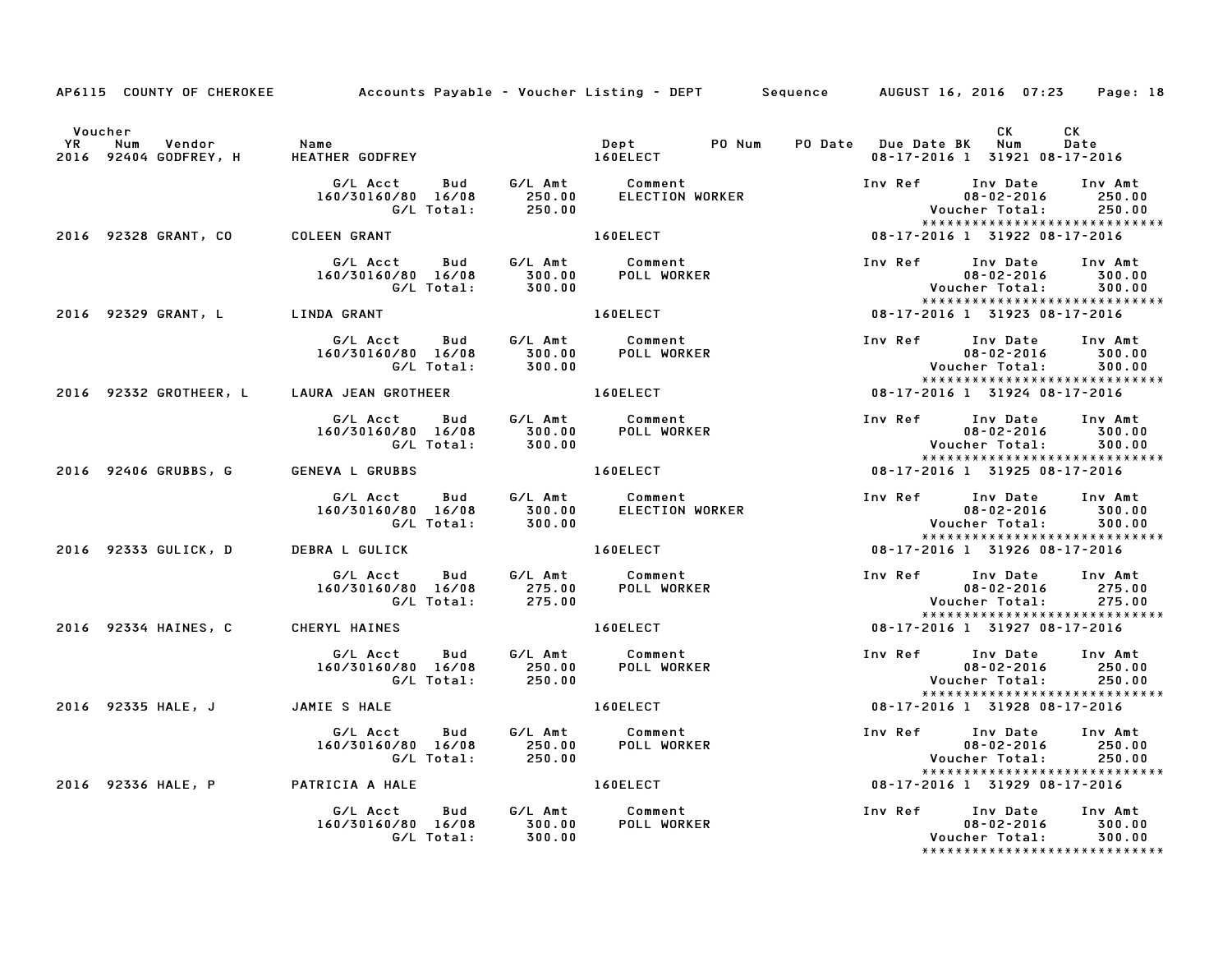|                      |                                     | AP6115 COUNTY OF CHEROKEE Accounts Payable - Voucher Listing - DEPT Sequence AUGUST 16, 2016 07:23 Page: 19                                  |                  |                                                                                                                |                                      |                                                                                                          |                             |
|----------------------|-------------------------------------|----------------------------------------------------------------------------------------------------------------------------------------------|------------------|----------------------------------------------------------------------------------------------------------------|--------------------------------------|----------------------------------------------------------------------------------------------------------|-----------------------------|
| Voucher<br><b>YR</b> | Num<br>Vendor<br>2016 92337 HALL, L |                                                                                                                                              |                  |                                                                                                                | PO Date Due Date BK Num              | <b>CK</b><br>08-17-2016 1 31930 08-17-2016                                                               | CK<br>Date                  |
|                      |                                     | G/L Acct  Bud  G/L Amt  Comment<br>160/30160/80  16/08  250.00  POLL WORKER<br>G/L Total:  250.00                                            |                  |                                                                                                                |                                      | Inv Ref      Inv Date     Inv Amt<br>$08 - 03 - 2016$<br>Voucher Total:<br>***************************** | 250.00<br>250.00            |
|                      | 2016 92401 HESS, J JEFF HESS        |                                                                                                                                              |                  | 160ELECT                                                                                                       |                                      | 08-17-2016 1 31931 08-17-2016                                                                            |                             |
|                      |                                     | G/L Acct Bud<br>160/30160/80 16/08<br>160/80 16/08 100.00<br>G/L Total: 100.00                                                               |                  | G/L Amt Comment<br>100.00 ELECTION WORKER                                                                      | Inv Ref Inv Date                     | $08 - 02 - 2016$<br>Voucher Total:<br>******************************                                     | Inv Amt<br>100.00<br>100.00 |
|                      |                                     | 2016 92299 HIBBARD, M MIKE HIBBARD                                                                                                           |                  | 160ELECT And The Second Second Second Second Second Second Second Second Second Second Second Second Second Se |                                      | 08-17-2016 1 31932 08-17-2016                                                                            |                             |
|                      |                                     | 160/30160/80 16/08                                                                                                                           |                  |                                                                                                                |                                      | Inv Ref Inv Date Inv Amt                                                                                 |                             |
|                      | 2016 92338 HIBBARD, R               | RHONDA HIBBARD                                                                                                                               |                  | <b>160ELECT</b>                                                                                                |                                      | 08-17-2016 1 31933 08-17-2016                                                                            |                             |
|                      |                                     | G/L Acct Bud G/L Amt Comment<br>160/80 16/08 250.00<br>G/L Total: 250.00<br>160/30160/80 16/08                                               |                  | POLL WORKER                                                                                                    |                                      | Inv Ref Inv Date Inv Amt<br>$08 - 02 - 2016$<br>Voucher Total:<br>*****************************          | 250.00<br>250.00            |
|                      | 2016 92339 HOLDEN, C                | <b>CATHY D HOLDEN</b>                                                                                                                        |                  | <b>160ELECT</b>                                                                                                |                                      | *************************<br>16-17-2016 1 31934 18-71-2016                                               |                             |
|                      |                                     | G/LAcct Bud G/LAmt Comment<br>160/30160/80 16/08   300.00   POLLWORKER<br>0/30160/80 16/08 300.00<br>G/L Total: 300.00<br>160/30160/80 16/08 |                  |                                                                                                                |                                      | Inv Ref Inv Date<br>$08 - 03 - 2016$<br>******************************                                   | Inv Amt<br>300.00<br>300.00 |
|                      | 2016 92340 HOWELL, K                | KATHRYN R HOWELL                                                                                                                             |                  | <b>Example 2016 160ELECT</b>                                                                                   |                                      |                                                                                                          |                             |
|                      |                                     | 160/30160/80 16/08<br>G/L Total:                                                                                                             | 300.00           |                                                                                                                |                                      | Inv Ref Inv Date Inv Amt<br>$08 - 02 - 2016$<br>Voucher Total: 300.00<br>*****************************   | 300.00                      |
|                      | 2016 92341 JOHNSON, LI              | LINDA D JOHNSON                                                                                                                              |                  | <b>160ELECT</b>                                                                                                |                                      | 08-17-2016 1 31936 08-17-2016                                                                            |                             |
|                      |                                     | G/L Acct Bud<br>160/30160/80 16/08<br>0160/80 16/08 250.00<br>G/L Total: 250.00                                                              |                  | G/L Amt Comment<br>250.00 POLL WORKER                                                                          | Inv Ref       Inv Date<br>08-02-2016 | $08 - 02 - 2016$<br>Voucher Total:<br>*****************************                                      | Inv Amt<br>250.00<br>250.00 |
|                      | 2016 92342 JONES, P                 | <b>PEGGY S JONES</b>                                                                                                                         |                  | 160ELECT                                                                                                       |                                      | 08-17-2016 1 31937 08-17-2016                                                                            |                             |
|                      |                                     | G/L Acct Bud G/L Amt Comment<br>160/30160/80 16/08<br>G/L Total:                                                                             | 250.00<br>250.00 | <b>POLL WORKER</b>                                                                                             |                                      | Inv Ref Inv Date Inv Amt<br>$08 - 02 - 2016$<br>Voucher Total:<br>*****************************          | 250.00<br>250.00            |
|                      | 2016 92343 JONES, RU                | <b>RUBY J JONES</b>                                                                                                                          |                  | 160ELECT THE                                                                                                   |                                      | 08-17-2016 1 31938 08-17-2016                                                                            |                             |
|                      |                                     | G/L Acct Bud<br>160/30160/80 16/08<br>G/L Total:                                                                                             | 250.00<br>250.00 | G/L Amt Comment<br>POLL WORKER                                                                                 | Inv Ref Inv Date                     | $08 - 02 - 2016$<br>Voucher Total:<br>******************************                                     | Inv Amt<br>250.00<br>250.00 |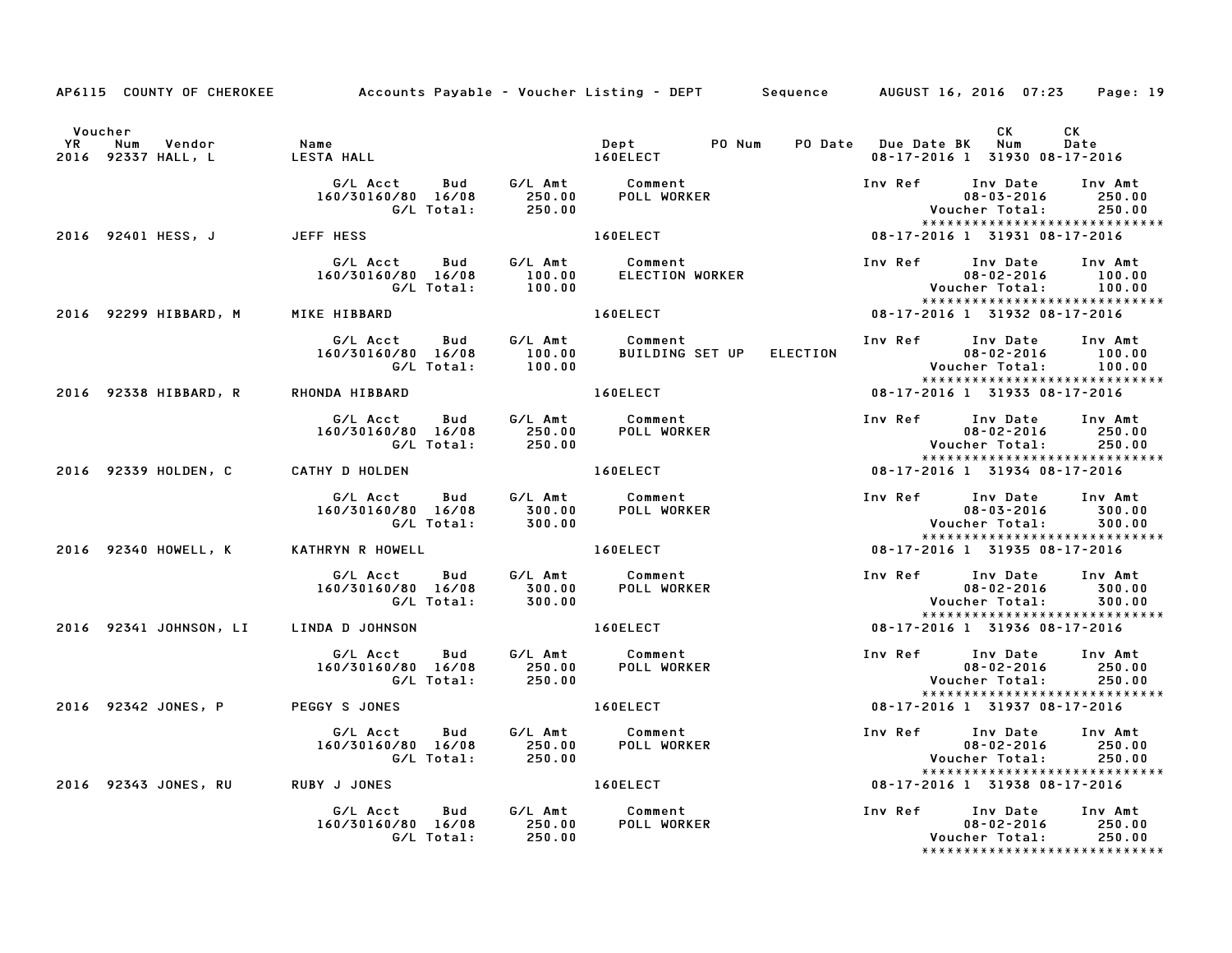|           |                                            | AP6115 COUNTY OF CHEROKEE Accounts Payable - Voucher Listing - DEPT Sequence AUGUST 16, 2016 07:23 Page: 20 |                              |                                                                            |  |                                                                                                                     |                             |
|-----------|--------------------------------------------|-------------------------------------------------------------------------------------------------------------|------------------------------|----------------------------------------------------------------------------|--|---------------------------------------------------------------------------------------------------------------------|-----------------------------|
|           | Voucher                                    |                                                                                                             |                              |                                                                            |  | <b>CK</b>                                                                                                           | CK                          |
| <b>YR</b> | Num Vendor<br>2016 92407 KIRK, B           | Name<br>BRIANN<br>BRIANNE KIRK 160ELECT                                                                     |                              | Dept PO Num PO Date Due Date BK Num                                        |  | 08-17-2016 1 31939 08-17-2016                                                                                       | Date                        |
|           |                                            | G/L Acct Bud G/L Amt Comment<br>160/30160/80 16/08 250.00 POLL WORKER<br>G/L Total: 250.00                  |                              |                                                                            |  | Inv Ref Inv Date<br>$08 - 02 - 2016$<br>Voucher Total:<br>*****************************                             | Inv Amt<br>250.00<br>250.00 |
|           | 2016 92296 KITCH, L LAYTHAN KITCH          |                                                                                                             |                              | 160ELECT                                                                   |  | 08-17-2016 1 31940 08-17-2016                                                                                       |                             |
|           |                                            | 60/80 16/08 50.00<br>G/L Total: 50.00                                                                       |                              | G/L Acct Bud G/L Amt Comment<br>160/30160/80 16/08 50.00 ELECTION TRAINING |  | Inv Ref Inv Date Inv Amt<br>08-02-2016<br>Voucher Total:<br>*****************************                           | 50.00<br>50.00              |
|           | 2016 92344 LANGEROT, M                     |                                                                                                             |                              |                                                                            |  | 08-17-2016 1 31941 08-17-2016                                                                                       |                             |
|           |                                            | G/L Acct  Bud  G/L Amt  Comment<br>160/30160/80  16/08  275.00  POLL WORK<br>G/L Total:  275.00             |                              | <b>POLL WORKER</b>                                                         |  | Inv Ref      Inv Date     Inv Amt<br>$08 - 02 - 2016$ 275.00<br>*****************************                       |                             |
|           | 2016 92345 LOVELL, L        LAVON J LOVELL |                                                                                                             |                              | <b>160ELECT</b>                                                            |  | 08-17-2016 1 31942 08-17-2016                                                                                       |                             |
|           |                                            | G/L Acct Bud G/L Amt Comment<br>160/30160/80 16/08 250.00 POLLWORKER<br>G/LTotal: 250.00                    |                              |                                                                            |  | Inv Ref      Inv Date     Inv Amt<br>$08 - 02 - 2016$<br>Voucher Total: 250.00<br>*****************************     | 250.00                      |
|           | 2016 92346 MAIN, K KAMI NICOLE MAIN        |                                                                                                             | <b>Example 2018</b> 160ELECT |                                                                            |  | $08-17-2016$ 1 31943 08-17-2016                                                                                     |                             |
|           |                                            | 160/30160/80 16/08                                                                                          |                              |                                                                            |  | Inv Ref Inv Date Inv Amt<br>$08 - 02 - 2016$<br>Voucher Total:                                                      | 250.00<br>250.00            |
|           | 2016 92347 MARLEY, C                       | <b>CAROL J MARLEY</b>                                                                                       |                              | 160ELECT                                                                   |  | .0du/voucner_lotal:/<br>*************************<br>08-17-2016 1 31944 08-17-2016<br>***************************** |                             |
|           |                                            | G/L Acct  Bud  G/L Amt  Comment<br>160/30160/80  16/08  300.00  POLL WORKER<br>G/L Total:                   | 300.00                       |                                                                            |  | Inv Ref Inv Date Inv Amt<br>$08 - 02 - 2016$<br>Voucher Total: 300.00<br>*****************************              | 300.00                      |
|           | 2016 92348 MCCORKLE, P                     | PATRICIA J MCCORKLE                                                                                         |                              | 160ELECT                                                                   |  | 08-17-2016 1 31945 08-17-2016                                                                                       |                             |
|           |                                            | G/L Acct Bud<br>160/30160/80 16/08<br>G/L Total:                                                            |                              | G/L Amt         Comment<br>300.00             POLL  WORKER<br>300.00       |  | Inv Ref Inv Date<br>$08 - 02 - 2016$<br>Voucher Total: 300.00<br>******************************                     | Inv Amt<br>300.00           |
|           | 2016 92349 MCDANIEL, A ASHTIN MCDANIEL     |                                                                                                             |                              | 160ELECT                                                                   |  | 08-17-2016 1 31946 08-17-2016                                                                                       |                             |
|           |                                            | G/L Acct Bud<br>160/30160/80 16/08<br>G/L Total:                                                            |                              | G/L Amt Comment<br>275.00 POLL WORKER<br>275.00 POLL WORKER                |  | Inv Ref Inv Date Inv Amt<br>08-02-2016 275.00<br>her Total: 275.00<br>Voucher Total:                                |                             |
|           |                                            | 2016 92350 MCGEORGE, K KELLEY ELLIS MCGEORGE 6 160ELECT                                                     |                              |                                                                            |  | *****************************<br>08-17-2016 1 31947 08-17-2016                                                      |                             |
|           |                                            | G/L Acct Bud G/L Amt Comment<br>160/30160/80 16/08<br>G/L Total: 275.00                                     | 275.00                       | POLL WORKER                                                                |  | Inv Ref      Inv Date     Inv Amt<br>$08 - 02 - 2016$<br>Voucher Total:<br>*****************************            | 275.00<br>275.00            |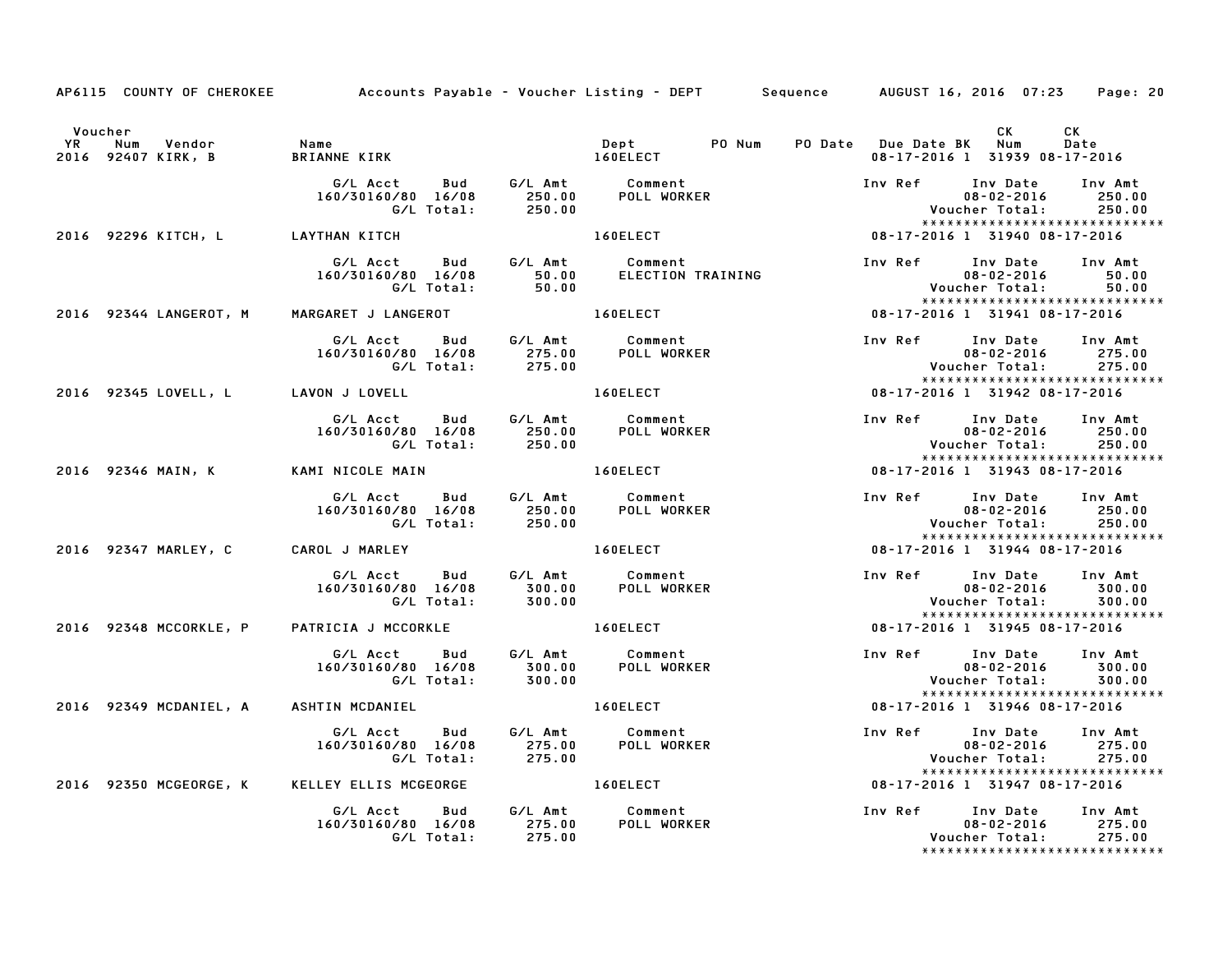|         |                                      | AP6115 COUNTY OF CHEROKEE Accounts Payable – Voucher Listing – DEPT Sequence AUGUST 16, 2016 07:23                  |                  |                                                                                                                                                                                                                                |                         |                                                                                                              | Page: 21                    |
|---------|--------------------------------------|---------------------------------------------------------------------------------------------------------------------|------------------|--------------------------------------------------------------------------------------------------------------------------------------------------------------------------------------------------------------------------------|-------------------------|--------------------------------------------------------------------------------------------------------------|-----------------------------|
| Voucher |                                      |                                                                                                                     |                  |                                                                                                                                                                                                                                | PO Date Due Date BK Num | CK .<br>08-17-2016 1 31948 08-17-2016                                                                        | CK<br>Date                  |
|         |                                      | G/L Acct Bud G/L Amt Comment<br>160/30160/80 16/08 300.00 POLL WORKER<br>G/L Total: 300.00                          | 300.00           | 0<br>160ELECT<br>2002                                                                                                                                                                                                          |                         | Inv Ref Inv Date Inv Amt<br>$08 - 02 - 2016$<br>Voucher Total: 300.00<br>*****************************       | 300.00                      |
|         |                                      | 2016 92352 NEAL, K KRISTIN DANAE NEAL                                                                               |                  |                                                                                                                                                                                                                                |                         | 08-17-2016 1 31949 08-17-2016                                                                                |                             |
|         |                                      | G/L Acct Bud G/L Amt Comment<br>160/30160/80 16/08 250.00 POLL WORKER<br>G/L Total: 250.00                          |                  |                                                                                                                                                                                                                                |                         | Inv Ref Inv Date<br>$08 - 02 - 2016$<br>Voucher Total:<br>******************************                     | Inv Amt<br>250.00<br>250.00 |
|         | 2016 92353 NEWPORT, M MARY L NEWPORT |                                                                                                                     |                  | 160ELECT                                                                                                                                                                                                                       |                         | 08-17-2016 1 31950 08-17-2016                                                                                |                             |
|         |                                      | G/L Acct Bud G/L Amt Comment<br>160/30160/80 16/08 250.00 POLL WORKER<br>G/L Total: 250.00                          |                  |                                                                                                                                                                                                                                |                         | Inv Ref Inv Date Inv Amt<br>******************************                                                   |                             |
|         | 2016 92354 NORTH, K KAITLYN M NORTH  |                                                                                                                     |                  | 160ELECT                                                                                                                                                                                                                       |                         | 08-17-2016 1 31951 08-17-2016                                                                                |                             |
|         |                                      | G/L Acct Bud G/L Amt Comment<br>160/30160/80 16/08 250.00 POLL WORKER<br>G/L Total: 250.00 POLL WORKER              |                  |                                                                                                                                                                                                                                |                         | *****************************                                                                                |                             |
|         |                                      | 2016 92355 NORTH, S SARA J NORTH                                                                                    |                  | 160ELECT                                                                                                                                                                                                                       |                         | 08-17-2016 1 31952 08-17-2016                                                                                |                             |
|         |                                      | 160/30160/80 16/08                                                                                                  |                  |                                                                                                                                                                                                                                |                         | Inv Ref Inv Date<br>$08 - 02 - 2016$<br>Voucher Total: 250.00<br>******************************              | Inv Amt<br>250.00           |
|         | 2016 92356 OGLESBY, MA               | MARY TEDFORD OGLESBY 160ELECT                                                                                       |                  |                                                                                                                                                                                                                                |                         | 08-17-2016 1 31953 08-17-2016                                                                                |                             |
|         |                                      | G/L Acct  Bud  G/L Amt  Comment<br>160/30160/80  16/08  250.00  POLL WORKER<br>G/L Total:  250.00                   |                  |                                                                                                                                                                                                                                |                         | Inv Ref Inv Date Inv Amt<br>*****************************                                                    |                             |
|         | 2016 92408 PERRY, A                  | ANGIE PERRY                                                                                                         |                  | 160ELECT                                                                                                                                                                                                                       |                         | 08-17-2016 1 31954 08-17-2016                                                                                |                             |
|         |                                      | G/L Acct Bud G/L Amt Comment<br>160/30160/80 16/08 250.00 ELECTION WORKER<br>G/L Total: 250.00                      |                  |                                                                                                                                                                                                                                |                         | Inv Ref Inv Date Inv Amt<br>$08 - 02 - 2016$ 250.00<br><b>Voucher Total:</b>                                 | 250.00                      |
|         | 2016 92394 PERRY, J JAY PERRY        |                                                                                                                     |                  | 160ELECT AND THE RESIDENCE OF A STRUCK AND THE RESIDENCE OF A STRUCK OF A STRUCK OF A STRUCK OF A STRUCK OF A STRUCK OF A STRUCK OF A STRUCK OF A STRUCK OF A STRUCK OF A STRUCK OF A STRUCK OF A STRUCK OF A STRUCK OF A STRU |                         | *****************************<br>08-17-2016 1 31955 08-17-2016                                               |                             |
|         |                                      | G/L Acct Bud<br>Acct Bud G/LAmt Comment<br>160/80 16/08 325.00 POLLWORKER<br>G/LTotal: 325.00<br>160/30160/80 16/08 |                  |                                                                                                                                                                                                                                |                         | Inv Ref Inv Date<br>08-02-2016<br>$08 - 02 - 2016$<br>Voucher Total: 325.00<br>***************************** | Inv Amt<br>325.00           |
|         |                                      | 2016 92405 PERRY, S SHANNON PERRY                                                                                   |                  | 160ELECT 08-17-2016 1 31956 08-17-2016                                                                                                                                                                                         |                         |                                                                                                              |                             |
|         |                                      | G/L Acct Bud G/L Amt Comment<br>160/30160/80 16/08<br>G/L Total:                                                    | 300.00<br>300.00 | ELECTION WORKER                                                                                                                                                                                                                |                         | Inv Ref Inv Date Inv Amt<br>08-02-2016 300.00<br>Voucher Total: 300.00                                       |                             |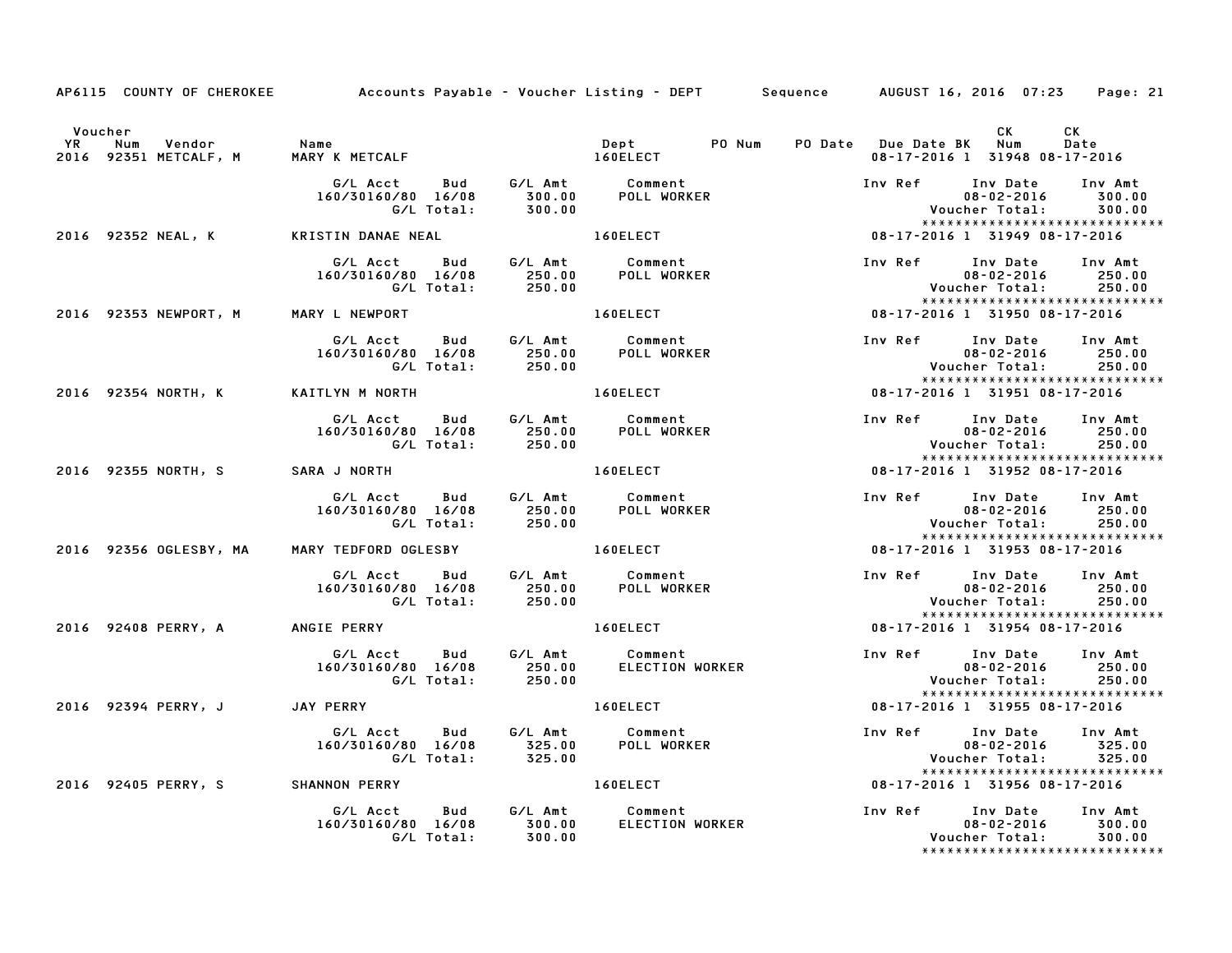|    | AP6115 COUNTY OF CHEROKEE                | Accounts Payable – Voucher Listing – DEPT         Sequence       AUGUST 16, 2016  07:23 |                                 |                                                               |                         |                                                                                         | Page: 22                    |
|----|------------------------------------------|-----------------------------------------------------------------------------------------|---------------------------------|---------------------------------------------------------------|-------------------------|-----------------------------------------------------------------------------------------|-----------------------------|
|    | Voucher                                  |                                                                                         |                                 |                                                               |                         | CK                                                                                      | CK.                         |
| YR | Vendor<br>Num<br>2016 92396 PETTERSON, A | Name<br>ABBEY PETERSON                                                                  |                                 | Dept<br>PO Num<br>160ELECT                                    | PO Date Due Date BK Num | 08-17-2016 1 31957 08-17-2016                                                           | Date                        |
|    |                                          | G/L Acct<br>160/30160/80 16/08<br>G/L Total:                                            | 250.00                          | Bud G/LAmt Comment<br>16/08 250.00 POLLWORKER<br>otal: 250.00 | Inv Ref Inv Date        | $08 - 02 - 2016$<br>Voucher Total:<br>*****************************                     | Inv Amt<br>250.00<br>250.00 |
|    | 2016 92397 PETTERSON, E                  | <b>EMILY PETERSON</b>                                                                   |                                 | 160ELECT                                                      |                         | 08-17-2016 1 31958 08-17-2016                                                           |                             |
|    |                                          | G/L Acct<br>160/30160/80 16/08<br>G/L Total:                                            | Bud G/L Amt<br>250.00<br>250.00 | Comment<br>POLL WORKER                                        | Inv Ref                 | Inv Date<br>$08 - 02 - 2016$<br>Voucher Total:<br>*****************************         | Inv Amt<br>250.00<br>250.00 |
|    | 2016 92357 POOR, B                       | <b>BARBARA A POOR</b>                                                                   |                                 | 160ELECT                                                      |                         | 08-17-2016 1 31959 08-17-2016                                                           |                             |
|    |                                          | G/L Acct<br>160/30160/80 16/08<br>G/L Total:                                            | 250.00<br>250.00                | Bud G/L Amt Comment<br>POLL WORKER                            | Inv Ref                 | Inv Date Inv Amt<br>$08 - 02 - 2016$<br>Voucher Total:<br>***************************** | 250.00<br>250.00            |
|    | 2016 92297 QUALLS, JU                    | JUDY QUALLS                                                                             |                                 | 160ELECT                                                      |                         | 08-17-2016 1 31960 08-17-2016                                                           |                             |
|    |                                          | G/L Acct Bud<br>160/30160/80 16/08<br>G/L Total:                                        | G/L Amt<br>50.00<br>50.00       | Comment<br>ELECTION TRAINING                                  | Inv Ref                 | Inv Date<br>$08 - 02 - 2016$<br>Voucher Total:<br>******************************        | Inv Amt<br>50.00<br>50.00   |
|    | 2016 92392 RAY, C                        | <b>CHANCE RAY</b>                                                                       |                                 | 160ELECT                                                      |                         | 08-17-2016 1 31961 08-17-2016                                                           |                             |
|    |                                          | G/L Acct Bud<br>160/30160/80 16/08<br>G/L Total:                                        | G/L Amt<br>100.00<br>100.00     | Comment<br>POLL WORKER                                        | Inv Ref                 | Inv Date<br>$08 - 02 - 2016$<br>Voucher Total:<br>*****************************         | Inv Amt<br>100.00<br>100.00 |
|    | 2016 92358 RAY, D                        | DAYNA LE ANNE RAY                                                                       |                                 | 160ELECT                                                      |                         | 08-17-2016 1 31962 08-17-2016                                                           |                             |
|    |                                          | G/L Acct<br>160/30160/80 16/08<br>G/L Total:                                            | 325.00                          | <b>POLL WORKER</b>                                            | Inv Ref Inv Date        | $08 - 02 - 2016$<br>Voucher Total:<br>*****************************                     | Inv Amt<br>325.00<br>325.00 |
|    |                                          | 2016 92383 REDDEN, L LAVENE RAYMA REDDEN                                                |                                 | 160ELECT                                                      |                         | 08-17-2016 1 31963 08-17-2016                                                           |                             |
|    |                                          | G/L Acct<br>Bud<br>160/30160/80 16/08<br>G/L Total:                                     | G/L Amt<br>250.00<br>250.00     | Comment<br>POLL WORKER                                        | Inv Ref Inv Date        | $08 - 02 - 2016$<br>Voucher Total:<br>*****************************                     | Inv Amt<br>250.00<br>250.00 |
|    |                                          | 2016 92410 RIVERTON HOUSE RIVERTON HOUSE OF PRAYER CHURCH 160ELECT                      |                                 |                                                               |                         | 08-17-2016 1 31964 08-17-2016                                                           |                             |
|    |                                          | G/L Acct<br>Bud<br>160/30160/87 16/08<br>G/L Total:                                     | G/L Amt<br>$50.00$<br>50.00     | Comment<br><b>BUILDING RENTAL</b>                             | Inv Ref                 | Inv Date<br>$08 - 02 - 2016$<br>Voucher Total:                                          | Inv Amt<br>50.00<br>50.00   |
|    | 2016 92359 ROARK, L                      | LINDA K ROARK                                                                           |                                 | <b>160ELECT</b>                                               |                         | *****************************<br>08-17-2016 1 31965 08-17-2016                          |                             |
|    |                                          | G/L Acct<br>Bud<br>160/30160/80 16/08<br>G/L Total:                                     | G/L Amt<br>300.00<br>300.00     | Comment<br>POLL WORKER                                        | Inv Ref                 | Inv Date<br>$08 - 02 - 2016$<br>Voucher Total:<br>*****************************         | Inv Amt<br>300.00<br>300.00 |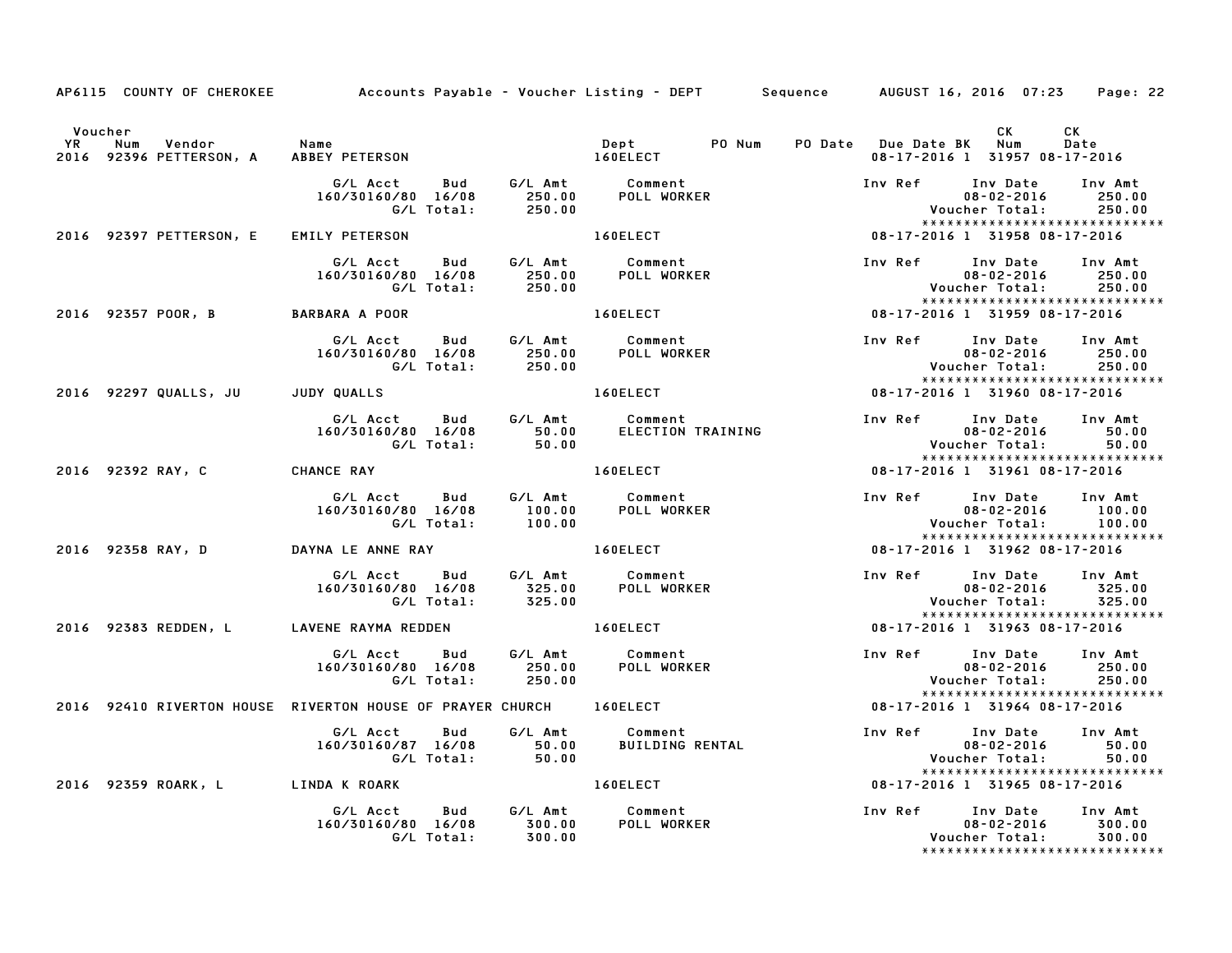|           |                                       | AP6115 COUNTY OF CHEROKEE Accounts Payable – Voucher Listing – DEPT Sequence AUGUST 16, 2016 07:23 Page: 23 |                              |                                                                                                                                                                                                                                |                         |                                                                                                               |                             |
|-----------|---------------------------------------|-------------------------------------------------------------------------------------------------------------|------------------------------|--------------------------------------------------------------------------------------------------------------------------------------------------------------------------------------------------------------------------------|-------------------------|---------------------------------------------------------------------------------------------------------------|-----------------------------|
| <b>YR</b> | Voucher<br>Vendor Name<br>Num         |                                                                                                             |                              | Dept PO Num                                                                                                                                                                                                                    | PO Date Due Date BK Num | CK                                                                                                            | CK<br>Date                  |
|           | 2016 92360 ROBINSON, N                | NILA J ROBINSON 160ELECT                                                                                    |                              |                                                                                                                                                                                                                                |                         | 08-17-2016 1 31966 08-17-2016                                                                                 |                             |
|           |                                       | G/L Acct  Bud  G/L Amt  Comment<br>160/30160/80  16/08  250.00  POLL WORKER<br>G/L Total:  250.00           |                              |                                                                                                                                                                                                                                |                         | Inv Ref Inv Date<br>$08 - 02 - 2016$<br>Voucher Total:<br>*****************************                       | Inv Amt<br>250.00<br>250.00 |
|           |                                       | 2016 92361 ROGERS, B BRENDA MAE ROGERS                                                                      |                              | 160ELECT NOTES                                                                                                                                                                                                                 |                         | 08-17-2016 1 31967 08-17-2016                                                                                 |                             |
|           |                                       | G/L Acct  Bud  G/L Amt  Comment<br>160/30160/80  16/08  325.00  POLL WORKER                                 |                              |                                                                                                                                                                                                                                | Inv Ref                 | Inv Date Inv Amt<br>$08 - 02 - 2016$<br><b>Voucher Total:</b><br>*****************************                | 325.00<br>325.00            |
|           | 2016 92362 ROGERS, W                  | WILLIAM CODY ROGERS 160ELECT                                                                                |                              |                                                                                                                                                                                                                                |                         |                                                                                                               |                             |
|           |                                       | G/L Acct  Bud  G/L Amt  Comment<br>160/30160/80  16/08  250.00  POLL WORKER<br>G/L Total:  250.00           |                              |                                                                                                                                                                                                                                |                         | Inv Ref Inv Date Inv Amt<br>$08 - 02 - 2016$ 250.00<br>Voucher Total: 250.00<br>***************************** |                             |
|           |                                       | 2016 92419 ROSELAND CITY ROSELAND CITY HALL                                                                 |                              |                                                                                                                                                                                                                                |                         | 08-17-2016 1 31969 08-17-2016                                                                                 |                             |
|           |                                       |                                                                                                             |                              |                                                                                                                                                                                                                                |                         | Inv Ref      Inv Date     Inv Amt<br>08-02-2016<br>Voucher Total: 50.00<br>*****************************      | 50.00                       |
|           | 2016 92298 RUDDICK, D DAVID E RUDDICK |                                                                                                             | <b>Example 2018 160ELECT</b> |                                                                                                                                                                                                                                |                         | 08-17-2016 1 31970 08-17-2016                                                                                 |                             |
|           |                                       | 160/30160/80 16/08                                                                                          |                              |                                                                                                                                                                                                                                |                         | Inv Ref Inv Date Inv Amt<br>01.00 02-2016 08-02<br>150.00 Voucher Total:<br>*****************************     |                             |
|           | 2016 92363 RUMBLE, E                  | EVELYN JUNE RUMBLE 160ELECT                                                                                 |                              |                                                                                                                                                                                                                                |                         | 08-17-2016 1 31971 08-17-2016                                                                                 |                             |
|           |                                       | G/L Acct Bud G/L Amt Comment<br>160/30160/80 16/08 250.00 POLL WORKER<br>G/L Total:                         | 250.00                       |                                                                                                                                                                                                                                |                         | Inv Ref Inv Date Inv Amt<br>$08 - 02 - 2016$<br>Voucher Total: 250.00<br>*****************************        | 250.00                      |
|           | 2016 92364 SANDBERG, J                | JANICE M SANDBERG                                                                                           |                              | <b>160ELECT</b>                                                                                                                                                                                                                |                         | 08-17-2016 1 31972 08-17-2016                                                                                 |                             |
|           |                                       |                                                                                                             |                              |                                                                                                                                                                                                                                |                         | Inv Ref Inv Date<br>08-02-2016<br>$08 - 02 - 2016$<br>Voucher Total:<br>******************************        | Inv Amt<br>250.00<br>250.00 |
|           | 2016 92365 SAPORITO, C                | CAROL SAPORITO                                                                                              |                              | 160ELECT AND THE RESIDENCE OF A STRUCK AND THE RESIDENCE OF A STRUCK OF A STRUCK OF A STRUCK OF A STRUCK OF A STRUCK OF A STRUCK OF A STRUCK OF A STRUCK OF A STRUCK OF A STRUCK OF A STRUCK OF A STRUCK OF A STRUCK OF A STRU |                         | 08-17-2016 1 31973 08-17-2016                                                                                 |                             |
|           |                                       | G/L Acct Bud<br>160/30160/80 16/08                                                                          |                              | G/L Amt Comment<br>است بالسنة 16/08 - 16/08<br>160/80 16/08 - 250.00 POLL WORKER<br>167 - 250.00 POLL WORKER                                                                                                                   |                         | Inv Ref Inv Date<br>$08 - 02 - 2016$<br>Voucher Total:                                                        | Inv Amt<br>250.00<br>250.00 |
|           |                                       | 2016 92418 SCAMMON HALL SCAMMON CITY HALL <b>160ELECT</b>                                                   |                              |                                                                                                                                                                                                                                |                         | *****************************<br>08-17-2016 1 31974 08-17-2016                                                |                             |
|           |                                       | G/L Acct<br>9 50.00 50.00 50.00 50.00<br>6/L Total: 50.00<br>160/30160/87 16/08                             |                              | Bud G/L Amt Comment<br><b>BUILDING RENTAL</b>                                                                                                                                                                                  |                         | Inv Ref     Inv Date   Inv Amt<br>$08 - 02 - 2016$<br>Voucher Total: 50.00<br>*****************************   | 50.00                       |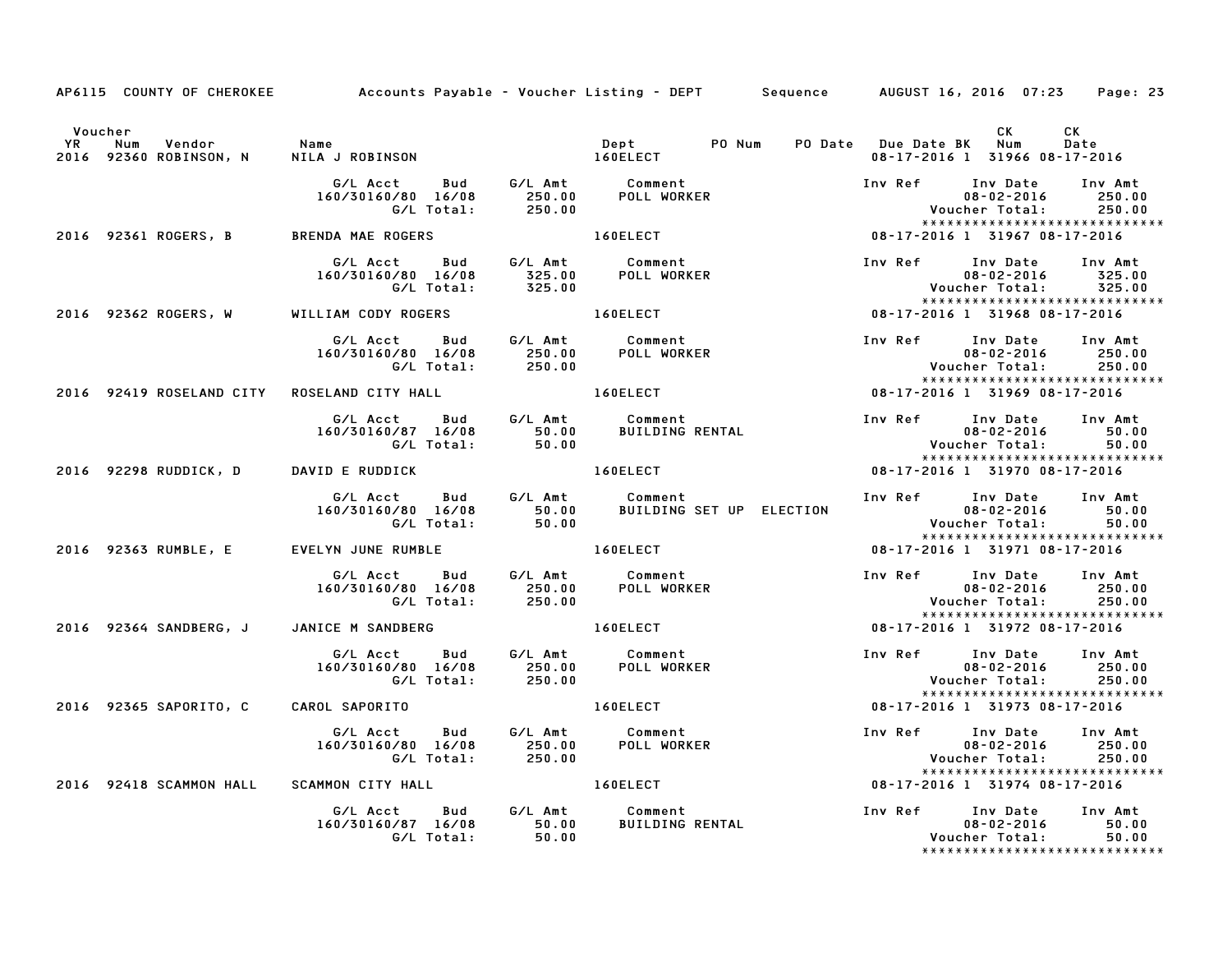|           | Voucher    |                              |                                                            |                             |                                                     |                                                          | CK                                             | CK                                                            |
|-----------|------------|------------------------------|------------------------------------------------------------|-----------------------------|-----------------------------------------------------|----------------------------------------------------------|------------------------------------------------|---------------------------------------------------------------|
| <b>YR</b> | <b>Num</b> | Vendor<br>2016 92366 SHAW, L | Name<br>LELIA DIANE SHAW                                   |                             | PO Num<br>Dept<br>1/351597<br>160ELECT              | PO Date Due Date BK Num<br>08-17-2016 1 31975 08-17-2016 |                                                | Date                                                          |
|           |            |                              | G/L Acct<br><b>Bud</b><br>160/30160/80 16/08               | 250.00                      | G/L Amt Comment<br>250.00 POLL WORKE<br>POLL WORKER | Inv Ref                                                  | Inv Date<br>$08 - 02 - 2016$                   | Inv Amt<br>250.00                                             |
|           |            |                              | G/L Total:                                                 | 250.00                      |                                                     |                                                          | Voucher Total:                                 | 250.00<br>*****************************                       |
|           |            | 2016 92367 SHEA, L           | LAURIE ANN SHEA                                            |                             | 160ELECT                                            | 08-17-2016 1 31976 08-17-2016                            |                                                |                                                               |
|           |            |                              | G/L Acct<br>160/30160/80 16/08<br>G/L Total:               | 250.00<br>250.00            | Bud G/L Amt Comment<br>POLL WORKER                  | Inv Ref                                                  | Inv Date<br>$08 - 02 - 2016$<br>Voucher Total: | Inv Amt<br>250.00<br>250.00                                   |
|           |            | 2016 92368 SHELTON, JA       | JAMIE ANN SHELTON                                          |                             | 160ELECT                                            | 08-17-2016 1 31977 08-17-2016                            |                                                | *****************************                                 |
|           |            |                              | G/L Acct<br>160/30160/80 16/08<br>G/L Total:               | 250.00<br>250.00            | Bud G/L Amt Comment<br><b>POLL WORKER</b>           | Inv Ref Inv Date                                         | $08 - 02 - 2016$<br>Voucher Total:             | Inv Amt<br>250.00<br>250.00<br>****************************** |
|           |            | 2016 92369 SMITH, L          | LADONNA KAY SMITH                                          |                             | 160ELECT                                            | 08-17-2016 1 31978 08-17-2016                            |                                                |                                                               |
|           |            |                              | <b>Bud</b><br>G/L Acct<br>160/30160/80 16/08<br>G/L Total: | G/L Amt<br>250.00<br>250.00 | Comment<br><b>POLL WORKER</b>                       | Inv Ref                                                  | Inv Date<br>$08 - 02 - 2016$<br>Voucher Total: | Inv Amt<br>250.00<br>250.00                                   |
|           |            | 2016 92411 SR CITIZEN        | GALENA SENIOR CITIZEN                                      |                             | 160ELECT                                            | 08-17-2016 1 31979 08-17-2016                            |                                                | *****************************                                 |
|           |            |                              | G/L Acct<br>Bud<br>160/30160/87 16/08<br>G/L Total:        | G/L Amt<br>50.00<br>50.00   | Comment<br><b>BUILDING RENTAL</b>                   | Inv Ref                                                  | Inv Date<br>$08 - 02 - 2016$<br>Voucher Total: | Inv Amt<br>50.00<br>50.00                                     |
|           |            | 2016 92370 THOMAS, B         | <b>BECKIE M THOMAS</b>                                     |                             | 160ELECT                                            | 08-17-2016 1 31980 08-17-2016                            |                                                | *****************************                                 |
|           |            |                              | G/L Acct<br>Bud<br>160/30160/80 16/08<br>G/L Total:        | G/L Amt<br>250.00<br>250.00 | Comment<br>POLI سام<br><b>POLL WORKER</b>           | Inv Ref                                                  | Inv Date<br>$08 - 02 - 2016$<br>Voucher Total: | Inv Amt<br>250.00<br>250.00                                   |
|           |            | 2016 92371 THOMPSON, L       | LADONNA L THOMPSON                                         |                             | 160ELECT                                            | 08-17-2016 1 31981 08-17-2016                            |                                                | ******************************                                |
|           |            |                              | G/L Acct Bud<br>160/30160/80 16/08<br>G/L Total:           | G/L Amt<br>250.00<br>250.00 | Comment<br>POLL WORKER                              | Inv Ref Inv Date                                         | $08 - 02 - 2016$<br>Voucher Total:             | Inv Amt<br>250.00<br>250.00                                   |
|           |            | 2016 92403 TREASE, M         | MARCIA K TREASE                                            |                             | <b>160ELECT</b>                                     | 08-17-2016 1 31982 08-17-2016                            |                                                | *****************************                                 |
|           |            |                              | G/L Acct<br>Bud<br>160/30160/80 16/08<br>G/L Total:        | G/L Amt<br>300.00<br>300.00 | Comment<br>SUPERVISING JUDGE                        | Inv Ref Inv Date                                         | $08 - 02 - 2016$<br>Voucher Total:             | Inv Amt<br>300.00<br>300.00<br>*****************************  |
|           |            | 2016 92372 VICKERS, J        | JANESSE VICKERS                                            |                             | 160ELECT                                            | 08-17-2016 1 31983 08-17-2016                            |                                                |                                                               |
|           |            |                              | G/L Acct<br>Bud<br>160/30160/80 16/08<br>G/L Total:        | G/L Amt<br>250.00<br>250.00 | Comment<br><b>POLL WORKER</b>                       | Inv Ref                                                  | Inv Date<br>$08 - 02 - 2016$<br>Voucher Total: | Inv Amt<br>250.00<br>250.00<br>*****************************  |

AP6115 COUNTY OF CHEROKEE Accounts Payable - Voucher Listing - DEPT Sequence AUGUST 16, 2016 07:23 Page: 24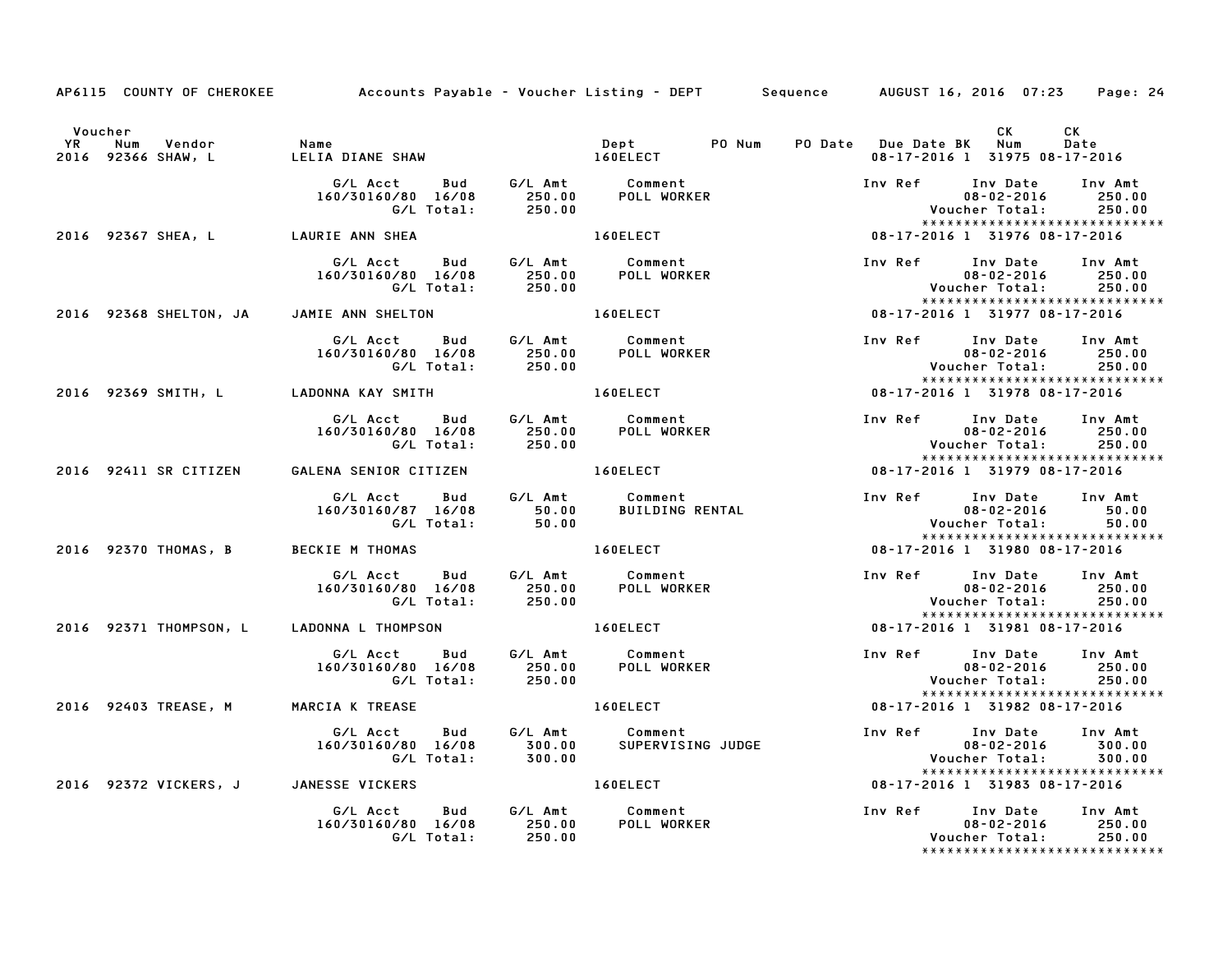|           |                                                         | AP6115 COUNTY OF CHEROKEE Accounts Payable – Voucher Listing – DEPT Sequence AUGUST 16, 2016 07:23     |                                                                                                                                                                                                                                |                                               |                                                        | Page: 25                                          |
|-----------|---------------------------------------------------------|--------------------------------------------------------------------------------------------------------|--------------------------------------------------------------------------------------------------------------------------------------------------------------------------------------------------------------------------------|-----------------------------------------------|--------------------------------------------------------|---------------------------------------------------|
| <b>YR</b> | Voucher<br>Vendor Name<br>Num<br>2016 92373 VICKERS, JE | JENNIFER VICKERS 160ELECT                                                                              | Dept PO Num                                                                                                                                                                                                                    | PO Date Due Date BK Num                       | CK<br>08-17-2016 1 31984 08-17-2016                    | CK<br>Date                                        |
|           |                                                         | G/L Acct<br>160/30160/80 16/08                                                                         |                                                                                                                                                                                                                                | Inv Ref Inv Date Inv Amt                      | $08 - 02 - 2016$ 250.00<br>Voucher Total:              | 250.00                                            |
|           | 2016 92374 VOGEL, S SHERYLL A VOGEL                     |                                                                                                        | 160ELECT                                                                                                                                                                                                                       | 08-17-2016 1 31985 08-17-2016                 |                                                        | *****************************                     |
|           |                                                         | G/L Acct<br><b>Bud</b><br>160/30160/80 16/08 250.00<br>G/L Total: 250.00                               | G/L Amt Comment<br>250.00 POLL WORKER                                                                                                                                                                                          | Inv Ref Inv Date Inv Amt<br>08-02-2016 250.00 | 08-02-2016<br>Voucher Total:                           | 250.00<br>250.00<br>***************************** |
|           | 2016 92375 WALDON, V VIVIAN L WALDON                    |                                                                                                        | 160ELECT                                                                                                                                                                                                                       | 08-17-2016 1 31986 08-17-2016                 |                                                        |                                                   |
|           |                                                         | G/L Acct Bud G/L Amt Comment<br>160/30160/80 16/08 250.00 POLL WORKER<br>G/L Total: 250.00 POLL WORKER |                                                                                                                                                                                                                                | Inv Ref Inv Date Inv Amt                      |                                                        | *****************************                     |
|           | 2016 92376 WALL, P PATRICIA K WALL                      |                                                                                                        | 160ELECT                                                                                                                                                                                                                       | 08-17-2016 1 31987 08-17-2016                 |                                                        |                                                   |
|           |                                                         | G/L Acct Bud G/L Amt Comment<br>160/30160/80 16/08 300.00 POLL WORKER<br>G/L Total: 300.00             |                                                                                                                                                                                                                                | Inv Ref Inv Date Inv Amt                      | 08-02-2016<br>Voucher Total: 300.00                    | 300.00<br>*****************************           |
|           |                                                         | 2016 92409 WAMPLER, T TIMOTHY D WAMPLER THE RESERVE LOBELECT                                           |                                                                                                                                                                                                                                | 08-17-2016 1 31988 08-17-2016                 |                                                        |                                                   |
|           |                                                         | 160/30160/80 16/08                                                                                     | G/L Acct Bud G/L Amt Comment<br>60/30160/80 16/08 100.00 ELECTION WORKER<br>G/L Total: 100.00                                                                                                                                  | Inv Ref                                       | Inv Date Inv Amt<br>$08 - 02 - 2016$<br>Voucher Total: | 100.00<br>100.00<br>***************************** |
|           | 2016 92398 WARSTLER, S SAMI JO WARSTLER                 |                                                                                                        | 160ELECT                                                                                                                                                                                                                       | 08-17-2016 1 31989 08-17-2016                 |                                                        |                                                   |
|           |                                                         | G/L Acct  Bud  G/L Amt  Comment<br>160/30160/80  16/08  250.00  POLL WORKER<br>G/L Total:  250.00      |                                                                                                                                                                                                                                | Inv Ref     Inv Date    Inv Amt               | $08 - 02 - 2016$ 250.00<br>Voucher Total:              | 250.00<br>*****************************           |
|           | 2016 92377 WEBB, BO                                     | <b>BONNIE WEBB</b>                                                                                     | 160ELECT                                                                                                                                                                                                                       | 08-17-2016 1 31990 08-17-2016                 |                                                        |                                                   |
|           |                                                         | G/L Acct  Bud  G/L Amt  Comment<br>160/30160/80  16/08  250.00  POLL WORKER<br>G/L Total:  250.00      |                                                                                                                                                                                                                                | Inv Ref Inv Date                              | $08 - 02 - 2016$<br>Voucher Total:                     | Inv Amt<br>250.00<br>250.00                       |
|           | 2016 92415 WEIR BLDG                                    | WEIR CIVIC CLUB BLDG                                                                                   | 160ELECT                                                                                                                                                                                                                       | 08-17-2016 1 31991 08-17-2016                 |                                                        | *****************************                     |
|           |                                                         | G/L Acct Bud<br>160/30160/87 16/08<br>0.00 16/08 50.00<br>160/87 16/08 50.00                           | G/L Amt Comment<br>50.00 BUILDING<br><b>BUILDING RENTAL</b>                                                                                                                                                                    | Inv Ref Inv Date<br>08-02-2016                | 08-02-2016<br>Voucher Total:                           | Inv Amt<br>50.00<br>50.00                         |
|           | 2016 92414 WEIR CENTER                                  | WEIR SENIOR CENTER                                                                                     | 160ELECT And the state of the state of the state of the state of the state of the state of the state of the state of the state of the state of the state of the state of the state of the state of the state of the state of t | 08-17-2016 1 31992 08-17-2016                 |                                                        | ******************************                    |
|           |                                                         | G/L Acct Bud G/L Amt Comment<br>160/30160/87 16/08 50.00<br>G/L Total: 50.00                           | <b>BUILDING RENTAL</b>                                                                                                                                                                                                         | Inv Ref Inv Date Inv Amt                      | 08-02-2016 50.00<br>Voucher Total: 50.00               |                                                   |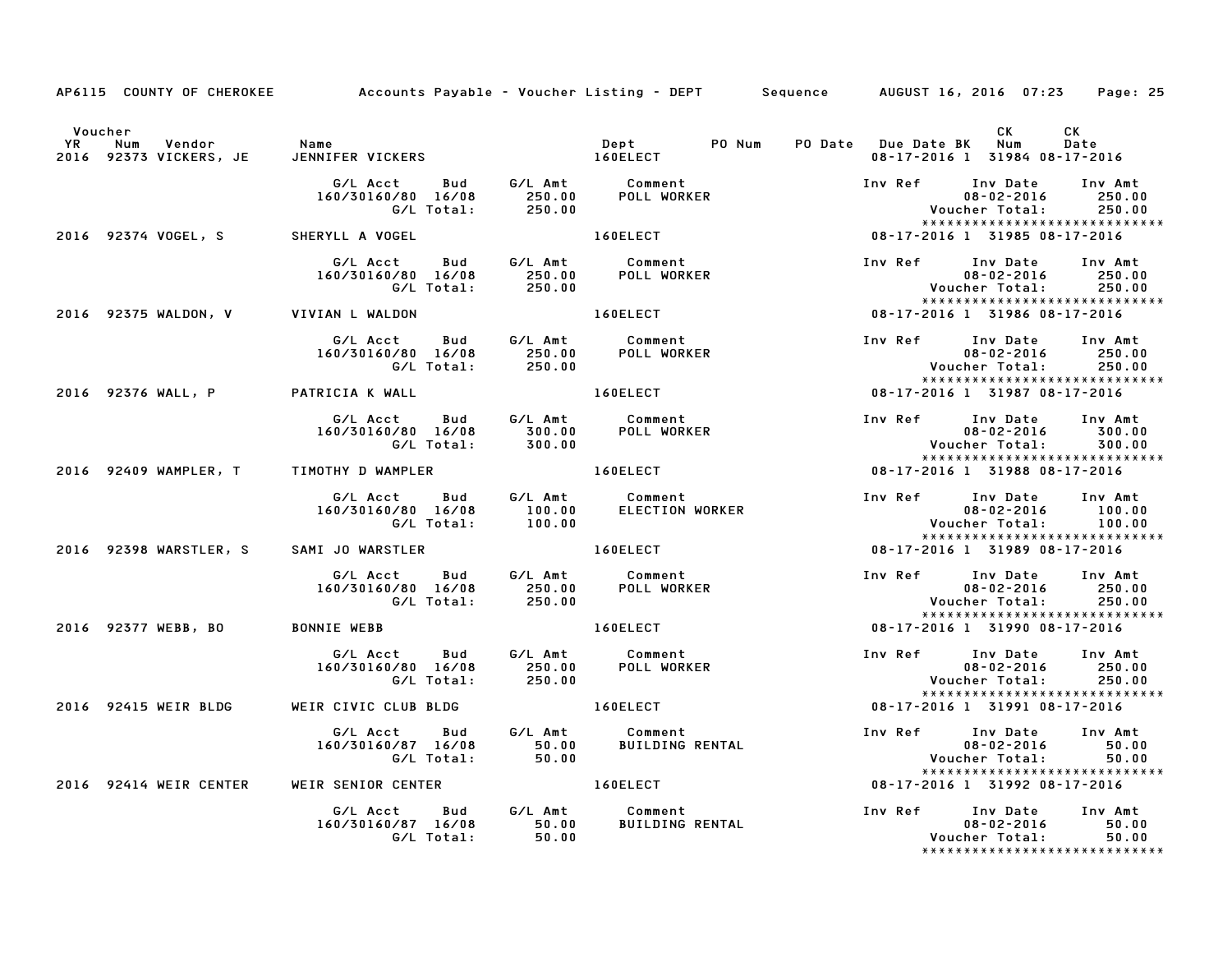| AP6115 COUNTY OF CHEROKEE Accounts Payable - Voucher Listing - DEPT Sequence AUGUST 16, 2016 07:23 Page: 26 |                                                                                                                 |                    |                                                                                                                |                  |                                                                                                          |                             |
|-------------------------------------------------------------------------------------------------------------|-----------------------------------------------------------------------------------------------------------------|--------------------|----------------------------------------------------------------------------------------------------------------|------------------|----------------------------------------------------------------------------------------------------------|-----------------------------|
| Voucher<br>YR Num Vendor<br>YR Num Vendor<br>2016 92378 WELLS, CI                                           | Name<br>CINDY DAWN WELLS 160ELECT                                                                               |                    | Dept PO Num PO Date Due Date BK Num                                                                            |                  | CK<br>08-17-2016 1 31993 08-17-2016                                                                      | CK<br>Date                  |
|                                                                                                             | G/L Acct  Bud  G/L Amt  Comment<br>160/30160/80  16/08  300.00  POLL WORKER<br>160/30160/80 16/08<br>G/L Total: | 300.00             |                                                                                                                |                  | Inv Ref      Inv Date<br>$08 - 02 - 2016$<br>Voucher Total:<br>*****************************             | Inv Amt<br>300.00<br>300.00 |
| 2016 92413 WEST MINERAL                                                                                     |                                                                                                                 |                    |                                                                                                                |                  |                                                                                                          |                             |
|                                                                                                             | G/L Acct<br>Bud<br>160/30160/87 16/08                                                                           |                    | G/L Amt Comment<br>100.00 BUILDING RENTAL                                                                      | Inv Ref Inv Date | $08 - 02 - 2016$<br><b>Voucher Total:</b><br>*****************************                               | Inv Amt<br>100.00<br>100.00 |
| 2016 92379 WESTON, L LESLIE JO WESTON                                                                       |                                                                                                                 |                    | 160ELECT And The Second Second Second Second Second Second Second Second Second Second Second Second Second Se |                  | 08-17-2016 1 31995 08-17-2016                                                                            |                             |
|                                                                                                             | G/L Acct Bud G/L Amt Comment<br>160/30160/80 16/08 250.00 POLL WORKER<br>G/L Total: 250.00                      |                    |                                                                                                                |                  | Inv Ref Inv Date Inv Amt                                                                                 |                             |
| 2016 92380 WHEELEN, C CATHY J WHEELEN                                                                       |                                                                                                                 |                    | <b>160ELECT</b>                                                                                                |                  | 08-17-2016 1 31996 08-17-2016                                                                            |                             |
|                                                                                                             | G/L Acct Bud G/L Amt Comment<br>160/80 16/08 250.00<br>G/L Total: 250.00<br>160/30160/80 16/08                  |                    | POLL WORKER                                                                                                    |                  | Inv Ref      Inv Date     Inv Amt<br>$08 - 02 - 2016$<br>Voucher Total:<br>***************************** | 250.00<br>250.00            |
| 2016 92294 WHITE, MAD                                                                                       | MADELINE WHITE                                                                                                  |                    | 160ELECT                                                                                                       |                  | 08-17-2016 1 31997 08-17-2016                                                                            |                             |
|                                                                                                             | 160/30160/80 16/08<br>G/L Total:                                                                                | 50.00              |                                                                                                                | Inv Ref Inv Date | $08 - 02 - 2016$<br>Voucher Total:<br>*****************************                                      | Inv Amt<br>50.00<br>50.00   |
| 2016 92295 WHITE, RE                                                                                        | REMINGTON E WHITE 160ELECT                                                                                      |                    |                                                                                                                |                  | 08-17-2016 1 31998 08-17-2016                                                                            |                             |
|                                                                                                             | G/L Acct Bud G/L Amt Comment<br>160/30160/80 16/08 50.00 ELECTION TRAINING<br>G/L Total:                        | 50.00              | ELECTION TRAINING                                                                                              |                  | Inv Ref      Inv Date     Inv Amt<br>$08 - 02 - 2016$<br>Voucher Total:<br>***************************** | 50.00<br>50.00              |
| 2016 92381 WINLUND, V VICKI WINLUND                                                                         |                                                                                                                 |                    | 160ELECT                                                                                                       |                  | 08-17-2016 1 31999 08-17-2016                                                                            |                             |
|                                                                                                             | G/L Acct Bud<br>160/30160/80 16/08<br>G/L Total:                                                                |                    |                                                                                                                | Inv Ref Inv Date | $08 - 02 - 2016$<br>Voucher Total:                                                                       | Inv Amt<br>250.00<br>250.00 |
| 2016 92393 WOODCOCK, W                                                                                      | WESLEY WOODCOCK                                                                                                 |                    | 160ELECT 08-17-2016 1 32000 08-17-2016                                                                         |                  | *****************************                                                                            |                             |
|                                                                                                             | G/L Acct Bud<br>160/30160/80 16/08<br>G/L Total:                                                                | $\frac{1}{100.00}$ | G/L Amt Comment<br><b>POLL WORKER</b>                                                                          |                  | Inv Ref Inv Date Inv Amt<br>$08 - 02 - 2016$<br>Voucher Total:                                           | 100.00<br>100.00            |
| 2016 92382 ZWAHLEN, JA JANET E ZWAHLEN                                                                      |                                                                                                                 |                    | <b>160ELECT</b>                                                                                                |                  | *****************************<br>08-17-2016 1 32001 08-17-2016                                           |                             |
|                                                                                                             | G/L Acct<br>160/30160/80 16/08<br>G/L Total: 225.00                                                             | 225.00             | Bud G/L Amt Comment<br>POLL WORKER                                                                             |                  | Inv Ref      Inv Date     Inv Amt<br>$08 - 02 - 2016$<br>Voucher Total:<br>***************************** | 225.00<br>225.00            |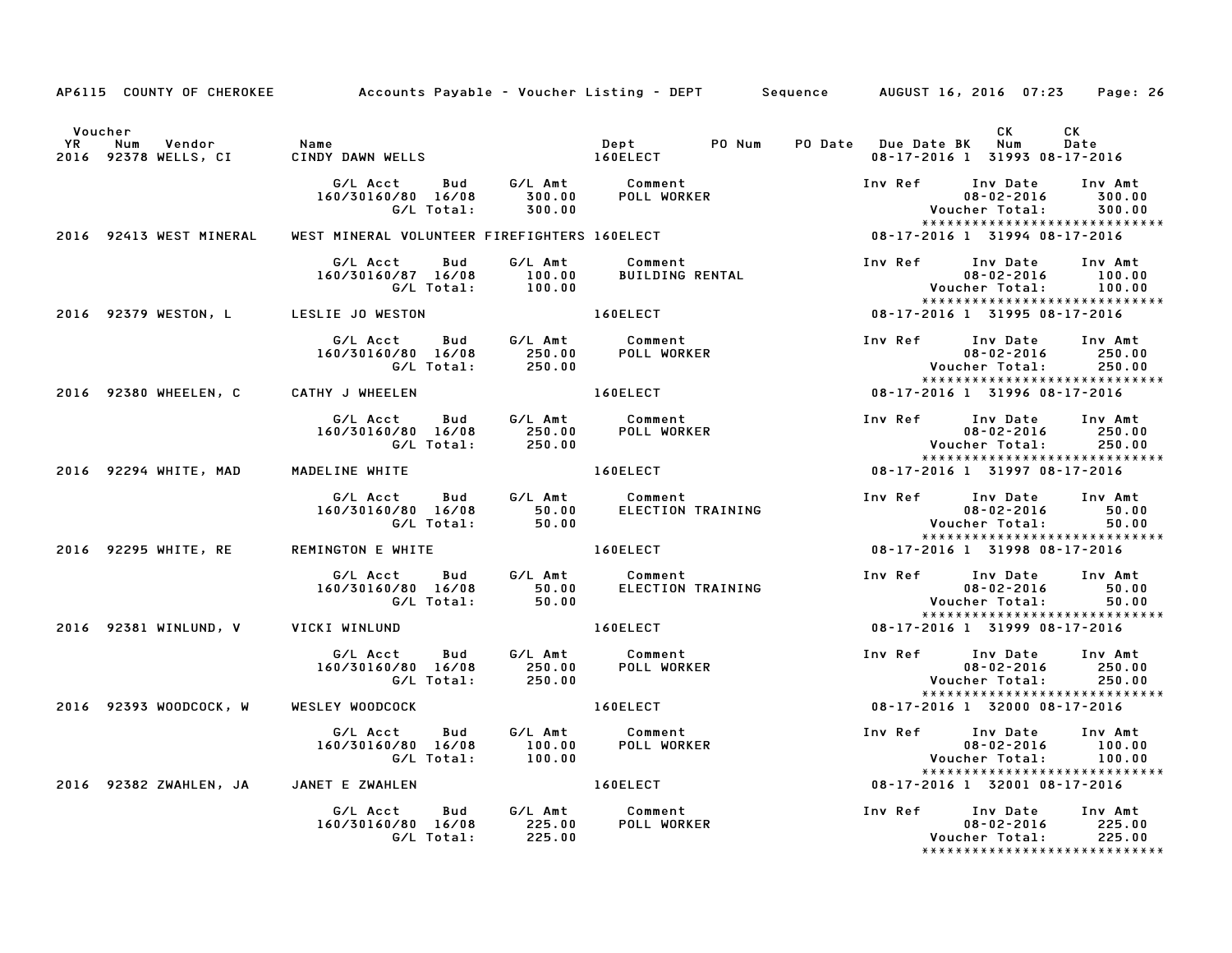|                      |                |                                        |                                                  |                   |                                 | AP6115 COUNTY OF CHEROKEE Accounts Payable - Voucher Listing - DEPT Sequence AUGUST 16, 2016 07:23 Page: 27 |                                    |                                                                                 |                                 |
|----------------------|----------------|----------------------------------------|--------------------------------------------------|-------------------|---------------------------------|-------------------------------------------------------------------------------------------------------------|------------------------------------|---------------------------------------------------------------------------------|---------------------------------|
| Voucher<br><b>YR</b> | Num            | Vendor<br>2016 92387 AT&T 5001         | Name<br>AT&T                                     |                   |                                 | Dept PO Num<br>224911                                                                                       | PO Date Due Date BK                | <b>CK</b><br>Num<br>08-17-2016 1 32002 08-17-2016                               | СK<br>Date                      |
|                      |                |                                        | G/L Acct<br>224/31224/01                         | Bud               | G/L Amt<br>894.48               | Comment<br>ACCT 316 140 9942 098 7<br>316 140 2371 911 6                                                    | Inv Ref Inv Date                   | $08 - 01 - 2016$                                                                | Inv Amt<br>641.31<br>253.17     |
|                      |                |                                        |                                                  | G/L Total:        | 894.48                          |                                                                                                             |                                    | 08-01-2016<br>:Voucher Total                                                    | 894.48                          |
|                      |                | 2016 92247 CENTURYLINK2961 CENTURYLINK |                                                  |                   |                                 | 224911                                                                                                      |                                    | *****************************<br>08-17-2016 1 32003 08-17-2016                  |                                 |
|                      |                |                                        | G/L Acct<br>224/31224/01                         | Bud<br>G/L Total: | G/L Amt<br>1170.44<br>1170.44   | Comment<br>соmment<br>ACCT 313409961                                                                        | Inv Ref                            | Inv Date<br>$07 - 25 - 2016$<br>Voucher Total:                                  | Inv Amt<br>1170.44<br>1170.44   |
|                      |                |                                        |                                                  |                   |                                 |                                                                                                             |                                    | *****************************                                                   |                                 |
|                      |                | 2016 92427 CENTURYLINK4786 CENTURYLINK |                                                  |                   |                                 | 224911                                                                                                      |                                    | 08-17-2016 1 32004 08-17-2016                                                   |                                 |
|                      |                |                                        | G/L Acct<br>224/31224/01                         | Bud<br>G/L Total: | G/L Amt<br>1301.69<br>1301.69   | Comment<br>CUSTOMER 2C257200                                                                                | Inv Ref<br>Q080101103  08-01-2016  | Inv Date<br>Voucher Total:<br>*****************************                     | Inv Amt<br>1301.69<br>1301.69   |
|                      |                | 2016 92282 COL TEL                     | COLUMBUS TELEPHONE COMPANY                       |                   |                                 | 224911                                                                                                      |                                    | 08-17-2016 1 32005 08-17-2016                                                   |                                 |
|                      |                |                                        | G/L Acct<br>224/31224/01                         | Bud               | G/L Amt<br>1480.07              | Comment<br><b>ACCT 1045</b><br>163                                                                          | Inv Ref<br>175610450816 08-01-2016 | Inv Date<br>17561630816 08-01-2016 1102.31                                      | Inv Amt<br>377.76               |
|                      |                |                                        |                                                  | G/L Total:        | 1480.07                         |                                                                                                             |                                    | Voucher Total:<br>******************************                                | 1480.07                         |
|                      |                |                                        | 2016 92283 HARRIS GLOBAL HARRIS COMPUTER SYSTEMS |                   |                                 | 224911                                                                                                      |                                    | 08-17-2016 1 32006 08-17-2016                                                   |                                 |
|                      |                |                                        | G/L Acct<br>224/31224/01                         | Bud<br>G/L Total: | G/L Amt<br>620.00<br>620.00     | Comment<br>MONTHLY CISCO MAINTENANCE                                                                        | MN16000731 08-25-2016              | Inv Ref Inv Date<br>Voucher Total:<br>*****************************             | Inv Amt<br>620.00<br>620.00     |
|                      |                | 2016 92384 PRIORITY                    | PRIORITY DISPATCH                                |                   |                                 | 224911                                                                                                      |                                    | 08-17-2016 1 32007 08-17-2016                                                   |                                 |
|                      |                |                                        | G/L Acct<br>224/31224/01                         | Bud               | G/L Amt<br>1000.00              | Comment<br>CERTIFICATION COURSE<br>JOSHUA HARVEY,<br><b>TAYLOR HAYNES</b>                                   | 131051                             | Inv Ref     Inv Date<br>07-26-2016                                              | Inv Amt<br>1000.00              |
|                      |                |                                        |                                                  | G/L Total:        | 1000.00                         |                                                                                                             |                                    | Voucher Total:                                                                  | 1000.00                         |
|                      | 2016 92249 TBS |                                        | TBS ELECTRONICS, INC                             |                   |                                 | 224911                                                                                                      |                                    | ******************************<br>08-17-2016 1 32008 08-17-2016                 |                                 |
|                      |                |                                        | G/L Acct<br>224/31224/01                         | Bud<br>G/L Total: | G/L Amt<br>12478.00<br>12478.00 | Comment<br><b>XBAND REPEATERS,</b>                                                                          | Inv Ref Inv Date<br>000855693      | 07-26-2016<br>Voucher Total:<br>*****************************                   | Inv Amt<br>12478.00<br>12478.00 |
|                      |                | 2016 92385 TESSCO                      | <b>TESSCO INC</b>                                |                   |                                 | 224911                                                                                                      |                                    | 08-17-2016 1 32009 08-17-2016                                                   |                                 |
|                      |                |                                        | G/L Acct<br>224/31224/01                         | Bud<br>G/L Total: | G/L Amt<br>153.41<br>153.41     | Comment<br>DISPATCH RADIO REPAIRS                                                                           | Inv Ref<br>950336                  | Inv Date<br>$06 - 14 - 2016$<br>Voucher Total:<br>***************************** | Inv Amt<br>153.41<br>153.41     |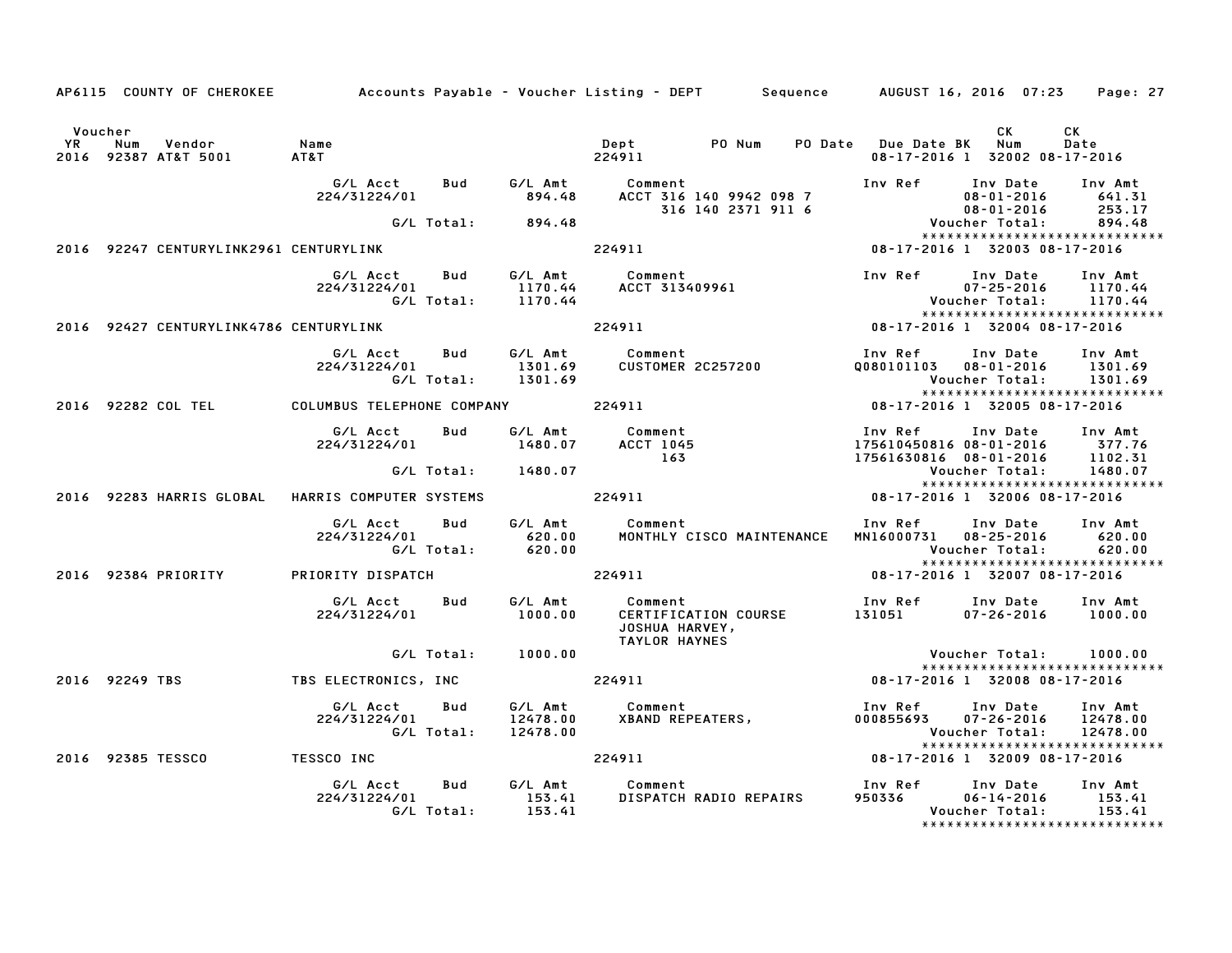|               | AP6115 COUNTY OF CHEROKEE         |                                                                            |                                             | Accounts Payable - Voucher Listing - DEPT Sequence AUGUST 16, 2016 07:23                |                         |                                                                                                        | Page: 28                                    |
|---------------|-----------------------------------|----------------------------------------------------------------------------|---------------------------------------------|-----------------------------------------------------------------------------------------|-------------------------|--------------------------------------------------------------------------------------------------------|---------------------------------------------|
| Voucher<br>YR | Vendor<br>Num<br>2016 92250 UR    | Name<br>UR SOLUTIONS                                                       |                                             | CK C<br>CK<br>PO Num<br>Dept<br>224911                                                  | PO Date Due Date BK Num | 08-17-2016 1 32010 08-17-2016                                                                          | Date                                        |
|               |                                   | G/L Acct<br>Bud<br>224/31224/01<br>G/L Total:                              | G/L Amt<br>1656.25<br>1656.25               | Comment<br>ONSITE SUPPORT                                                               | Inv Ref<br>20160710     | Inv Date<br>08-01-2016<br>Voucher Total:<br>*****************************                              | Inv Amt<br>1656.25<br>1656.25               |
|               | 2016 92267 DUNNING, JULIE DUNNING |                                                                            |                                             | <b>230APP</b>                                                                           |                         | 08-04-2016 1 31791 08-04-2016 HAND                                                                     |                                             |
|               |                                   | G/L Acct<br>Bud<br>230/30230/02 16/08<br>16/08                             | G/L Amt<br>440.48                           | Comment<br>PAY PERIOD ENDING 7/22/16<br>DIRECT DEPOSIT REFUNDED TO<br>US/CLOSED ACCOUNT | Inv Ref                 | Inv Date<br>$08 - 04 - 2016$                                                                           | Inv Amt<br>440.48                           |
|               |                                   | G/L Total:                                                                 | 440.48                                      |                                                                                         |                         | Voucher Total:<br>******************************                                                       | 440.48                                      |
|               | 2016 92446 FEDERAL ACCT           | CHEROKEE COUNTY FEDERAL/FICA TAX AC 260BENEFITS                            |                                             |                                                                                         |                         | 08-17-2016 1 32011 08-17-2016                                                                          |                                             |
|               |                                   | G/L Acct<br>Bud<br>260/30260/02<br>260/30260/02 16/08<br>G/L Total:        | G/L Amt<br>13529.05<br>13529.11<br>27058.16 | Comment<br>FICA TAX<br>FICA TAX<br>EMPLOYER FICA TAX                                    | Inv Ref                 | Inv Date<br>08-17-2016<br>$08 - 17 - 2016$<br>Voucher Total:<br>*****************************          | Inv Amt<br>13529.05<br>13529.11<br>27058.16 |
|               | 2016 92448 GREAT WEST             | GREAT WEST RETIREMENT SERVICES                                             |                                             | 260BENEFITS                                                                             |                         | 08-17-2016 1 32012 08-17-2016                                                                          |                                             |
|               |                                   | G/L Acct<br><b>Bud</b><br>260/30260/21<br>G/L Total:                       | G/L Amt<br>1323.50<br>1323.50               | Comment<br>GREAT WEST 130028-01 DEF CO                                                  | Inv Ref Inv Date        | $08 - 17 - 2016$<br><b>Voucher Total:</b>                                                              | Inv Amt<br>1323.50<br>1323.50               |
|               | 2016 92449 KPERS ACCT             | CHEROKEE COUNTY KPERS ACCOUNT                                              |                                             | 260BENEFITS                                                                             |                         | *****************************<br>08-17-2016 1 32013 08-17-2016                                         |                                             |
|               |                                   | <b>Bud</b><br>G/L Acct<br>260/30260/03<br>260/30260/03 16/08<br>G/L Total: | 10850.87<br>16094.35<br>26945.22            | G/L Amt Comment<br>KPERS WITHOLDING<br>EMPLOYER KPERS WITHOLDING                        |                         | Inv Ref Inv Date<br>$08 - 17 - 2016$<br>08-17-2016<br>Voucher Total:<br>****************************** | Inv Amt<br>10850.87<br>16094.35<br>26945.22 |
|               | 2016 92441 AFLAC                  | AFLAC                                                                      |                                             | 265PR                                                                                   |                         | 08-17-2016 1 32014 08-17-2016                                                                          |                                             |
|               |                                   | G/L Acct<br>Bud<br>265/30265/90<br>G/L Total:                              | G/L Amt<br>252.99<br>252.99                 | Comment<br>AFLAC PRE-TAX INS                                                            | Inv Ref Inv Date        | $08 - 17 - 2016$<br><b>Voucher Total:</b>                                                              | Inv Amt<br>252.99<br>252.99                 |
|               |                                   | 2016 92442 CHAPTER 13 LAURIE B WILLIAMS                                    |                                             | 265PR                                                                                   |                         | *****************************<br>08-17-2016 1 32015 08-17-2016                                         |                                             |
|               |                                   | G/L Acct<br>Bud<br>265/11260/70<br>G/L Total:                              | G/L Amt<br>192.00<br>192.00                 | Comment                                                                                 | Inv Ref                 | Inv Date<br>$08 - 17 - 2016$<br>Voucher Total:<br>*****************************                        | Inv Amt<br>192.00<br>192.00                 |
|               | 2016 92443 CLEAN                  | CLEAN THE UNIFORM CO JOPLIN 265PR                                          |                                             |                                                                                         |                         | 08-17-2016 1 32016 08-17-2016                                                                          |                                             |
|               |                                   | Bud<br>G/L Acct<br>265/30265/90<br>G/L Total:                              | G/L Amt<br>35.58<br>35.58                   | Comment<br>CLEAN UNIFORM CO                                                             | Inv Ref                 | Inv Date<br>$08 - 17 - 2016$<br>Voucher Total:<br>*******************************                      | Inv Amt<br>35.58<br>35.58                   |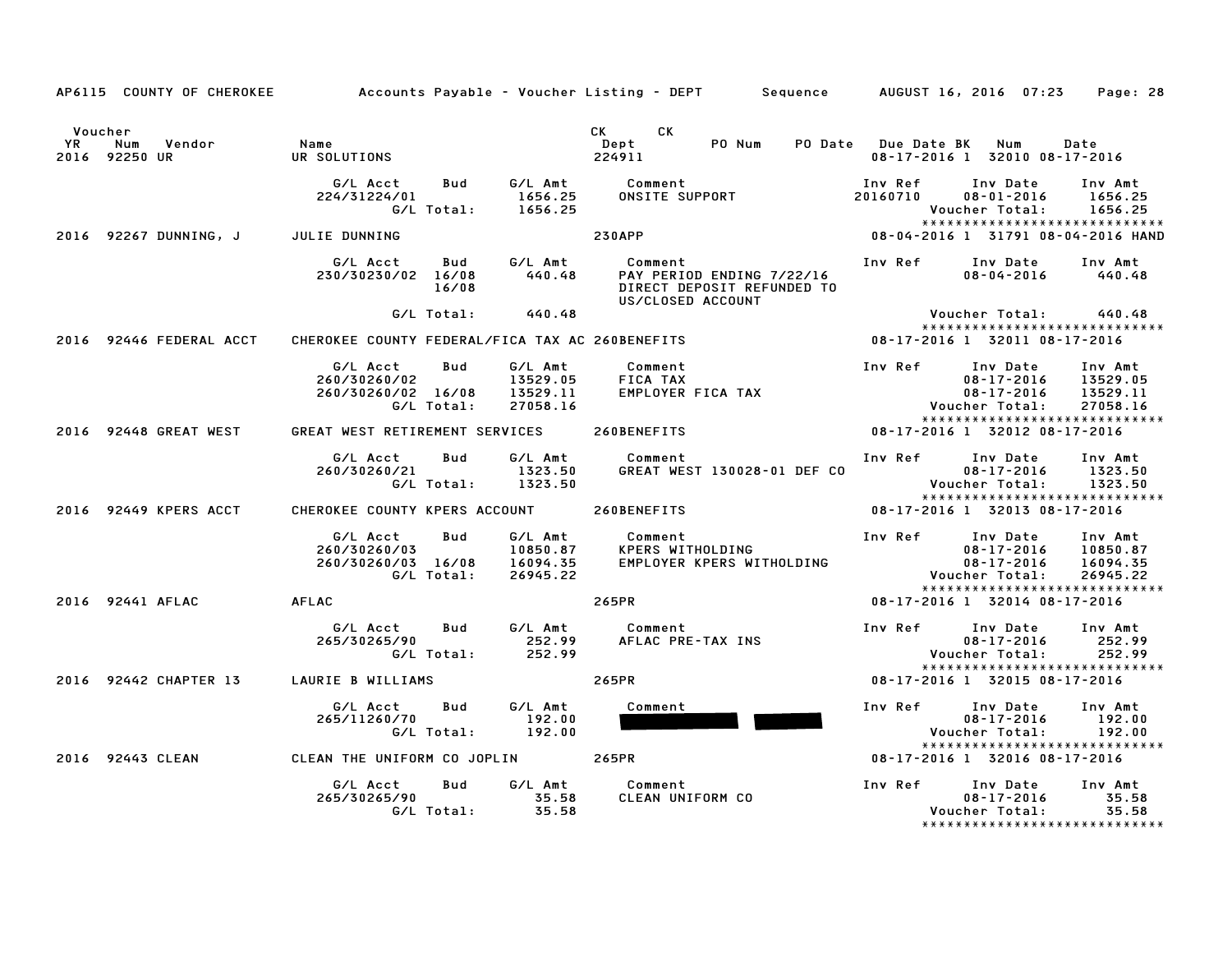|                                                                | AP6115 COUNTY OF CHEROKEE Accounts Payable - Voucher Listing - DEPT Sequence AUGUST 16, 2016 07:23 |                                                                                                                                                                                                                                                                 | Page: 29                                                                                                                      |
|----------------------------------------------------------------|----------------------------------------------------------------------------------------------------|-----------------------------------------------------------------------------------------------------------------------------------------------------------------------------------------------------------------------------------------------------------------|-------------------------------------------------------------------------------------------------------------------------------|
| Voucher<br><b>YR</b><br>Num<br>Vendor<br>2016 92444 COLLECTION | Name<br>COLLECTION SERVICES CENTER                                                                 | CK and the set of the set of the set of the set of the set of the set of the set of the set of the set of the set of the set of the set of the set of the set of the set of the set of the set of the set of the set of the se<br>CK<br>PO Num<br>Dept<br>265PR | PO Date Due Date BK<br>Num<br>Date<br>08-17-2016 1 32017 08-17-2016                                                           |
|                                                                | G/L Acct<br>Bud<br>G/L Amt<br>265/11260/80<br>250.33<br>G/L Total:<br>250.33                       | Comment                                                                                                                                                                                                                                                         | Inv Ref<br>Inv Date<br>Inv Amt<br>$08 - 17 - 2016$<br>250.33<br>Voucher Total:<br>250.33<br>*****************************     |
|                                                                | 2016   92445   FAMILY SUPPORT   FAMILY SUPPORT PAYMENT CENTER                                      | 265PR                                                                                                                                                                                                                                                           | 08-17-2016 1 32018 08-17-2016                                                                                                 |
|                                                                | G/L Acct<br>G/L Amt<br>Bud<br>265/11260/73<br>235.38<br>G/L Total:<br>235.38                       | Comment                                                                                                                                                                                                                                                         | Inv Ref<br>Inv Date<br>Inv Amt<br>$08 - 17 - 2016$<br>235.38<br>235.38<br>Voucher Total:<br>*****************************     |
| 2016 92447 FEDERAL ACCT                                        | CHEROKEE COUNTY FEDERAL/FICA TAX AC 265PR                                                          |                                                                                                                                                                                                                                                                 | 08-17-2016 1 32019 08-17-2016                                                                                                 |
|                                                                | G/L Amt<br>G/L Acct<br>Bud<br>265/30265/90<br>14805.51<br>G/L Total:<br>14805.51                   | Comment<br>FEDERAL TAX                                                                                                                                                                                                                                          | Inv Ref<br>Inv Date<br>Inv Amt<br>$08 - 17 - 2016$<br>14805.51<br>Voucher Total:<br>14805.51<br>***************************** |
| 2016 92450 KS PAYMENT                                          | KANSAS PAYMENT CENTER                                                                              | 265PR                                                                                                                                                                                                                                                           | 08-17-2016 1 32020 08-17-2016                                                                                                 |
|                                                                | G/L Acct<br>Bud<br>G/L Amt<br>265/10265/99<br>200.00<br>G/L Total:<br>200.00                       | Comment                                                                                                                                                                                                                                                         | Inv Ref<br>Inv Date<br>Inv Amt<br>$08 - 17 - 2016$<br>200.00<br>Voucher Total:<br>200.00<br>*****************************     |
| 2016 92451 LEGAL SHIELD                                        | LEGAL SHIELD                                                                                       | 265PR                                                                                                                                                                                                                                                           | 08-17-2016 1 32021 08-17-2016                                                                                                 |
|                                                                | G/L Amt<br>G/L Acct<br>Bud<br>265/30265/90<br>61.72<br>G/L Total:<br>61.72                         | Comment<br>LEGAL SHIELD                                                                                                                                                                                                                                         | Inv Ref<br>Inv Date<br>Inv Amt<br>$08 - 17 - 2016$<br>61.72<br>Voucher Total:<br>61.72<br>*****************************       |
| 2016 92452 LIBERTY LIFE                                        | LIBERTY NATIONAL LIFE INS                                                                          | 265PR                                                                                                                                                                                                                                                           | 08-17-2016 1 32022 08-17-2016                                                                                                 |
|                                                                | G/L Acct<br>Bud<br>G/L Amt<br>265/11260/19<br>19.50<br>G/L Total:<br>19.50                         | Comment                                                                                                                                                                                                                                                         | Inv Ref<br>Inv Date<br>Inv Amt<br>$08 - 17 - 2016$<br>19.50<br>Voucher Total:<br>19.50<br>*****************************       |
| 2016 92453 LIBERTY LIFE                                        | LIBERTY NATIONAL LIFE INS                                                                          | 265PR                                                                                                                                                                                                                                                           | 08-17-2016 1 32022 08-17-2016                                                                                                 |
|                                                                | G/L Acct<br>G/L Amt<br>Bud<br>265/11260/30<br>20.75<br>G/L Total:<br>20.75                         | Comment                                                                                                                                                                                                                                                         | Inv Date<br>Inv Ref<br>Inv Amt<br>$08 - 17 - 2016$<br>20.75<br>Voucher Total:<br>20.75<br>*****************************       |
| 2016 92454 LIBERTY LIFE                                        | LIBERTY NATIONAL LIFE INS                                                                          | 265PR                                                                                                                                                                                                                                                           | 08-17-2016 1 32022 08-17-2016                                                                                                 |
|                                                                | G/L Acct<br>Bud<br>G/L Amt<br>265/11260/31<br>6.22<br>G/L Total:<br>6.22                           | Comment                                                                                                                                                                                                                                                         | Inv Ref<br>Inv Date<br>Inv Amt<br>$08 - 17 - 2016$<br>6.22<br>Voucher Total:<br>6.22<br>*****************************         |
| 2016 92455 LIBERTY LIFE                                        | LIBERTY NATIONAL LIFE INS                                                                          | 265PR                                                                                                                                                                                                                                                           | 08-17-2016 1 32022 08-17-2016                                                                                                 |
|                                                                | G/L Acct<br>G/L Amt<br>Bud<br>265/11260/42<br>24.78<br>G/L Total:<br>24.78                         | Comment                                                                                                                                                                                                                                                         | Inv Ref<br>Inv Date<br>Inv Amt<br>$08 - 17 - 2016$<br>24.78<br>Voucher Total:<br>24.78<br>*****************************       |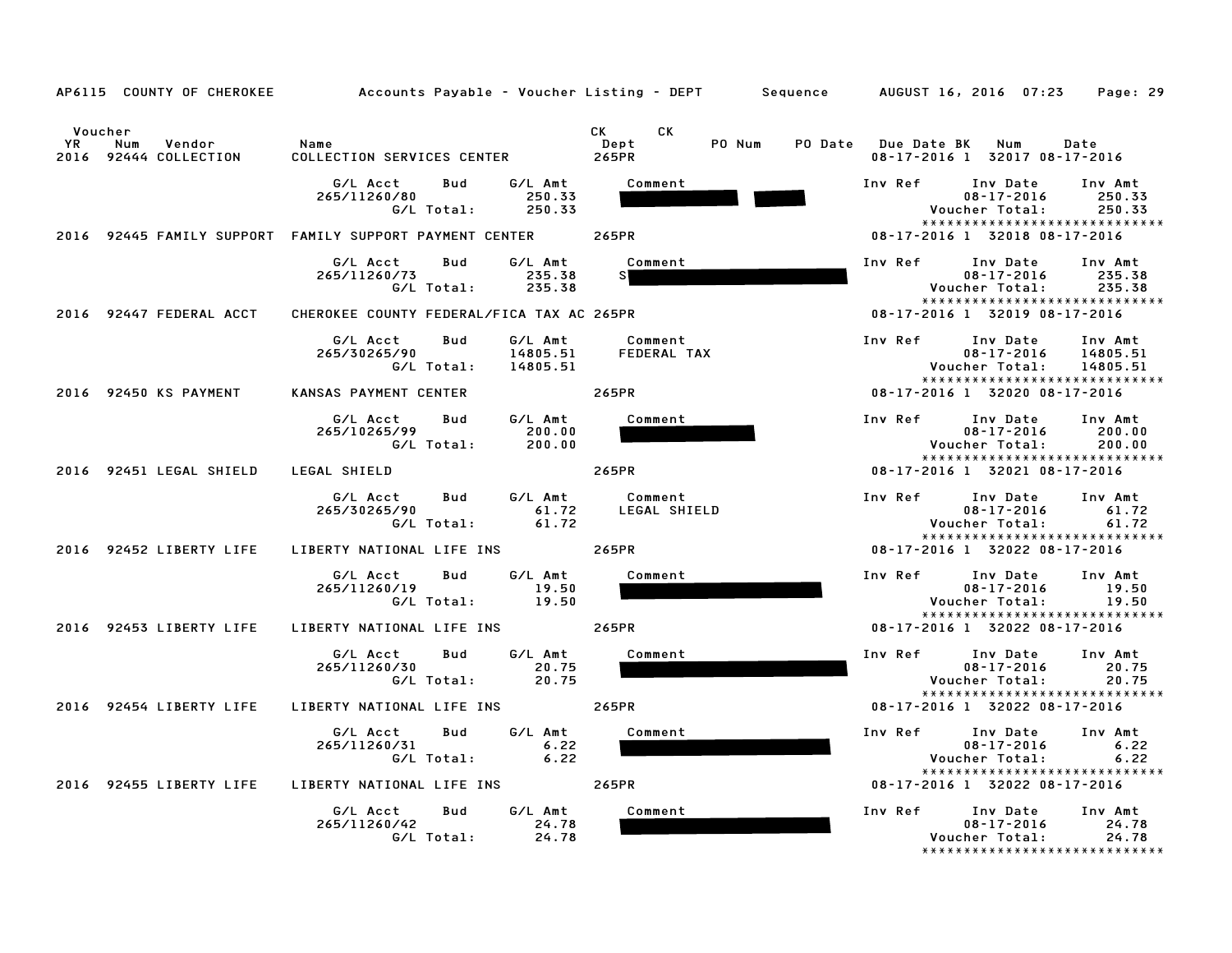| AP6115 COUNTY OF CHEROKEE                                           | Accounts Payable – Voucher Listing – DEPT         Sequence       AUGUST 16, 2016  07:23 |                                        | Page: 30                                                                                                                     |
|---------------------------------------------------------------------|-----------------------------------------------------------------------------------------|----------------------------------------|------------------------------------------------------------------------------------------------------------------------------|
| Voucher<br><b>YR</b><br>Num<br>Vendor<br>2016<br>92456 LIBERTY LIFE | Name<br>LIBERTY NATIONAL LIFE INS                                                       | CK C<br>CK.<br>PO Num<br>Dept<br>265PR | PO Date Due Date BK<br>Num<br>Date<br>08-17-2016 1 32022 08-17-2016                                                          |
|                                                                     | G/L Amt<br>G/L Acct<br>Bud<br>265/11260/48<br>13.23<br>G/L Total:<br>13.23              | Comment                                | Inv Date<br>Inv Ref<br>Inv Amt<br>$08 - 17 - 2016$<br>13.23<br>Voucher Total:<br>13.23<br>*****************************      |
| 2016 92457 LIBERTY LIFE                                             | LIBERTY NATIONAL LIFE INS                                                               | 265PR                                  | 08-17-2016 1 32022 08-17-2016                                                                                                |
|                                                                     | G/L Amt<br>G/L Acct<br>Bud<br>265/11260/49<br>20.75<br>G/L Total:<br>20.75              | Comment                                | Inv Ref<br>Inv Date<br>Inv Amt<br>20.75<br>$08 - 17 - 2016$<br>Voucher Total:<br>20.75<br>*****************************      |
| 2016 92458 LIBERTY LIFE                                             | LIBERTY NATIONAL LIFE INS                                                               | 265PR                                  | 08-17-2016 1 32022 08-17-2016                                                                                                |
|                                                                     | G/L Acct<br>G/L Amt<br>Bud<br>27.83<br>265/11260/50<br>G/L Total:<br>27.83              | Comment                                | Inv Ref<br>Inv Date<br>Inv Amt<br>$08 - 17 - 2016$<br>27.83<br>Voucher Total:<br>27.83                                       |
| 2016 92459 LIBERTY LIFE                                             | LIBERTY NATIONAL LIFE INS                                                               | 265PR                                  | *****************************<br>08-17-2016 1 32022 08-17-2016                                                               |
|                                                                     | G/L Acct<br>G/L Amt<br>Bud<br>3.50<br>265/11260/64<br>G/L Total:<br>3.50                | Comment                                | Inv Ref<br>Inv Date<br>Inv Amt<br>$08 - 17 - 2016$<br>3.50<br>3.50<br>Voucher Total:<br>*****************************        |
| 2016 92460 LOYAL AMERICAN LOYAL AMERICAN                            |                                                                                         | 265PR                                  | 08-17-2016 1 32023 08-17-2016                                                                                                |
|                                                                     | G/L Amt<br>G/L Acct<br>Bud<br>265/30265/90<br>47.29<br>G/L Total:<br>47.29              | Comment<br>LOYAL AMERICAN              | Inv Ref<br>Inv Date<br>Inv Amt<br>$08 - 17 - 2016$<br>47.29<br>Voucher Total:<br>47.29<br>*****************************      |
| 2016 92461 PALIC                                                    | PHILADELPHIA AMERICAN LIFE INS CO                                                       | 265PR                                  | 08-17-2016 1 32024 08-17-2016                                                                                                |
|                                                                     | G/L Amt<br>G/L Acct<br>Bud<br>265/30265/90<br>33.78<br>33.78<br>G/L Total:              | Comment<br>PHILADELPHIA AMERICAN LIFE  | Inv Ref<br>Inv Date<br>Inv Amt<br>$08 - 17 - 2016$<br>33.78<br>Voucher Total:<br>33.78<br>*****************************      |
| 2016 92462 STATE ACCT                                               | CHEROKEE COUNTY STATE TAX ACCT                                                          | 265PR                                  | 08-17-2016 1 32025 08-17-2016                                                                                                |
|                                                                     | G/L Acct<br>Bud<br>G/L Amt<br>265/30265/90<br>4685.88<br>G/L Total:<br>4685.88          | Comment<br>STATE TAX                   | Inv Ref<br>Inv Date<br>Inv Amt<br>$08 - 17 - 2016$<br>4685.88<br>Voucher Total:<br>4685.88<br>*****************************  |
|                                                                     | 2016 92463 WASHINGTON INS WASHINGTON NATIONAL INSURANCE COMPA 265PR                     |                                        | 08-17-2016 1 32026 08-17-2016                                                                                                |
|                                                                     | G/L Acct<br>G/L Amt<br>Bud<br>265/30265/90<br>1349.78<br>G/L Total:<br>1349.78          | Comment<br>WASHINGTON INSURANCE        | Inv Ref<br>Inv Date<br>Inv Amt<br>$08 - 17 - 2016$<br>1349.78<br>Voucher Total:<br>1349.78<br>****************************** |
| 2016 92251 CENTURYLINK1319 CENTURYLINK                              |                                                                                         | 300ELDERLY                             | 08-17-2016 1 32027 08-17-2016                                                                                                |
|                                                                     | Bud<br>G/L Amt<br>G/L Acct<br>5.63<br>300/30300/74 16/08<br>G/L Total:<br>5.63          | Comment<br>ACCT 320497874<br>320494722 | Inv Ref<br>Inv Amt<br>Inv Date<br>$07 - 24 - 2016$<br>1.23<br>$07 - 24 - 2016$<br>4.40<br>5.63                               |
|                                                                     |                                                                                         |                                        | Voucher Total:<br>*****************************                                                                              |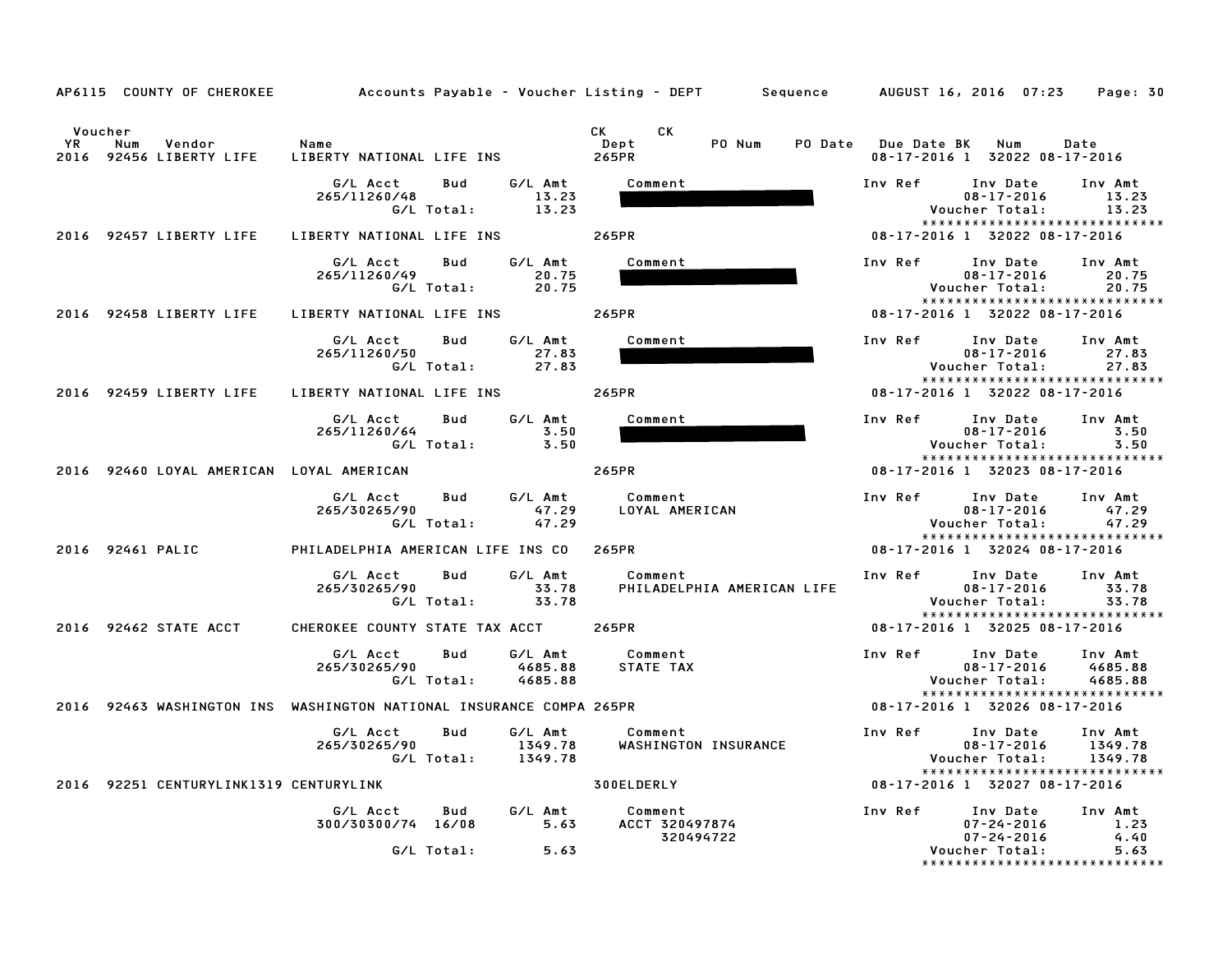|         |                                                                  |                                                            |                            |                                                     | AP6115 COUNTY OF CHEROKEE         Accounts Payable – Voucher Listing – DEPT       Sequence      AUGUST 16, 2016 07:23            |                         |                                                                                                                                   | Page: 31                     |
|---------|------------------------------------------------------------------|------------------------------------------------------------|----------------------------|-----------------------------------------------------|----------------------------------------------------------------------------------------------------------------------------------|-------------------------|-----------------------------------------------------------------------------------------------------------------------------------|------------------------------|
| Voucher | Name<br>2016 92426 CENTURYLINK2961 CENTURYLINK                   |                                                            |                            |                                                     | Dept PO Num<br>300ELDERLY                                                                                                        | PO Date Due Date BK Num | CK.<br>08-17-2016 1 32028 08-17-2016                                                                                              | CK<br>Date                   |
|         |                                                                  | G/L Acct Bud<br>300/30300/74 16/08                         |                            |                                                     | G/L Amt          Comment<br>158.61       ACCT 313571296<br>313355170                                                             |                         | Inv Ref Inv Date Inv Amt<br>$08 - 01 - 2016$<br>08-01-2016                                                                        | 82.79<br>75.82               |
|         |                                                                  |                                                            |                            | G/L Total: 158.61                                   |                                                                                                                                  |                         | Voucher Total:<br>*****************************                                                                                   | 75.82<br>158.61              |
|         | 2016 92252 COLUMBUS                                              | CITY OF COLUMBUS                                           |                            |                                                     | <b>300ELDERLY</b>                                                                                                                |                         | 08-17-2016 1 32029 08-17-2016                                                                                                     |                              |
|         |                                                                  | G/L Acct<br>300/30300/72 16/08                             | G/L Total:                 | 54.56                                               | Bud G/L Amt Comment                                                                                                              |                         | Inv Ref Inv Date Inv Amt<br>$07 - 27 - 2016$<br>Voucher Total:<br>*****************************                                   | 54.56<br>54.56               |
|         | 2016 92253 EMPIRE                                                | EMPIRE DISTRICT ELECTRIC COMPANY 300ELDERLY                |                            |                                                     |                                                                                                                                  |                         | 08-17-2016 1 32030 08-17-2016                                                                                                     |                              |
|         |                                                                  | G/L Acct<br>300/30300/72 16/08 221.63<br>6/L Total: 221.63 | Bud                        |                                                     | G/L Amt Comment<br>Comment<br>ACCT 124991-59-7                                                                                   |                         | Inv Ref Inv Date Inv Amt<br>$07 - 22 - 2016$<br>Voucher Total: 221.63                                                             | 221.63                       |
|         | 2016 92254 GALENA                                                | CITY OF GALENA                                             |                            |                                                     | 300ELDERLY                                                                                                                       |                         | *****************************<br>08-17-2016 1 32031 08-17-2016                                                                    |                              |
|         |                                                                  | G/L Acct<br>300/30300/72 16/08                             |                            |                                                     | Bud G/L Amt Comment<br>u/72 16/08 - ست:<br>10006000 - 93.76 ACCT 10006000<br>107.76 - 93.76 G/L Total:                           |                         | Inv Ref Inv Date Inv Amt<br>$07 - 11 - 2016$<br>Voucher Total:                                                                    | 93.76<br>93.76               |
|         | 2016 92255 KS GAS                                                | KANSAS GAS SERVICE                                         |                            |                                                     | <b>300ELDERLY</b>                                                                                                                |                         | ******************************<br>08-17-2016 1 32032 08-17-2016                                                                   |                              |
|         |                                                                  |                                                            |                            |                                                     | G/L Acct Bud G/L Amt Comment<br>300/30300/72 16/08 34.76 ACCT 512076592 1191351 09<br>G/L Total: 34.76 ACCT 512076592 1191351 09 |                         | Inv Ref Inv Date Inv Amt<br>$07 - 27 - 2016$<br>07-27-2016 - U7-27<br>24.76 Voucher Total: 34.76<br>***************************** |                              |
|         | 2016 92259 SEK RECYCLING SOUTHEAST KANSAS RECYCLING, INC 310LAND |                                                            |                            |                                                     |                                                                                                                                  |                         | 08-17-2016 1 32033 08-17-2016                                                                                                     |                              |
|         |                                                                  | G/L Acct<br>310/30310/89 16/08                             | Bud<br>16/08<br>G/L Total: | G/L Amt<br>1230.00<br>1230.00                       | Comment<br>Comment<br>E WASTE DROP OFF<br>DROP OFF   JUNE 2016                                                                   |                         | Inv Ref      Inv Date     Inv Amt<br>27429 02-03-2016<br>660696 07-11-2016<br>Voucher Total:<br>*****************************     | 230.00<br>1000.00<br>1230.00 |
|         | 2016 92266 CASEYS                                                | <b>CASEY'S GENERAL STORES INC 530SEWER</b>                 |                            |                                                     |                                                                                                                                  |                         | 08-17-2016 1 32034 08-17-2016                                                                                                     |                              |
|         |                                                                  | G/L Acct<br>330/30330/30 16/08                             | Bud                        | G/L Amt<br>330/30 16/08 112.04<br>G/L Total: 112.04 | Comment<br><b>Comment<br/>FUEL<br/>330SEWER</b>                                                                                  |                         | Inv Ref      Inv Date     Inv Amt<br>20802 08-01-2016 112.04<br>Voucher Total: 112.04<br>******************************           |                              |
|         | 2016 92212 CENTURYLINK2961 CENTURYLINK                           |                                                            |                            |                                                     |                                                                                                                                  |                         | $08 - 17 - 2016$ 1 32035 08-17-2016                                                                                               |                              |
|         |                                                                  | G/L Acct<br>330/30330/72 16/08                             | Bud<br>G/L Total:          | 149.54<br>149.54                                    | G/L Amt Comment<br><b>SEWER PHONE</b>                                                                                            |                         | Voucher Total:<br>*******************************                                                                                 | Inv Amt<br>149.54<br>149.54  |